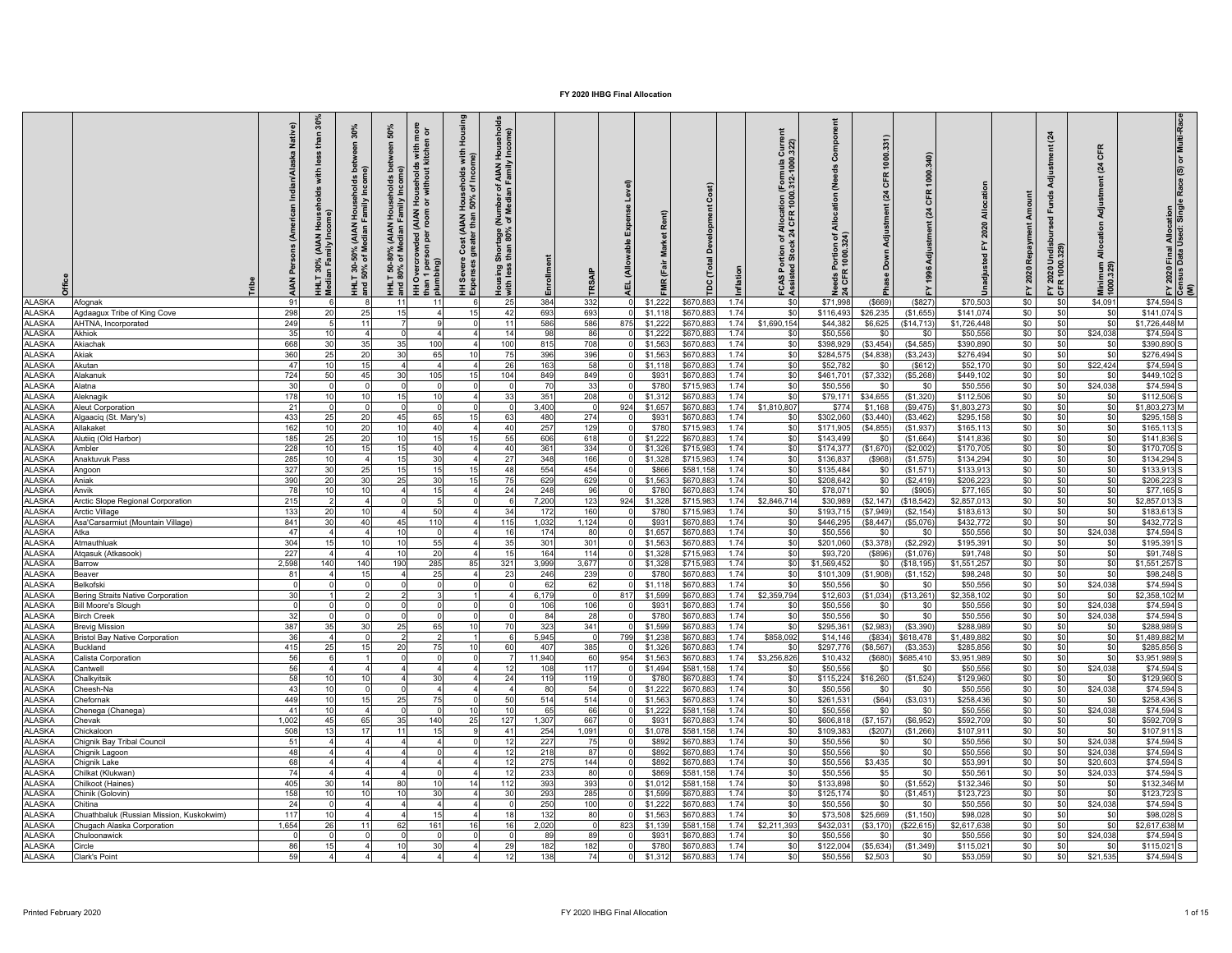|                                | ribe                               | Native)<br>$\tilde{A}$ | និ<br>than<br>with<br>holds<br>ρî<br>Hous<br>nily Inco<br>(AIAN<br>dian Fi<br>నె | 30%<br>ween<br>ា<br>ស្រុក<br>ស្រុក<br>-50% (AIAN Households<br>of Median Family Incom<br>HILT 30-<br>and 50% | 50%<br>between<br>-80% (AIAN Households<br>of Median Family Incom<br>HHLT 50-4<br>and 80% ( | more<br>n or<br>with<br>tcher<br>l Households w<br>hor without kite<br>Overcrowded (AIAN<br><b>a</b><br>$\mathbf{\overline{5}}$<br>han 1 perso<br><sup>Murmbing)</sup> | Housing<br>with<br>me)<br>o Cost (AIAN Households)<br>greater than 50% of Inco<br>HH Severe<br>Expenses g | eholds<br>Hous<br><b>FAIAN H</b><br>Family<br>৳<br>롱<br>Shortage (<br>ithan 80%<br>Housing:<br>with less | <b>Enrollment</b> |              | Expense Level)<br>(Allowable<br>a≣. | Rent)<br>(Fair<br>$\alpha$ | ŏ<br>Total<br>ă       |              | $Current$<br>$.322$<br>(Formula C)<br>0.312-1000.<br>tion (l<br>1000.∶<br><b>-CAS Portion of Alloca</b><br>Assisted Stock 24 CFR | Compo<br>(Needs<br>Allocation<br>৳ ৽<br>ზ | 331)<br>1000<br><b>GFR</b><br>$\overline{a}$<br>Adjustment<br>Down | 1000<br>CFR<br>Adiustment (24<br>996 |                        | Repayment Amount<br>2020<br>ŕ. | tment (24<br>ą<br>_ਖੁੰ<br>長<br>ondi<br>0.32<br>2020<br>R 100<br>CFR | CFR<br>(24)<br>Adjustment<br>Allocation<br>Minimum<br>1000.329) | le Race (S) or Multi-Ra<br>2020 Final Allocation<br>1sus Data Used: Singl<br>Ξ |
|--------------------------------|------------------------------------|------------------------|----------------------------------------------------------------------------------|--------------------------------------------------------------------------------------------------------------|---------------------------------------------------------------------------------------------|------------------------------------------------------------------------------------------------------------------------------------------------------------------------|-----------------------------------------------------------------------------------------------------------|----------------------------------------------------------------------------------------------------------|-------------------|--------------|-------------------------------------|----------------------------|-----------------------|--------------|----------------------------------------------------------------------------------------------------------------------------------|-------------------------------------------|--------------------------------------------------------------------|--------------------------------------|------------------------|--------------------------------|---------------------------------------------------------------------|-----------------------------------------------------------------|--------------------------------------------------------------------------------|
| <b>ALASKA</b>                  | Cook Inlet Region, Inc.            | 38,061                 | 1,738                                                                            | 1,509                                                                                                        | 2,159                                                                                       | 1,164                                                                                                                                                                  | 1,470                                                                                                     | 5,191                                                                                                    | 9,051             | 35,97        | 804                                 | \$1,313                    | \$581,15              | 1.74         | \$4,791,475                                                                                                                      | \$9,394,436                               | \$0                                                                | (\$145, 180)                         | \$14,040,73            | \$0                            | \$0                                                                 | \$ <sub>1</sub>                                                 | \$14,040,730 M                                                                 |
| <b>ALASKA</b><br><b>ALASKA</b> | Council                            | 471                    | 19                                                                               |                                                                                                              | 40                                                                                          |                                                                                                                                                                        | 14                                                                                                        | 50                                                                                                       | 131<br>424        | 115<br>524   |                                     | \$1,599<br>\$1,07          | \$670,88<br>\$581,15  | 1.74<br>1.74 | \$0<br>\$0                                                                                                                       | \$50,556<br>\$97,384                      | \$0<br>\$0                                                         | \$0<br>(\$1,129)                     | \$50,55<br>\$96,25     | \$0<br>\$0                     | \$0<br>\$0                                                          | \$24,038<br>\$0                                                 | \$74,594<br>\$96,255                                                           |
| LASKA                          | Craig<br>Crooked Creek             | 99                     | 10                                                                               |                                                                                                              | 4                                                                                           | 25                                                                                                                                                                     |                                                                                                           | 18                                                                                                       | 121               | 115          |                                     | \$1,56                     | \$670,88              | 1.74         | \$0                                                                                                                              | \$98,067                                  | \$22,802                                                           | (S1, 401)                            | \$119,468              | \$0                            | \$0                                                                 | \$0                                                             | \$119,468                                                                      |
| LASKA                          | Curyung (Dillingham)               | 1,365                  | 80                                                                               | 45                                                                                                           | 90                                                                                          | 95                                                                                                                                                                     | 55                                                                                                        | 188                                                                                                      | 2,160             | 2,25         |                                     | \$1,312                    | \$670,88              | 1.74         | \$0                                                                                                                              | \$649,830                                 | \$0                                                                | (\$7,534                             | \$642,296              | \$0                            | \$0                                                                 | \$0                                                             | \$642,296                                                                      |
| <b>ALASKA</b>                  | Deerina                            | 111                    |                                                                                  | 10                                                                                                           | 15                                                                                          | 15                                                                                                                                                                     |                                                                                                           | $\overline{4}$                                                                                           | 186               | 178          |                                     | \$1,326                    | \$670,88              | 1.74         | \$0                                                                                                                              | \$71,628                                  | \$24,431                                                           | (S1, 114)                            | \$94,945               | \$0                            | \$0                                                                 | \$0                                                             | \$94,945                                                                       |
| ALASKA                         | Diomede (Inalik)                   | 120                    | 14                                                                               |                                                                                                              |                                                                                             | 19                                                                                                                                                                     |                                                                                                           | 22                                                                                                       | 248               | 249          |                                     | \$1,59                     | \$715,98              | 1.74         | \$0                                                                                                                              | \$71.58                                   | \$13,049                                                           | (\$981                               | \$83,65                | \$0                            | \$0                                                                 | \$0                                                             | \$83.651                                                                       |
| LASKA                          | Dot Lake                           | 55                     |                                                                                  |                                                                                                              |                                                                                             |                                                                                                                                                                        |                                                                                                           | 12                                                                                                       | 137               | 22           |                                     | \$1,23                     | \$670,88              | 1.74         | \$0                                                                                                                              | \$50,556                                  | \$0                                                                | \$0                                  | \$50,55                | \$0                            | \$0                                                                 | \$24,038                                                        | \$74,594                                                                       |
| LASKA<br>LASKA                 | Douglas                            | 639<br>12,158          | 50<br>62                                                                         | 40<br>592                                                                                                    | 45<br>413                                                                                   | 35<br>669                                                                                                                                                              | 55<br>658                                                                                                 | 135<br>1,626                                                                                             | 464<br>6,971      | 464<br>6,971 |                                     | \$1,45<br>\$1,356          | \$581,15<br>\$670,88  | 1.74<br>1.74 | \$0<br>\$388,418                                                                                                                 | \$340,892<br>\$4,436,285                  | (\$24,219<br>(\$15,081                                             | (\$3,671<br>(\$36,610                | \$313,00<br>\$4,773,01 | \$0<br>\$0                     | \$0                                                                 | \$0<br>\$C                                                      | \$313,001<br>\$4,773,013                                                       |
| <b>ALASKA</b>                  | Doyon, Ltd.<br>Eagle               | 30                     |                                                                                  |                                                                                                              | $\mathbf{R}$                                                                                |                                                                                                                                                                        |                                                                                                           | 12                                                                                                       | 113               | 30           | 762                                 | \$1,23                     | \$670,88              | 1.74         | \$0                                                                                                                              | \$50,556                                  | \$0                                                                | \$0                                  | \$50,556               | \$0                            | \$0<br>\$0                                                          | \$24,038                                                        | \$74,594                                                                       |
| <b>ALASKA</b>                  | Eek                                | 324                    | 15                                                                               |                                                                                                              | 25                                                                                          | 100                                                                                                                                                                    |                                                                                                           | 63                                                                                                       | 375               | 278          |                                     | \$1,56                     | \$670,88              | 1.74         | \$0                                                                                                                              | \$350,88                                  | (\$1,394)                                                          | (\$4,052                             | \$345,443              | \$0                            | \$0                                                                 | $$^{<}$                                                         | \$345,443                                                                      |
| <b>ALASKA</b>                  | Egegik                             | 41                     |                                                                                  |                                                                                                              |                                                                                             |                                                                                                                                                                        |                                                                                                           | 12                                                                                                       | 326               | 109          |                                     | \$89                       | \$670,88              | 1.74         | \$0                                                                                                                              | \$50,55                                   | \$0                                                                | \$0                                  | \$50,55                | \$0                            | \$0                                                                 | \$24,038                                                        | \$74,594                                                                       |
| <b>ALASKA</b>                  | Eklutna                            | 43                     |                                                                                  |                                                                                                              |                                                                                             |                                                                                                                                                                        |                                                                                                           | 12                                                                                                       | 246               | 191          |                                     | \$1,31                     | \$581,15              | 1.74         | \$0                                                                                                                              | \$50,556                                  | ( \$610)                                                           | \$0                                  | \$49,94                | \$0                            | \$0                                                                 | \$24,648                                                        | \$74,594                                                                       |
| <b>ALASKA</b>                  | Ekuk                               |                        |                                                                                  |                                                                                                              |                                                                                             |                                                                                                                                                                        |                                                                                                           | $\mathbf 0$                                                                                              | 122               |              |                                     | \$1,312                    | \$670,88              | 1.74         | \$0                                                                                                                              | \$50,556                                  | \$0                                                                | \$0                                  | \$50,55                | \$0                            | \$0                                                                 | \$24,038                                                        | \$74,594                                                                       |
| <b>ALASKA</b>                  | Ekwok                              | 112                    |                                                                                  |                                                                                                              |                                                                                             | 10                                                                                                                                                                     |                                                                                                           | 12                                                                                                       | 242               | 130          |                                     | \$1,312                    | \$670,88              | 1.74         | \$0                                                                                                                              | \$53,175                                  | \$0                                                                | (S616)                               | \$52,558               | \$0                            | \$0                                                                 | \$22,036                                                        | \$74,594                                                                       |
| <b>ALASKA</b>                  | Elim                               | 491                    | 16                                                                               | 25                                                                                                           | 32                                                                                          | 46                                                                                                                                                                     | 15                                                                                                        | 72                                                                                                       | 450               | 453          |                                     | \$1,599                    | \$670,88              | 1.74         | \$0                                                                                                                              | \$205,641                                 | \$0                                                                | (S2, 384)                            | \$203,25               | \$0                            | \$0                                                                 | \$0                                                             | \$203,257                                                                      |
| <b>ALASKA</b>                  | Emmonak                            | 826                    | 45                                                                               | 30                                                                                                           | 45                                                                                          | 95                                                                                                                                                                     | 15                                                                                                        | 120                                                                                                      | 984               | 984          |                                     | \$931                      | \$670,88              | 1.74         | \$0                                                                                                                              | \$441,950                                 | (\$6,158)                                                          | (S5,052)                             | \$430,73               | \$0                            | \$0                                                                 | \$0                                                             | \$430,739                                                                      |
| <b>ALASKA</b><br><b>ALASKA</b> | Evansville (Bettles Field)<br>Eyak | 200                    | 25                                                                               | 10                                                                                                           |                                                                                             |                                                                                                                                                                        | 25                                                                                                        | 35                                                                                                       | 22<br>557         | 22<br>461    |                                     | \$780<br>\$1,222           | \$670,88<br>\$581,15  | 1.74<br>1.74 | \$0<br>\$0                                                                                                                       | \$50,556<br>\$95,465                      | \$0<br>\$11,548                                                    | \$0<br>(S1, 241)                     | \$50,55<br>\$105,772   | \$0<br>\$0                     | \$0<br>\$0                                                          | \$24,038<br>-SC                                                 | \$74,594<br>\$105,772                                                          |
| LASKA                          | False Pass                         | 22                     |                                                                                  |                                                                                                              |                                                                                             |                                                                                                                                                                        |                                                                                                           |                                                                                                          | 96                | 102          |                                     | \$1,118                    | \$670,88              | 1.74         | \$0                                                                                                                              | \$50,556                                  | \$0                                                                | \$0                                  | \$50,55                | \$0                            | \$0                                                                 | \$24,038                                                        | \$74.594                                                                       |
| LASKA                          | Fort Yukon                         | 511                    | 50                                                                               | 50                                                                                                           | 25                                                                                          | 80                                                                                                                                                                     | 25                                                                                                        | 125                                                                                                      | 581               | 512          |                                     | \$780                      | \$670,88              | 1.74         | \$0                                                                                                                              | \$422,399                                 | (\$4,528)                                                          | (\$4,845                             | \$413,02               | \$0                            | \$0                                                                 | \$C                                                             | \$413,027                                                                      |
| <b>ALASKA</b>                  | Gakona                             | 35                     |                                                                                  |                                                                                                              |                                                                                             |                                                                                                                                                                        |                                                                                                           | 6                                                                                                        | 85                | 91           |                                     | \$1,222                    | \$581,15              | 1.74         | \$0                                                                                                                              | \$50,556                                  | \$0                                                                | \$0                                  | \$50,55                | \$0                            | \$0                                                                 | \$24,038                                                        | \$74,594                                                                       |
| <b>ALASKA</b>                  | Galena (Louden Village)            | 294                    | 20                                                                               | 30                                                                                                           | 15                                                                                          | 30                                                                                                                                                                     |                                                                                                           | 65                                                                                                       | 652               | 428          |                                     | \$780                      | \$670,88              | 1.74         | \$0                                                                                                                              | \$168,999                                 | (\$2,468)                                                          | (S1, 931)                            | \$164,60               | \$0                            | \$0                                                                 | <b>SC</b>                                                       | \$164,601                                                                      |
| <b>ALASKA</b>                  | <b>Sambell</b>                     | 710                    | 70                                                                               |                                                                                                              | 30                                                                                          | 115                                                                                                                                                                    | 25                                                                                                        | 110                                                                                                      | 762               | 597          |                                     | \$1,59                     | \$715.98              | 1.74         | \$0                                                                                                                              | \$554,68                                  | (\$8,702                                                           | (\$6,330                             | \$539,65               | \$0                            | \$0                                                                 | \$0                                                             | \$539,654                                                                      |
| <b>ALASKA</b>                  | Georaetown                         |                        |                                                                                  |                                                                                                              |                                                                                             |                                                                                                                                                                        |                                                                                                           |                                                                                                          | 113               | 112          |                                     | \$1,56                     | \$670,88              | 1.74         | \$0                                                                                                                              | \$50,55                                   | \$0                                                                | \$0                                  | \$50,55                | \$0                            | \$0                                                                 | \$24,038                                                        | \$74,594                                                                       |
| <b>ALASKA</b>                  | Soodnews Bay                       | 258                    | 20                                                                               |                                                                                                              |                                                                                             | 40                                                                                                                                                                     |                                                                                                           | 39                                                                                                       | 344               | 338          |                                     | \$1,56                     | \$670,88              | 1.74         | \$0                                                                                                                              | \$166,87                                  | (\$4,847                                                           | (S1, 878)                            | \$160,15               | \$0                            | \$0                                                                 | \$C                                                             | \$160,150                                                                      |
| <b>ALASKA</b><br><b>ALASKA</b> | Grayling (Hokikachuk)              | 166<br>99              | 25                                                                               |                                                                                                              |                                                                                             | 40                                                                                                                                                                     | 10                                                                                                        | 44<br>$\overline{4}$                                                                                     | 403<br>132        | 171          |                                     | \$78                       | \$670.88              | 1.74<br>1.74 | \$O                                                                                                                              | \$183.33<br>\$50,556                      | \$0                                                                | (\$2, 125                            | \$181.20               | \$0                            | \$0                                                                 | \$0                                                             | \$181.205<br>\$74,594                                                          |
| LASKA                          | <b>Gulkana</b><br>Hamilton         | $\Omega$               |                                                                                  |                                                                                                              |                                                                                             |                                                                                                                                                                        |                                                                                                           | $\mathbf 0$                                                                                              | 29                | 142<br>21    |                                     | \$1,22<br>\$93             | \$581,15<br>\$670,88  | 1.74         | \$0<br>\$0                                                                                                                       | \$50,556                                  | (\$642]<br>\$0                                                     | \$0<br>\$0                           | \$49,914<br>\$50,556   | \$0<br>\$0                     | \$0<br>\$0                                                          | \$24,680<br>\$24,038                                            | \$74,594                                                                       |
| <b>ALASKA</b>                  | <b>Healy Lake</b>                  | 12                     |                                                                                  |                                                                                                              |                                                                                             |                                                                                                                                                                        |                                                                                                           | $\mathbf 0$                                                                                              | 34                | 27           |                                     | \$1,234                    | \$670,88              | 1.74         | \$0                                                                                                                              | \$50,556                                  | \$0                                                                | \$0                                  | \$50,556               | \$0                            | \$0                                                                 | \$24,038                                                        | \$74,594                                                                       |
| ALASKA                         | <b>Holy Cross</b>                  | 160                    | 10                                                                               | 15                                                                                                           | 15                                                                                          | 30                                                                                                                                                                     |                                                                                                           | 40                                                                                                       | 528               | 219          |                                     | \$780                      | \$670,88              | 1.74         | \$0                                                                                                                              | \$135,141                                 | \$0                                                                | (\$1,567                             | \$133,57               | \$0                            | \$0                                                                 | \$0                                                             | \$133,574                                                                      |
| <b>LASKA</b>                   | Hoonah                             | 374                    | 3 <sub>C</sub>                                                                   | 40                                                                                                           | 45                                                                                          | 10                                                                                                                                                                     | 10                                                                                                        | 103                                                                                                      | 589               | 589          |                                     | \$866                      | \$581,15              | 1.74         | \$0                                                                                                                              | \$157,530                                 | \$27,477                                                           | (S2, 145)                            | \$182,86               | \$0                            | \$0                                                                 | \$0                                                             | \$182,862                                                                      |
| LASKA                          | looper Bay                         | 1,164                  | 75                                                                               | 55                                                                                                           | 40                                                                                          | 195                                                                                                                                                                    | 15                                                                                                        | 145                                                                                                      | 1,356             | 1,011        |                                     | \$93                       | \$670,88              | 1.74         | \$0                                                                                                                              | \$757,93                                  | (\$11,536                                                          | (\$8,653                             | \$737,74               | \$0                            | \$0                                                                 | \$0                                                             | \$737,741                                                                      |
| LASKA                          | <b>Hughes</b>                      | 74                     |                                                                                  |                                                                                                              |                                                                                             |                                                                                                                                                                        |                                                                                                           | 12                                                                                                       | <b>139</b>        | 61           |                                     | \$780                      | \$715,98              | 1.74         | \$0                                                                                                                              | \$50,556                                  | \$0                                                                | \$0                                  | \$50,55                | \$0                            | \$0                                                                 | \$24,038                                                        | \$74,594                                                                       |
| <b>ALASKA</b>                  | Huslia                             | 250                    | 20                                                                               | 20                                                                                                           | 25                                                                                          | 40                                                                                                                                                                     | 10                                                                                                        | 64                                                                                                       | 609               | 274          |                                     | \$780                      | \$715,98              | 1.74         | \$0                                                                                                                              | \$218,881                                 | $($ \$475)                                                         | (S2, 532)                            | \$215,87               | \$0                            | \$0                                                                 | \$0                                                             | \$215,873                                                                      |
| <b>ALASKA</b><br><b>ALASKA</b> | Hydaburg<br>pipuipl                | 307<br>20              | 20                                                                               | 30                                                                                                           | 25                                                                                          |                                                                                                                                                                        |                                                                                                           | 75<br>12                                                                                                 | 341<br>64         | 274<br>42    |                                     | \$1,071<br>\$89            | \$581,158<br>\$670,88 | 1.74<br>1.74 | \$0<br>\$0                                                                                                                       | \$89,777<br>\$50,55                       | \$8,870<br>\$0                                                     | (S1, 144)<br>\$0                     | \$97,504<br>\$50,55    | \$0<br>\$0                     | \$0<br>\$0                                                          | \$C<br>\$24,038                                                 | \$97,504<br>\$74,594                                                           |
| <b>ALASKA</b>                  | lliamna                            | 58                     |                                                                                  |                                                                                                              |                                                                                             |                                                                                                                                                                        |                                                                                                           | 8                                                                                                        | 128               | 91           |                                     | \$892                      | \$670,88              | 1.74         | \$0                                                                                                                              | \$50.55                                   | \$0                                                                | \$0                                  | \$50,55                | \$0                            | \$0                                                                 | \$24,038                                                        | \$74,594                                                                       |
| <b>ALASKA</b>                  | qurmuit Traditional Council        | 341                    | 14                                                                               | 29                                                                                                           |                                                                                             | 50                                                                                                                                                                     |                                                                                                           | 31                                                                                                       | 374               | 278          |                                     | \$93                       | \$670,88              | 1.74         | \$0                                                                                                                              | \$174,548                                 | (\$4,068)                                                          | (S1, 976)                            | \$168,50               | \$0                            | \$0                                                                 | -SC                                                             | \$168,503                                                                      |
| <b>ALASKA</b>                  | Ivanof Bay                         |                        |                                                                                  |                                                                                                              |                                                                                             |                                                                                                                                                                        |                                                                                                           | $\circ$                                                                                                  | 15                | -5           |                                     | \$892                      | \$670.88              | 1.74         | \$0                                                                                                                              | \$50,556                                  | \$0                                                                | \$0                                  | \$50,556               | \$0                            | \$0                                                                 | \$24.038                                                        | \$74.594                                                                       |
| <b>ALASKA</b>                  | Kaguyak                            |                        |                                                                                  |                                                                                                              | n                                                                                           |                                                                                                                                                                        |                                                                                                           | $\Omega$                                                                                                 |                   | -6           |                                     | \$1,222                    | \$670,88              | 1.74         | \$0                                                                                                                              | \$50,556                                  | \$0                                                                | \$0                                  | \$50,55                | \$0                            | \$0                                                                 | \$24,038                                                        | \$74,594                                                                       |
| <b>ALASKA</b>                  | Kake                               | 408                    | 35                                                                               | 30                                                                                                           | 30                                                                                          | 20                                                                                                                                                                     | 10                                                                                                        | 66                                                                                                       | 465               | 465          |                                     | \$1,071                    | \$581,158             | 1.74         | \$0                                                                                                                              | \$158,659                                 | \$17,610                                                           | (\$2,044)                            | \$174,22               | \$0                            | \$0                                                                 | \$0                                                             | \$174,225                                                                      |
| <b>ALASKA</b>                  | Kaktovik                           | 224                    |                                                                                  | 10                                                                                                           | 15                                                                                          | 15                                                                                                                                                                     |                                                                                                           | 27                                                                                                       | 227               | 258          |                                     | \$1,328                    | \$715,98              | 1.74         | \$0                                                                                                                              | \$92,165                                  | \$17,426                                                           | (\$1,271                             | \$108,32               | \$0                            | \$0                                                                 | \$0                                                             | \$108,320                                                                      |
| <b>ALASKA</b>                  | Kalskag                            | 192                    | 20                                                                               | 15                                                                                                           | 25                                                                                          | 45                                                                                                                                                                     | 10                                                                                                        | 37                                                                                                       | 220               | 226          |                                     | \$1,563                    | \$670,88              | 1.74         | \$0                                                                                                                              | \$200,65                                  | \$0                                                                | (S2, 326)                            | \$198,32               | \$0                            | \$0                                                                 | \$0                                                             | \$198,329                                                                      |
| LASKA                          | Kaltag                             | 171<br>$\Omega$        | 15                                                                               | 15                                                                                                           |                                                                                             | 20                                                                                                                                                                     |                                                                                                           | 34<br>$\Omega$                                                                                           | 404               | 194          |                                     | \$780<br>- SC              | \$670.88              | 1.74<br>1.74 | \$0                                                                                                                              | \$106.214                                 | (S146)                                                             | (S1.230)                             | \$104,83               | \$0                            | \$0                                                                 | \$0                                                             | \$104.838                                                                      |
| LASKA<br>LASKA                 | Kanatak<br>Karluk                  | 34                     |                                                                                  |                                                                                                              |                                                                                             |                                                                                                                                                                        |                                                                                                           | 14                                                                                                       | 133<br>83         | 57<br>44     |                                     | \$1,222                    | \$670,88<br>\$670,88  | 1.74         | \$0<br>\$0                                                                                                                       | \$50,556<br>\$50,556                      | \$0<br>\$0                                                         | \$0<br>\$0                           | \$50,55<br>\$50,556    | \$0<br>\$0                     | \$0<br>\$0                                                          | \$24,038<br>\$24,03                                             | \$74,594<br>\$74,594                                                           |
| <b>ALASKA</b>                  | Kasaan                             | 23                     |                                                                                  |                                                                                                              |                                                                                             |                                                                                                                                                                        |                                                                                                           | 8                                                                                                        | 28                | 28           |                                     | \$1,07                     | \$581,15              | 1.74         | \$0                                                                                                                              | \$50,556                                  | \$0                                                                | \$0                                  | \$50,556               | \$0                            | \$0                                                                 | \$24,038                                                        | \$74,594                                                                       |
| <b>ALASKA</b>                  | Kasigluk                           | 604                    | 3 <sub>0</sub>                                                                   | 25                                                                                                           | 25                                                                                          | 80                                                                                                                                                                     |                                                                                                           | 75                                                                                                       | 607               | 603          |                                     | \$1,56                     | \$670,88              | 1.74         | \$0                                                                                                                              | \$323,575                                 | \$0                                                                | (\$3,751                             | \$319,82               | \$0                            | \$0                                                                 | <b>S</b>                                                        | \$319,823                                                                      |
| <b>ALASKA</b>                  | Kenaitze                           | 3,340                  | 218                                                                              | 157                                                                                                          | 148                                                                                         | 57                                                                                                                                                                     | 166                                                                                                       | 500                                                                                                      | 1,670             | 3,512        |                                     | \$1,13                     | \$581,15              | 1.74         | \$0                                                                                                                              | \$838,347                                 | \$0                                                                | (\$9,719                             | \$828,62               | \$0                            | \$0                                                                 | \$0                                                             | \$828,628                                                                      |
| <b>ALASKA</b>                  | <b>Ketchikan</b>                   | 2,726                  | 196                                                                              | 146                                                                                                          | 215                                                                                         | 71                                                                                                                                                                     | 187                                                                                                       | 557                                                                                                      | 4,660             | 3,100        |                                     | \$1,33                     | \$581,15              | 1.74         | \$0                                                                                                                              | \$898.57                                  | \$0                                                                | (\$10,418                            | \$888,15               | \$0                            | \$0                                                                 | \$0                                                             | \$888.159                                                                      |
| <b>ALASKA</b>                  | Kiana                              | 343                    | 30                                                                               | $\overline{2}$                                                                                               | 20                                                                                          | 45                                                                                                                                                                     | 15                                                                                                        | 63                                                                                                       | 683               | 356          |                                     | \$1.32                     | \$670.88              | 1.74         | \$0                                                                                                                              | \$238,916                                 | \$0                                                                | (\$2,770                             | \$236.14               | \$0                            | \$0                                                                 | \$0                                                             | \$236.146                                                                      |
| <b>ALASKA</b>                  | King Island                        | 459                    | 15                                                                               | 23                                                                                                           | 30                                                                                          | 43                                                                                                                                                                     | 14                                                                                                        | 68                                                                                                       | 615               | 424          |                                     | \$1,599                    | \$670,88              | 1.74         | \$0                                                                                                                              | \$192,516                                 | \$0                                                                | (\$2,232                             | \$190,284              | \$0                            | \$0                                                                 | \$0                                                             | \$190,284 M                                                                    |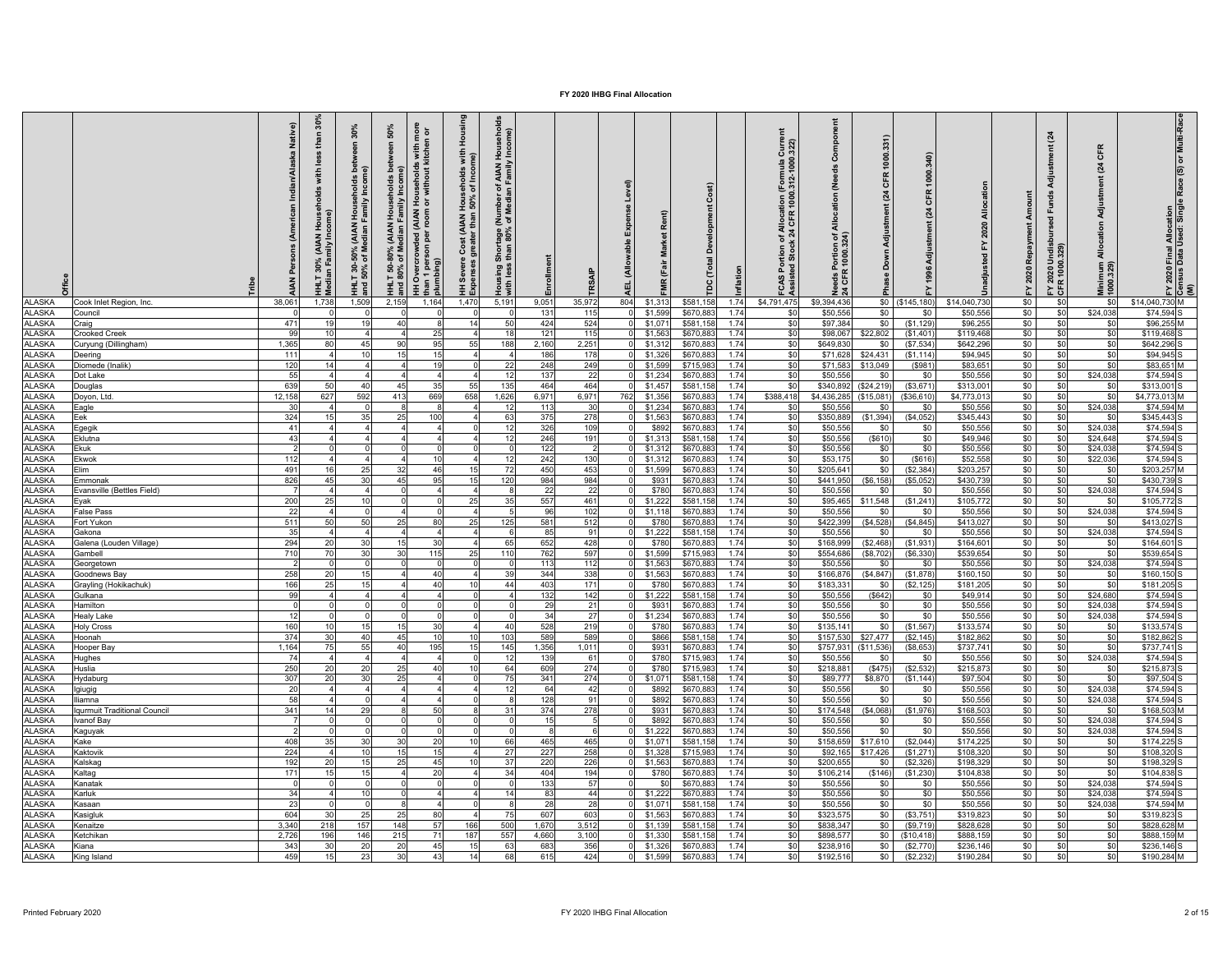|                                |                              | Native)<br>٥ĭ<br><b>ANIA</b> | $\tilde{s}$<br>£<br>with<br>ê<br>$\frac{3}{2}$<br>Median Far | 30%<br>ڇ ءَ<br>)% (AIAN Househ<br>Median Family I<br>HHLT 30-50%<br>and 50% of M | 50%<br><u>ទី</u><br>Househ<br>₹<br><b>AIAN</b><br>HHLT 50-80%<br>and 80% of M<br>ᇃ | Housing<br>more<br>n or<br>with<br>with<br>me)<br>l Households v<br>hor without kit<br>e Cost (AIAN Households -<br>greater than 50% of Inco<br><b>HH Overcrowded (AIAN</b><br>$\mathbf s$<br>pers<br>ing)<br>HH Severe<br>Expenses ç<br>han 1<br>Ilumbi | $\frac{8}{5}$<br>ehol<br>me)<br>f AIAN I<br>Family<br>(Number of<br>of Median F<br>tage (<br>80%<br>Shortag<br>than<br>Housing<br>with less | Enrollment |            | Expense Level)<br>(Allowable<br>팢 | <b>c</b> e<br>(Fair | Developn<br>Total    | Inflation    | Current<br>1.322)<br>ation (Formula 0<br>FCAS Portion of Alloca<br>Assisted Stock 24 CFR | Compo<br>(Needs<br>Allocation<br>চ র<br>흉 | 331)<br>1000.<br>CFR<br>(24)<br>Adjustment<br>Down | CFR<br>24             | ৱ<br>2020<br>꿈        | Amount<br>Repayment<br>2020<br>ř | tment (24<br>Funds<br>FY 2020 Undisi<br>CFR 1000.329) | CFR<br>$\overline{a}$<br>Adjustm<br>Allocation<br>Minimum<br>1000.329) | 2020 Final Allocation<br>1sus Data Used: Single Race (S) or Multi-Race<br>≧ ڦ ≾ |
|--------------------------------|------------------------------|------------------------------|--------------------------------------------------------------|----------------------------------------------------------------------------------|------------------------------------------------------------------------------------|----------------------------------------------------------------------------------------------------------------------------------------------------------------------------------------------------------------------------------------------------------|---------------------------------------------------------------------------------------------------------------------------------------------|------------|------------|-----------------------------------|---------------------|----------------------|--------------|------------------------------------------------------------------------------------------|-------------------------------------------|----------------------------------------------------|-----------------------|-----------------------|----------------------------------|-------------------------------------------------------|------------------------------------------------------------------------|---------------------------------------------------------------------------------|
| <b>ALASKA</b>                  | King Salmon                  | 78                           |                                                              |                                                                                  |                                                                                    |                                                                                                                                                                                                                                                          | 16                                                                                                                                          | 85         | 85         |                                   | \$1,238             | \$670,88             | 1.74         | \$0                                                                                      | \$50,556                                  | \$0                                                | \$0                   | \$50.556              | \$0                              | \$0                                                   | \$24,038                                                               | \$74.594 S                                                                      |
| <b>ALASKA</b>                  | Kipnuk                       | 700                          | 40                                                           | 45                                                                               | 40                                                                                 | 150<br>10                                                                                                                                                                                                                                                | 125                                                                                                                                         | 809        | 784        |                                   | \$1,563             | \$670.88             | 1.74         | S <sub>0</sub>                                                                           | \$568,734                                 | (\$12.392                                          | (S6.450)              | \$549.89              | \$0                              | \$0                                                   | \$0                                                                    | \$549.891                                                                       |
| LASKA                          | Kivalina                     | 372                          | 3 <sub>C</sub>                                               |                                                                                  | 30                                                                                 | 115                                                                                                                                                                                                                                                      | 70                                                                                                                                          | 389        | 370        |                                   | \$1,326             | \$670,88             | 1.74         | \$0                                                                                      | \$393,313                                 | (\$6,054                                           | (S4, 490)             | \$382,769             | \$0                              | \$0                                                   | \$0                                                                    | \$382,769                                                                       |
| LASKA                          | Klawock                      | 407                          | 19                                                           | 4(                                                                               | 19                                                                                 | 14                                                                                                                                                                                                                                                       | 25                                                                                                                                          | 497        | 497        |                                   | \$1,07              | \$581,158            | 1.74         | \$0                                                                                      | \$90,211                                  | \$34,932                                           | (\$1,451              | \$123,692             | \$0                              | \$0                                                   | \$0                                                                    | \$123,692 M                                                                     |
| <b>ALASKA</b>                  | Kluti Kaah (Copper Center)   | 171                          | 35                                                           |                                                                                  |                                                                                    | 20<br>20                                                                                                                                                                                                                                                 | 21                                                                                                                                          | 302        | 326        |                                   | \$1,22              | \$581,158            | 1.74         | \$0                                                                                      | \$128,409                                 | (\$3,240                                           | (S1, 451)             | \$123,718             | \$0                              | \$0                                                   | \$0                                                                    | \$123,718                                                                       |
| <b>ALASKA</b>                  | Knik                         | 4.518                        | 180<br>10                                                    | 246                                                                              | 180                                                                                | 167<br>167<br>15                                                                                                                                                                                                                                         | 605                                                                                                                                         | 2,259      | 4,228      |                                   | \$1,07              | \$581,158            | 1.74         | \$0                                                                                      | \$1,439,93                                | \$0                                                | (\$16,694)            | \$1,423,244           | \$0                              | \$0                                                   | \$0                                                                    | \$1,423,244                                                                     |
| LASKA<br>LASKA                 | Kobuk<br>Kokhanok            | 142<br>134                   | 20                                                           |                                                                                  | 15                                                                                 | 20                                                                                                                                                                                                                                                       | 13<br>42                                                                                                                                    | 172<br>190 | 74<br>174  |                                   | \$1,32<br>\$892     | \$715,98<br>\$670,88 | 1.74<br>1.74 | \$0<br>\$0                                                                               | \$77,313<br>\$114,588                     | \$17,118<br>\$15,787                               | (S1,095)<br>(\$1,512  | \$93,336<br>\$128,864 | \$0<br>\$0                       | \$0<br>\$0                                            | \$0<br>\$0                                                             | \$93,336<br>\$128,864                                                           |
| LASKA                          | Kongiganak                   | 471                          | 25                                                           | $\overline{2}$                                                                   | 25                                                                                 | 75<br>$\overline{10}$                                                                                                                                                                                                                                    | 40                                                                                                                                          | 490        | 349        |                                   | \$1,56              | \$670,88             | 1.74         | \$0                                                                                      | \$297,22                                  | (\$1,603                                           | (S3, 427)             | \$292,197             | \$0                              | \$0                                                   | \$0                                                                    | \$292,197                                                                       |
| <b>ALASKA</b>                  | Koniag, Incorporated         | 513                          | 34                                                           | 44                                                                               | 64                                                                                 | 63<br>32                                                                                                                                                                                                                                                 | 59                                                                                                                                          | 3,300      | 1,882      | 802                               | \$1,222             | \$670,88             | 1.74         | \$3,283,261                                                                              | \$369,677                                 | (\$3,098                                           | (\$30, 815)           | \$3,619,025           | \$0                              | \$0                                                   | \$0                                                                    | \$3,619,025                                                                     |
| <b>ALASKA</b>                  | Kotlik                       | 631                          | 40                                                           |                                                                                  | 25                                                                                 | 90                                                                                                                                                                                                                                                       | 81                                                                                                                                          | 590        | 590        |                                   | \$93                | \$670,88             | 1.74         | \$0                                                                                      | \$366,92                                  | \$0                                                | (S4, 254)             | \$362,666             | \$0                              | \$0                                                   | \$0                                                                    | \$362,666                                                                       |
| <b>ALASKA</b>                  | Kotzebue                     | 2,349                        | 65                                                           |                                                                                  | 100                                                                                | 260<br>50                                                                                                                                                                                                                                                | 159                                                                                                                                         | 2,712      | 1,575      |                                   | \$1,32              | \$670,88             | 1.74         | \$0                                                                                      | \$1,097,710                               | (\$8,054)                                          | (\$12,633             | \$1,077,02            | \$0                              | \$0                                                   | \$0                                                                    | \$1,077,02                                                                      |
| <b>ALASKA</b>                  | Koyuk                        | 322                          | 30                                                           |                                                                                  | 15                                                                                 | 40                                                                                                                                                                                                                                                       | 38                                                                                                                                          | 402        | 345        |                                   | \$1,599             | \$670.88             | 1.74         | \$0                                                                                      | \$182,892                                 | (S3.464)                                           | (S2.080)              | \$177,348             | \$0                              | \$0                                                   | \$0                                                                    | \$177,348                                                                       |
| <b>ALASKA</b>                  | <b>Koyukuk</b>               | 91                           | 20                                                           |                                                                                  |                                                                                    | 35                                                                                                                                                                                                                                                       | 28                                                                                                                                          | 280        | 92         |                                   | \$780               | \$670,88             | 1.74         | \$0                                                                                      | \$135,493                                 | (\$4,601                                           | (\$1,517              | \$129,374             | \$0                              | \$0                                                   | \$0                                                                    | \$129,374                                                                       |
| <b>ALASKA</b>                  | Kwethluk                     | 761                          | 30                                                           | 4!                                                                               | 45                                                                                 | 140                                                                                                                                                                                                                                                      | 120                                                                                                                                         | 1,285      | 881        |                                   | \$1,563             | \$670,88             | 1.74         | \$0                                                                                      | \$524,087                                 | \$0                                                | (S6,076)              | \$518,01              | \$0                              | \$0                                                   | \$0                                                                    | \$518,011                                                                       |
| <b>ALASKA</b>                  | Kwigillingok                 | 342                          | 10                                                           | 2(                                                                               |                                                                                    | 35                                                                                                                                                                                                                                                       | 14                                                                                                                                          | 408        | 266        |                                   | \$1,563             | \$670,883            | 1.74         | \$0                                                                                      | \$142,106                                 | \$0                                                | (S1, 648)             | \$140,459             | \$0                              | \$0                                                   | \$0                                                                    | \$140,459                                                                       |
| LASKA                          | Kwinhagak (Quinhagak)        | 701                          | 40                                                           | 55                                                                               | 25                                                                                 | 115<br>15                                                                                                                                                                                                                                                | 120                                                                                                                                         | 808        | $^{\circ}$ |                                   | \$1,563             | \$670,88             | 1.74         | \$0                                                                                      | \$488,409                                 | (\$1,006)                                          | (\$5,651]             | \$481,752             | \$0                              | \$0                                                   | \$0                                                                    | \$481,752                                                                       |
| <b>ALASKA</b>                  | Larsen Bav                   | 60                           | 10                                                           |                                                                                  | $\Omega$                                                                           | $\overline{4}$                                                                                                                                                                                                                                           | 11                                                                                                                                          | 484        | 51         |                                   | \$1,22              | \$670,883            | 1.74         | \$0                                                                                      | \$50,556                                  | \$0                                                | \$0                   | \$50,556              | \$0                              | \$0                                                   | \$24,038                                                               | \$74,594                                                                        |
| LASKA                          | evelock                      | 57                           |                                                              |                                                                                  |                                                                                    | 10                                                                                                                                                                                                                                                       | 18                                                                                                                                          | 209        | 124        |                                   | \$892               | \$670,88             | 1.74         | \$0                                                                                      | \$57,07                                   | \$1,052                                            | (S674)                | \$57,453              | \$0                              | \$0                                                   | \$17,141                                                               | \$74,594                                                                        |
| LASKA                          | ime Village                  | 30                           |                                                              |                                                                                  |                                                                                    |                                                                                                                                                                                                                                                          |                                                                                                                                             | 44         | 43         |                                   | \$1,56              | \$715,98             | 1.74         | \$0                                                                                      | \$50,55                                   | \$0                                                | \$0                   | \$50,556              | \$0                              | \$0                                                   | \$24,038                                                               | \$74,594                                                                        |
| LASKA                          | ower Kalskag                 | 292                          | 25                                                           | $\overline{2}$                                                                   | 10                                                                                 | 60                                                                                                                                                                                                                                                       | 55                                                                                                                                          | 294        | 259        |                                   | \$1,56              | \$670,88             | 1.74         | \$0                                                                                      | \$236,03                                  | \$0                                                | (\$2,736)             | \$233,293             | \$0                              | \$0                                                   | \$0                                                                    | \$233,293                                                                       |
| LASKA                          | <b>Manley Hot Springs</b>    | 25                           |                                                              |                                                                                  |                                                                                    |                                                                                                                                                                                                                                                          | 12                                                                                                                                          | 77         | 17         |                                   | \$780               | \$670,883            | 1.74         | \$0                                                                                      | \$50,556                                  | \$0                                                | \$0                   | \$50,556              | \$0                              | \$0                                                   | \$24,038                                                               | \$74,594                                                                        |
| LASKA                          | Manokotak                    | 454                          | 30                                                           | $\overline{4}$                                                                   | 25                                                                                 | 70<br>15                                                                                                                                                                                                                                                 | 95                                                                                                                                          | 515        | 404        |                                   | \$1,31              | \$670,88             | 1.74         | \$0                                                                                      | \$335,589                                 | (\$2,319                                           | (\$3,864)             | \$329,407             | \$0                              | \$0                                                   | \$0                                                                    | \$329,407                                                                       |
| ALASKA                         | Marshall (Fortuna Ledge)     | 441                          | 15                                                           |                                                                                  | 20                                                                                 | 60                                                                                                                                                                                                                                                       | 60                                                                                                                                          | 377        | 377        |                                   | \$93                | \$670,88             | 1.74         | \$0                                                                                      | \$244,66                                  | \$1,165                                            | (\$2,850]             | \$242,98              | \$0                              | \$0                                                   | \$0                                                                    | \$242,981                                                                       |
| LASKA<br>LASKA                 | Mary's Igloo                 | 188                          | 20                                                           |                                                                                  |                                                                                    | 14                                                                                                                                                                                                                                                       | 42                                                                                                                                          | 108<br>322 | 61<br>176  |                                   | \$1,59<br>\$780     | \$670,88             | 1.74<br>1.74 | \$0<br>\$0                                                                               | \$50,55<br>\$94.07                        | \$0<br>\$0                                         | \$0<br>(S1.091)       | \$50,55<br>\$92.985   | \$0<br>\$0                       | \$0<br>\$0                                            | \$24,038                                                               | \$74,594<br>\$92.985                                                            |
| LASKA                          | McGrath<br>Mekoryuk          | 200                          | 20                                                           |                                                                                  | 14<br>10                                                                           | 25                                                                                                                                                                                                                                                       | 27                                                                                                                                          | 454        | 170        |                                   | \$1,56              | \$715.98<br>\$670,88 | 1.74         | \$0                                                                                      | \$124,222                                 | (\$2,101                                           | (S1, 416)             | \$120,705             | \$0                              | \$0                                                   | \$0<br>\$0                                                             | \$120,705                                                                       |
| LASKA                          | Mentasta                     | 87                           | 15                                                           |                                                                                  |                                                                                    |                                                                                                                                                                                                                                                          | 15                                                                                                                                          | 500        | 90         |                                   | \$1,22              | \$670,88             | 1.74         | \$0                                                                                      | \$50,799                                  | (\$549                                             | (\$583                | \$49,668              | \$0                              | \$0                                                   | \$24,926                                                               | \$74,594                                                                        |
| LASKA                          | Metlakatla (Annette Island)  | 1,345                        | 45                                                           | 75                                                                               | 80                                                                                 | 45<br>10                                                                                                                                                                                                                                                 | 120                                                                                                                                         | 2,292      | 1,230      | 771                               | \$1,07              | \$581,158            | 1.74         | \$1,107,727                                                                              | \$321,699                                 | ( \$3,069]                                         | (\$16,536)            | \$1,409,82            | \$0                              | \$0                                                   | \$0                                                                    | \$1,409,821                                                                     |
| LASKA                          | Minto                        | 187                          | 15                                                           | 2!                                                                               | 20                                                                                 | 35                                                                                                                                                                                                                                                       | 60                                                                                                                                          | 424        | 237        |                                   | \$780               | \$670,88             | 1.74         | \$0                                                                                      | \$170,260                                 | \$0                                                | (S1, 974)             | \$168,286             | \$0                              | \$0                                                   | \$0                                                                    | \$168,286                                                                       |
| ALASKA                         | Naknek                       | 249                          |                                                              |                                                                                  | 19                                                                                 | 8                                                                                                                                                                                                                                                        | 41                                                                                                                                          | 642        | 335        |                                   | \$1,23              | \$670,88             | 1.74         | \$0                                                                                      | \$73,592                                  | \$3,106                                            | (\$889                | \$75,808              | \$0                              | \$0                                                   | \$0                                                                    | \$75,808 M                                                                      |
| <b>ALASKA</b>                  | <b>NANA Corporation</b>      | 198                          |                                                              | $2^{\circ}$                                                                      |                                                                                    | $\Omega$                                                                                                                                                                                                                                                 | 22                                                                                                                                          | 10,406     | $\Omega$   | 933                               | \$1,32              | \$715,98             | 1.74         | \$2,866,007                                                                              | \$36,862                                  | \$0                                                | (\$15,494)            | \$2,887,374           | \$0                              | \$0                                                   | \$0                                                                    | \$2,887,374                                                                     |
| LASKA                          | Vanwelek (English Bay)       | 227                          | 15                                                           | 2!                                                                               |                                                                                    | 25                                                                                                                                                                                                                                                       | 37                                                                                                                                          | 288        | 295        |                                   | \$1,13              | \$581,158            | 1.74         | \$0                                                                                      | \$103.39                                  | (\$1,430                                           | (\$1, 182             | \$100,784             | \$0                              | \$0                                                   | \$0                                                                    | \$100.784                                                                       |
| LASKA                          | Vapaimute                    |                              |                                                              |                                                                                  |                                                                                    |                                                                                                                                                                                                                                                          |                                                                                                                                             | 84         | 90         |                                   | \$1,56              | \$670,88             | 1.74         | \$0                                                                                      | \$50,55                                   | \$0                                                | \$0                   | \$50,556              | \$0                              | \$0                                                   | \$24,038                                                               | \$74,594                                                                        |
| LASKA                          | Napakiak                     | 386                          | 45                                                           |                                                                                  | 20                                                                                 | 75<br>10                                                                                                                                                                                                                                                 | 90                                                                                                                                          | 510        | 303        |                                   | \$1,563             | \$670,88             | 1.74         | \$0                                                                                      | \$331,734                                 | ( \$3,209]                                         | (S3, 809)             | \$324,716             | \$0                              | \$0                                                   | \$0                                                                    | \$324,716                                                                       |
| ALASKA                         | Napaskiak                    | 439                          | 35                                                           | 30                                                                               | 10                                                                                 | 55                                                                                                                                                                                                                                                       | 75                                                                                                                                          | 534        | 399        |                                   | \$1,56              | \$670,88             | 1.74         | \$0                                                                                      | \$252,582                                 | \$5,542                                            | (S2,993)              | \$255,13              | \$0                              | \$0                                                   | \$0                                                                    | \$255,131                                                                       |
| <b>ALASKA</b>                  | Nelson Lagoon                | 31                           |                                                              |                                                                                  |                                                                                    |                                                                                                                                                                                                                                                          | 11                                                                                                                                          | 50         | 47         |                                   | \$1,11              | \$670,88             | 1.74         | \$0                                                                                      | \$50,556                                  | \$0                                                | \$0                   | \$50,556              | \$0                              | \$0                                                   | \$24,038                                                               | \$74,594                                                                        |
| <b>ALASKA</b>                  | Nenana                       | 158                          | 24                                                           |                                                                                  |                                                                                    | 14                                                                                                                                                                                                                                                       | 36                                                                                                                                          | 717        | 165        |                                   | \$780               | \$670,88             | 1.74         | \$0                                                                                      | \$90,78                                   | \$6,775                                            | (S1, 131)             | \$96,427              | \$0                              | \$0                                                   | \$0                                                                    | \$96,427                                                                        |
| <b>ALASKA</b>                  | New Koliganek                | 215                          |                                                              |                                                                                  | 10                                                                                 | 20                                                                                                                                                                                                                                                       | 15                                                                                                                                          | 262        | 174        |                                   | \$1,312             | \$715,98             | 1.74         | \$0                                                                                      | \$97.064                                  | \$20,510                                           | (S1, 363)             | \$116,211             | \$0                              | \$0                                                   | \$0                                                                    | \$116,211                                                                       |
| <b>ALASKA</b>                  | <b>Vew Stuyahok</b>          | 512                          | 25                                                           |                                                                                  | 35                                                                                 | 80                                                                                                                                                                                                                                                       | 90                                                                                                                                          | 598        | 400        |                                   | \$1,312             | \$715,98             | 1.74         | \$0                                                                                      | \$352,164                                 | \$0                                                | (\$4,083              | \$348,08              | \$0                              | \$0                                                   | \$0                                                                    | \$348,081                                                                       |
| <b>ALASKA</b><br><b>ALASKA</b> | Newhalen                     | 150<br>381                   | 20                                                           |                                                                                  | 10<br>15                                                                           | 15<br>60                                                                                                                                                                                                                                                 | 16<br>50                                                                                                                                    | 219<br>429 | 219<br>421 |                                   | \$892<br>\$1,563    | \$670,88<br>\$670,88 | 1.74<br>1.74 | \$0<br>\$0                                                                               | \$72,262<br>\$233,175                     | (\$2,189<br>(\$7,108                               | (S812)<br>(S2, 621)   | \$69,26<br>\$223,446  | \$0<br>\$0                       | \$0                                                   | \$5,333<br>\$0                                                         | \$74,594<br>\$223,446                                                           |
| <b>ALASKA</b>                  | Newtok                       | 288                          | 15                                                           |                                                                                  | 15                                                                                 | 50                                                                                                                                                                                                                                                       |                                                                                                                                             | 221        | 188        |                                   | \$1,563             |                      | 1.74         | \$0                                                                                      | \$179,020                                 | (\$4,694)                                          |                       | \$172,305             | \$0                              | \$0<br>\$0                                            | \$0                                                                    | \$172,305                                                                       |
| <b>LASKA</b>                   | Nightmute<br>Nikolai         | 75                           | 10                                                           |                                                                                  | 10                                                                                 | 25                                                                                                                                                                                                                                                       | 31<br>24                                                                                                                                    | 167        | 81         |                                   | \$780               | \$670,88<br>\$715,98 | 1.74         | \$0                                                                                      | \$109,476                                 | (\$530                                             | (S2,021)<br>(\$1,263) | \$107,683             | \$0                              | \$0                                                   | \$0                                                                    | \$107,683                                                                       |
| <b>ALASKA</b>                  | Nikolski                     | 14                           |                                                              |                                                                                  |                                                                                    | $\Omega$                                                                                                                                                                                                                                                 |                                                                                                                                             | 85         | 19         |                                   | \$1,65              | \$670,88             | 1.74         | \$0                                                                                      | \$50,55                                   | \$0                                                | \$0                   | \$50,556              | \$0                              | \$0                                                   | \$24,038                                                               | \$74,594                                                                        |
| LASKA                          | Ninilchik                    | 1,244                        | 95                                                           |                                                                                  | 90                                                                                 | 60<br>75                                                                                                                                                                                                                                                 | 220                                                                                                                                         | 649        | 992        |                                   | \$1,13              | \$581.158            | 1.74         | \$0                                                                                      | \$430,486                                 | (\$16.917                                          | (S4, 795)             | \$408,774             | \$0                              | S <sub>0</sub>                                        | \$0                                                                    | \$408,774                                                                       |
| LASKA                          | Noatak                       | 510                          | 15                                                           |                                                                                  | 20                                                                                 | 55                                                                                                                                                                                                                                                       | 39                                                                                                                                          | 558        | 564        |                                   | \$1,32              | \$715,98             | 1.74         | \$0                                                                                      | \$237,845                                 | \$0                                                | (\$2,757)             | \$235,087             | \$0                              | \$0                                                   | \$0                                                                    | \$235,087                                                                       |
| LASKA                          | Nome Eskimo Community        | 1,863                        | 59                                                           | 95                                                                               | 121                                                                                | 176<br>58                                                                                                                                                                                                                                                | 230                                                                                                                                         | 2,229      | 1,720      |                                   | \$1,599             | \$670,88             | 1.74         | \$0                                                                                      | \$764,550                                 | \$0                                                | (S8, 864)             | \$755,686             | \$0                              | \$0                                                   | \$0                                                                    | \$755,686                                                                       |
| <b>ALASKA</b>                  | Nondalton                    | 103                          | 15                                                           |                                                                                  | 15                                                                                 | 20                                                                                                                                                                                                                                                       | 37                                                                                                                                          | 445        | 332        |                                   | \$89                | \$670,88             | 1.74         | \$0                                                                                      | \$110,085                                 | \$0                                                | (S1, 276)             | \$108,808             | \$0                              | \$0                                                   | \$0                                                                    | \$108,808                                                                       |
| LASKA                          | Noorvik                      | 617                          | 3 <sub>C</sub>                                               | $\overline{a}$                                                                   | 25                                                                                 | 85<br>20                                                                                                                                                                                                                                                 | 78                                                                                                                                          | 1,018      | 1,071      |                                   | \$1,32              | \$670,88             | 1.74         | \$0                                                                                      | \$385,29                                  | (\$8,069                                           | (\$4,373              | \$372,85              | \$0                              | \$0                                                   | \$0                                                                    | \$372,856                                                                       |
| ALASKA                         | Northway                     | 347                          | 18                                                           |                                                                                  | 12                                                                                 | 19<br>19                                                                                                                                                                                                                                                 | 47                                                                                                                                          | 470        | 199        |                                   | \$1,35              | \$670,88             | 1.74         | \$0                                                                                      | \$127,30                                  | (\$438                                             | (S1, 471)             | \$125,394             | \$0                              | \$0                                                   | \$0                                                                    | \$125,394                                                                       |
| <b>ALASKA</b>                  | Nuigsut (Nooiksut)           | 370                          |                                                              |                                                                                  | 15                                                                                 | 40                                                                                                                                                                                                                                                       |                                                                                                                                             | 349        | 419        |                                   | \$1.32              | \$715.98             | 1.74         | \$0                                                                                      | \$143,96                                  | \$60,458                                           | (\$2,370              | \$202,05              | \$0                              | \$0                                                   | \$0                                                                    | \$202,057                                                                       |
| <b>ALASKA</b>                  | Nulato                       | 245                          | 25                                                           |                                                                                  | 20                                                                                 | 25                                                                                                                                                                                                                                                       | 60                                                                                                                                          | 769        | 672        |                                   | \$780               | \$670.88             | 1.74         | \$0                                                                                      | \$149.41                                  | \$0                                                | (S1.732)              | \$147.684             | \$0                              | \$0                                                   | \$0                                                                    | \$147.684                                                                       |
| <b>ALASKA</b>                  | Nunakauyarmiut (Toksook Bay) | 581                          | 15                                                           | 25                                                                               | 25                                                                                 | 90                                                                                                                                                                                                                                                       | 65                                                                                                                                          | 732        | 567        |                                   | \$1,563             | \$670,88             | 1.74         | \$0                                                                                      | \$331,422                                 | (\$5,748)                                          | (\$3,776)             | \$321,898             | \$0                              | \$0                                                   | \$0                                                                    | \$321,898                                                                       |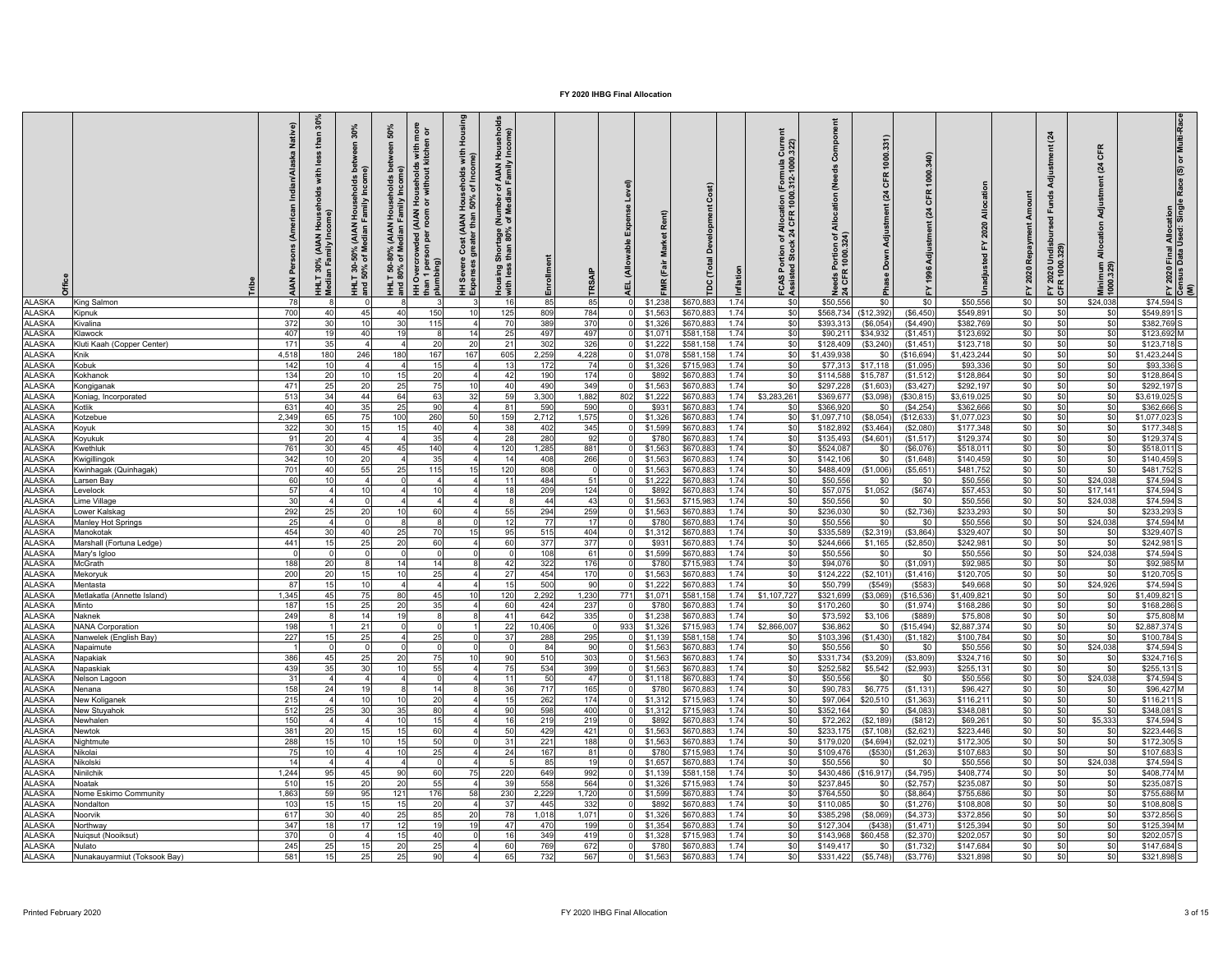|                                |                                      | Native)<br><b>NAN</b> | $\frac{8}{3}$<br>a<br>€<br><u>os</u><br>$\frac{1}{2}$<br>aily In | 30%<br>Gen<br><b>Bd</b><br>$rac{1}{2}$<br>, (AIAN Househ<br>Iedian Family In<br>HHLT 30-50% (<br>and 50% of Me | more<br>n or<br>50%<br>mee<br>with<br>l Households v<br>hor without kit<br><b>b</b> et<br>olds<br>(AIAN Househ<br>amily<br><b>AIAN</b><br>-80% (AIAN H<br>of Median Fa<br>IH Overcrowded<br>than 1 pers<br>plumbing)<br>HHLT 50-4<br>and 80% o | Housing<br>with<br>me)<br>Households<br>150% of Incor<br><b>Cost (AIAN H</b><br>greater than !<br>Severe<br>oenses c<br>ΞÅ | ő<br><b>AIAN</b><br>৳<br>통<br>Shortage (<br>than 80%<br>శ్<br>lousing<br>tith less<br>$w$ ith | Enrollment  |             | Expense Level)<br>(Allowable<br>4EL |                    |                      |              | 322)<br>(Formula 0)<br>0.312-1000.<br>lloca<br>CFR<br>rtion of All<br>Stock 24 C<br>FCAS Por<br>Assisted | Compo<br>(Needs<br>Allocation<br>is Portion of<br>FR 1000.324)<br>흉 | 1000.331)<br><b>CFR</b><br>(24)<br>Adjustment<br>Down | CFR<br>$\mathbb{Z}$    |                         | Amount<br>Repayment<br>2020<br>≿ | stment (24<br>Funds<br>Undi<br>0.32<br>FY 2020 | CFR<br>(24)<br>Adjustm<br>Allocation<br>Minimum<br>1000.329) | 2020 Final Allocation<br>Isus Data Used: Singl | e Race (S) or Multi-Rac<br>$\bar{e}$ |
|--------------------------------|--------------------------------------|-----------------------|------------------------------------------------------------------|----------------------------------------------------------------------------------------------------------------|------------------------------------------------------------------------------------------------------------------------------------------------------------------------------------------------------------------------------------------------|----------------------------------------------------------------------------------------------------------------------------|-----------------------------------------------------------------------------------------------|-------------|-------------|-------------------------------------|--------------------|----------------------|--------------|----------------------------------------------------------------------------------------------------------|---------------------------------------------------------------------|-------------------------------------------------------|------------------------|-------------------------|----------------------------------|------------------------------------------------|--------------------------------------------------------------|------------------------------------------------|--------------------------------------|
| ALASKA                         | Nunam Iqua (Sheldon's Point)         | 192                   |                                                                  | 15                                                                                                             | 15                                                                                                                                                                                                                                             |                                                                                                                            | 23                                                                                            | 263         | 198         |                                     | \$931              | \$670.88             | 1.74         | \$C                                                                                                      | \$80,833                                                            | \$12,826                                              | (\$1,086)              | \$92.573                | \$0                              | \$0                                            | \$0                                                          | \$92.573                                       |                                      |
| <b>ALASKA</b>                  | Nunapitchuk                          | 533                   | 25                                                               | 30                                                                                                             | 25<br>75                                                                                                                                                                                                                                       |                                                                                                                            | 80                                                                                            | 755         | 480         |                                     | \$1,563            | \$670.88             | 1.74         | \$0                                                                                                      | \$308.93                                                            | (\$403                                                | (S3, 577)              | \$304.959               | \$0                              | \$0                                            | \$0                                                          | \$304.959                                      |                                      |
| <b>ALASKA</b>                  | <b>Ohogamiut</b>                     |                       |                                                                  |                                                                                                                |                                                                                                                                                                                                                                                |                                                                                                                            |                                                                                               | 150         | 81          |                                     | \$931              | \$670,88             | 1.74         | \$0                                                                                                      | \$50,55                                                             | \$0                                                   | \$0                    | \$50,556                | \$0                              | \$0                                            | \$24,038                                                     | \$74,594                                       |                                      |
| <b>ALASKA</b><br><b>ALASKA</b> | Orutsararmuit (Bethel)<br>Oscarville | 4,227<br>-72          | 135                                                              | 180                                                                                                            | 165<br>355<br>$\boldsymbol{\Lambda}$<br>$\mathbf{A}$                                                                                                                                                                                           | 120                                                                                                                        | 417                                                                                           | 2,454<br>54 | 3,631<br>59 |                                     | \$1,563<br>\$1,563 | \$670,88<br>\$670,88 | 1.74<br>1.74 | \$0<br>\$0                                                                                               | \$1,850,952<br>\$50,556                                             | (\$23,045)<br>\$2,742                                 | (\$21,192)<br>\$0      | \$1,806,715<br>\$53,298 | \$0<br>\$0                       | \$0<br>\$0                                     | \$0<br>\$21,296                                              | \$1,806,715<br>\$74,594                        |                                      |
| <b>ALASKA</b>                  | Ouzinkie                             | 130                   | 10                                                               | 20                                                                                                             | 10<br>10                                                                                                                                                                                                                                       |                                                                                                                            | 31                                                                                            | 562         | 428         |                                     | \$1,22             | \$670,88             | 1.74         | \$0                                                                                                      | \$79,846                                                            | (\$1,442                                              | (\$909)                | \$77,495                | \$0                              | \$0                                            | \$0                                                          | \$77,495                                       |                                      |
| <b>ALASKA</b>                  | Paimiut                              |                       |                                                                  |                                                                                                                |                                                                                                                                                                                                                                                |                                                                                                                            |                                                                                               | 78          | 78          |                                     | \$93               | \$670,88             | 1.74         | \$0                                                                                                      | \$50,556                                                            | \$0                                                   | \$0                    | \$50,556                | \$0                              | \$0                                            | \$24,038                                                     | \$74,594                                       |                                      |
| <b>ALASKA</b>                  | Pauloff Harbor Village               | 16                    |                                                                  |                                                                                                                |                                                                                                                                                                                                                                                |                                                                                                                            |                                                                                               | 51          | 51          |                                     | \$1,11             | \$670.88             | 1.74         | \$0                                                                                                      | \$50,556                                                            | \$0                                                   | \$0                    | \$50,556                | \$0                              | \$0                                            | \$24,038                                                     | \$74.594                                       |                                      |
| ALASKA                         | Pedro Bay                            | 28                    |                                                                  |                                                                                                                |                                                                                                                                                                                                                                                |                                                                                                                            |                                                                                               | 135         | 130         |                                     | \$89               | \$670,88             | 1.74         | \$0                                                                                                      | \$50,556                                                            | \$0                                                   | \$0                    | \$50,556                | \$0                              | \$0                                            | \$24,038                                                     | \$74,59                                        |                                      |
| <b>ALASKA</b>                  | Perryville                           | 107                   |                                                                  | 15                                                                                                             | 15                                                                                                                                                                                                                                             |                                                                                                                            | 23                                                                                            | 269         | 110         |                                     | \$892              | \$670,88             | 1.74         | \$0                                                                                                      | \$77,106                                                            | (\$1,555]                                             | (S876)                 | \$74,675                | \$0                              | \$0                                            | \$0                                                          | \$74,67                                        |                                      |
| <b>ALASKA</b>                  | Petersburg                           | 404                   | 25                                                               | 19                                                                                                             | 25<br>8                                                                                                                                                                                                                                        | 19                                                                                                                         | 51                                                                                            | 417         | 417         |                                     | \$1,108            | \$581,158            | 1.74         | \$0                                                                                                      | \$101,429                                                           | \$42,867                                              | (S1, 673)              | \$142,623               | \$0                              | \$0                                            | \$0                                                          | \$142,623                                      |                                      |
| <b>ALASKA</b>                  | Pilot Point                          | 55                    |                                                                  |                                                                                                                |                                                                                                                                                                                                                                                |                                                                                                                            | 16                                                                                            | 156         | 96          |                                     | \$89               | \$670,88             | 1.74         | \$0                                                                                                      | \$50,556                                                            | \$0                                                   | \$0                    | \$50,556                | \$0                              | \$0                                            | \$24,038                                                     | \$74,594                                       |                                      |
| <b>ALASKA</b>                  | Pilot Station                        | 627                   | 35                                                               |                                                                                                                | 25<br>80                                                                                                                                                                                                                                       |                                                                                                                            | 95                                                                                            | 711         | 663         |                                     | \$931              | \$670,88             | 1.74         | \$0                                                                                                      | \$343,319                                                           | (\$2,633                                              | (\$3,950"              | \$336,737               | \$0                              | \$0                                            | \$0                                                          | \$336,73                                       |                                      |
| <b>ALASKA</b>                  | Pitka's Point                        | 119                   | 10                                                               |                                                                                                                | 10<br>25                                                                                                                                                                                                                                       |                                                                                                                            | 24                                                                                            | 137         | 136         |                                     | \$93               | \$670,88             | 1.74         | \$0                                                                                                      | \$104,559                                                           | (\$1,813                                              | (S1, 191)              | \$101,554               | \$0                              | \$0                                            | \$0                                                          | \$101,554                                      |                                      |
| <b>ALASKA</b>                  | latinum                              | 58                    |                                                                  |                                                                                                                |                                                                                                                                                                                                                                                |                                                                                                                            |                                                                                               | 70          | 71          |                                     | \$1,56             | \$670.88             | 1.74         | \$0                                                                                                      | \$50.55                                                             | (\$729                                                | \$0                    | \$49.827                | \$0                              | \$0                                            | \$24,767                                                     | \$74,594                                       |                                      |
| <b>ALASKA</b>                  | Point Hope                           | 637                   | 15                                                               | 20                                                                                                             | 85<br>40                                                                                                                                                                                                                                       |                                                                                                                            | 70                                                                                            | 873         | 859         |                                     | \$1,328            | \$715,98             | 1.74         | \$0                                                                                                      | \$349.843                                                           | \$0                                                   | (\$4,056)              | \$345,787               | \$0                              | \$0                                            | \$0                                                          | \$345,787                                      |                                      |
| <b>ALASKA</b>                  | Point Lay                            | 177                   | 10                                                               |                                                                                                                | 15<br>40                                                                                                                                                                                                                                       |                                                                                                                            | 26                                                                                            | 184         | 184         |                                     | \$1,328            | \$715,98             | 1.74         | \$0                                                                                                      | \$158,37                                                            | \$0                                                   | (S1, 836)              | \$156,535               | \$0                              | \$0                                            | \$0                                                          | \$156,53                                       |                                      |
| <b>ALASKA</b>                  | Port Graham                          | 140                   | 25                                                               | 15                                                                                                             | 15<br>15                                                                                                                                                                                                                                       | 10                                                                                                                         | 33                                                                                            | 296         | 99          |                                     | \$1,139            | \$581,158            | 1.74         | \$0                                                                                                      | \$103,781                                                           | \$0                                                   | (\$1,203)              | \$102,577               | \$0                              | \$0                                            | \$0                                                          | \$102,57                                       |                                      |
| <b>ALASKA</b>                  | Port Heiden                          | 84                    |                                                                  |                                                                                                                | $^{\circ}$                                                                                                                                                                                                                                     |                                                                                                                            | 12                                                                                            | 118         | 116         |                                     | \$89               | \$670,88             | 1.74         | \$0                                                                                                      | \$50,556                                                            | \$0                                                   | \$0                    | \$50,556                | \$0                              | \$0                                            | \$24,038                                                     | \$74,594                                       |                                      |
| <b>ALASKA</b>                  | Port Lions                           | 118                   | 20                                                               |                                                                                                                |                                                                                                                                                                                                                                                |                                                                                                                            | 37                                                                                            | 354         | 139         |                                     | \$1,22             | \$670,88             | 1.74         | \$0                                                                                                      | \$64,391                                                            | \$13,221                                              | (\$900)                | \$76,712                | \$0                              | \$0                                            | \$0                                                          | \$76,71                                        |                                      |
| <b>ALASKA</b>                  | Portage Creek                        |                       |                                                                  |                                                                                                                |                                                                                                                                                                                                                                                |                                                                                                                            |                                                                                               | 60          | 33          |                                     | \$1,31             | \$670.88             | 1.74         | \$0                                                                                                      | \$50,55                                                             | \$0                                                   | \$0                    | \$50,556                | \$0                              | \$0                                            | \$24,038                                                     | \$74.59                                        |                                      |
| <b>ALASKA</b>                  | Qagan Tayagungin (Sand Point)        | 302                   | 20                                                               | 30                                                                                                             | 40<br>15                                                                                                                                                                                                                                       | 20                                                                                                                         | 79                                                                                            | 775         | 629         |                                     | \$1,11             | \$670,88             | 1.74         | \$C                                                                                                      | \$187,96                                                            | \$0                                                   | (\$2,179               | \$185,789               | \$0                              | \$0                                            | \$0                                                          | \$185,78                                       |                                      |
| <b>ALASKA</b>                  | Qawalangin (Unalaska)                | 210                   | 15                                                               |                                                                                                                | 20                                                                                                                                                                                                                                             | 10                                                                                                                         |                                                                                               | 657         | 659         |                                     | \$1,65             | \$670,88             | 1.74         | \$0                                                                                                      | \$69,243                                                            | \$0                                                   | (\$803                 | \$68,440                | \$0                              | \$0                                            | \$6,154                                                      | \$74,594                                       |                                      |
| <b>ALASKA</b>                  | Rampart                              | 50                    |                                                                  |                                                                                                                | 18                                                                                                                                                                                                                                             |                                                                                                                            | 15                                                                                            | 322         | 40          |                                     | \$780              | \$670,88             | 1.74         | \$0                                                                                                      | \$74,997                                                            | \$0                                                   | (\$869)                | \$74,128                | \$0                              | \$0                                            | \$466                                                        | \$74,59                                        |                                      |
| <b>ALASKA</b>                  | Red Devil                            | 11                    |                                                                  |                                                                                                                |                                                                                                                                                                                                                                                |                                                                                                                            |                                                                                               | 26          | 22          |                                     | \$1,56             | \$670,88             | 1.74         | \$0                                                                                                      | \$50,55                                                             | \$0                                                   | \$0                    | \$50,55                 | \$0                              | \$0                                            | \$24,038                                                     | \$74,59                                        |                                      |
| <b>ALASKA</b><br><b>ALASKA</b> | Ruby<br>Saint George Island          | 144<br>74             | 15                                                               |                                                                                                                | 35                                                                                                                                                                                                                                             |                                                                                                                            | 39                                                                                            | 418<br>131  | 156<br>110  |                                     | \$78<br>\$1,657    | \$715,98<br>\$670,88 | 1.74<br>1.74 | \$0<br>\$0                                                                                               | \$158,211<br>\$50,556                                               | (\$2,661<br>\$0                                       | (S1, 803)<br>\$0       | \$153,746<br>\$50,556   | \$0<br>\$0                       | \$0<br>\$0                                     | \$0<br>\$24,038                                              | \$153,746<br>\$74.594                          |                                      |
| <b>ALASKA</b>                  | Saint Michael                        | 391                   | 30                                                               |                                                                                                                | 60<br>15                                                                                                                                                                                                                                       |                                                                                                                            | 66                                                                                            | 430         | 429         |                                     | \$1,59             | \$670,88             | 1.74         | \$0                                                                                                      | \$275,12                                                            | (\$1,499)                                             | (\$3, 172              | \$270,451               | \$0                              | \$0                                            | \$0                                                          | \$270,451                                      |                                      |
| <b>ALASKA</b>                  | Saint Paul Island                    | 309                   | 25                                                               | 20                                                                                                             | 30<br>10                                                                                                                                                                                                                                       | 15                                                                                                                         | 41                                                                                            | 653         | 450         |                                     | \$1,65             | \$670,88             | 1.74         | \$0                                                                                                      | \$140,33                                                            | \$76,638                                              | (\$2,515               | \$214,453               | \$0                              | \$0                                            | \$0                                                          | \$214,453                                      |                                      |
| <b>ALASKA</b>                  | Salamatoff                           | 264                   |                                                                  |                                                                                                                |                                                                                                                                                                                                                                                |                                                                                                                            | 16                                                                                            | 380         | 149         |                                     | \$1,13             | \$581,158            | 1.74         | \$0                                                                                                      | \$50,556                                                            | \$0                                                   | \$0                    | \$50,556                | \$0                              | \$0                                            | \$24,038                                                     | \$74,594                                       |                                      |
| <b>ALASKA</b>                  | Savoonga                             | 691                   | 70                                                               | 70                                                                                                             | 30<br>145                                                                                                                                                                                                                                      | -30                                                                                                                        | 151                                                                                           | 803         | 815         |                                     | \$1,59             | \$715,98             | 1.74         | \$0                                                                                                      | \$692,605                                                           | (\$1,825                                              | (\$8,009]              | \$682,772               | \$0                              | \$0                                            | \$0                                                          | \$682,772                                      |                                      |
| <b>ALASKA</b>                  | Saxman                               | 283                   | 24                                                               | 29                                                                                                             | 19<br>19                                                                                                                                                                                                                                       |                                                                                                                            | 49                                                                                            | 324         | 203         |                                     | \$1,33             | \$581,158            | 1.74         | \$0                                                                                                      | \$103,753                                                           | (\$2,549                                              | (S1, 173)              | \$100,031               | \$0                              | \$0                                            | \$0                                                          | \$100,03                                       |                                      |
| <b>ALASKA</b>                  | Scammon Bay                          | 530                   | 50                                                               | 20                                                                                                             | 25<br>90                                                                                                                                                                                                                                       | 10                                                                                                                         | 95                                                                                            | 619         | 619         |                                     | \$93               | \$670,88             | 1.74         | \$0                                                                                                      | \$381,662                                                           | (\$6,006                                              | (S4, 355)              | \$371,301               | \$0                              | \$0                                            | \$0                                                          | \$371,30                                       |                                      |
| <b>ALASKA</b>                  | Selawik                              | 741                   | 35                                                               | 40                                                                                                             | 45<br>120                                                                                                                                                                                                                                      | 15                                                                                                                         | 81                                                                                            | 1.057       | 1,057       |                                     | \$1.32             | \$670.88             | 1.74         | \$0                                                                                                      | \$482.91                                                            | (\$7,72]                                              | (S5.509)               | \$469.683               | \$0                              | \$0                                            | \$0                                                          | \$469.68                                       |                                      |
| <b>ALASKA</b>                  | Seldovia                             | 132                   |                                                                  | 10 <sup>1</sup>                                                                                                |                                                                                                                                                                                                                                                |                                                                                                                            |                                                                                               | 427         | 110         |                                     | \$1,13             | \$581,15             | 1.74         | \$C                                                                                                      | \$50,556                                                            | \$0                                                   | \$0                    | \$50,556                | \$0                              | \$0                                            | \$24,038                                                     | \$74,594                                       |                                      |
| <b>ALASKA</b>                  | Shageluk                             | 74                    | 10                                                               |                                                                                                                | 15                                                                                                                                                                                                                                             |                                                                                                                            | 14                                                                                            | 249         | 125         |                                     | \$78               | \$670,88             | 1.74         | \$0                                                                                                      | \$67,910                                                            | (S703)                                                | (S779)                 | \$66,428                | \$0                              | \$0                                            | \$8,166                                                      | \$74,594                                       |                                      |
| <b>ALASKA</b>                  | Shaktoolik                           | 263                   | 15                                                               | 15                                                                                                             | 20<br>15                                                                                                                                                                                                                                       |                                                                                                                            | 36                                                                                            | 380         | 338         |                                     | \$1,59             | \$670,88             | 1.74         | \$0                                                                                                      | \$116,614                                                           | \$0                                                   | (\$1,352               | \$115,262               | \$0                              | \$0                                            | \$0                                                          | \$115,26                                       |                                      |
| <b>ALASKA</b>                  | Shishmaref                           | 582                   | 65                                                               | 25                                                                                                             | 30<br>130                                                                                                                                                                                                                                      | 2!                                                                                                                         | 120                                                                                           | 729         | 698         |                                     | \$1,59             | \$670,88             | 1.74         | \$0                                                                                                      | \$549,394                                                           | (\$7,378)                                             | (\$6, 284)             | \$535,732               | \$0                              | \$0                                            | \$0                                                          | \$535,73                                       |                                      |
| <b>ALASKA</b>                  | Shungnak                             | 258                   | 15                                                               | 15                                                                                                             | 20<br>35                                                                                                                                                                                                                                       |                                                                                                                            | 42                                                                                            | 266         | 253         |                                     | \$1,32             | \$715,98             | 1.74         | \$0                                                                                                      | \$170,205                                                           | (\$5,405                                              | (\$1,911               | \$162,889               | \$0                              | \$0                                            | \$0                                                          | \$162,88                                       |                                      |
| <b>ALASKA</b>                  | Sitka Tribe (Baranof Island)         | 2,002                 | 135                                                              | 115                                                                                                            | 145<br>65                                                                                                                                                                                                                                      | 120                                                                                                                        | 355                                                                                           | 4,006       | 3,834       | 1,000                               | \$1,25             | \$581,15             | 1.74         | \$593,970                                                                                                | \$638,124                                                           | (\$10,935                                             | (\$12,575              | \$1,208,58              | \$0                              | \$0                                            | \$0                                                          | \$1,208,58                                     |                                      |
| <b>ALASKA</b>                  | Skagway                              | 119                   |                                                                  | 15                                                                                                             | 19<br>10                                                                                                                                                                                                                                       |                                                                                                                            | 26                                                                                            | 83          | 26          |                                     | \$1,02             | \$581,15             | 1.74         | \$C                                                                                                      | \$77,75                                                             | (\$492                                                | (\$896                 | \$76,365                | \$0                              | \$0                                            | \$0                                                          | \$76,36                                        |                                      |
| <b>ALASKA</b>                  | Sleetmute                            | 74                    |                                                                  | 10                                                                                                             | 15                                                                                                                                                                                                                                             |                                                                                                                            | 18                                                                                            | 126         | 111         |                                     | \$1,563            | \$670.88             | 1.74         | \$0                                                                                                      | \$70.471                                                            | \$6,892                                               | (\$897)                | \$76,466                | \$0                              | \$0                                            | \$0                                                          | \$76,466                                       |                                      |
| <b>ALASKA</b>                  | Solomon                              |                       |                                                                  | $\Omega$                                                                                                       | $\Omega$                                                                                                                                                                                                                                       |                                                                                                                            |                                                                                               | 131         | 68          |                                     | \$1,599            | \$670,88             | 1.74         | \$0                                                                                                      | \$50,556                                                            | \$0                                                   | \$0                    | \$50,556                | \$0                              | \$0                                            | \$24,038                                                     | \$74,594                                       |                                      |
| <b>ALASKA</b>                  | South Naknek                         | 59                    |                                                                  |                                                                                                                | $\overline{a}$                                                                                                                                                                                                                                 |                                                                                                                            | 11                                                                                            | 245         | 137         |                                     | \$1,23             | \$670,88             | 1.74         | \$0                                                                                                      | \$50,556                                                            | \$0                                                   | \$0                    | \$50,556                | \$0                              | \$0                                            | \$24,038                                                     | \$74,594                                       |                                      |
| <b>ALASKA</b>                  | Stebbins Community Association       | 578                   | 35                                                               | 30                                                                                                             | 30<br>120                                                                                                                                                                                                                                      | 10                                                                                                                         | 53                                                                                            | 1,037       | 701         |                                     | \$1,59             | \$670,88             | 1.74         | \$0                                                                                                      | \$438,260                                                           | (\$2,643                                              | \$5,050                | \$430,566               | \$0                              | \$0                                            | \$0                                                          | \$430,566                                      |                                      |
| <b>ALASKA</b>                  | <b>Stevens Village</b>               | 65                    | 10                                                               |                                                                                                                | 10<br>15                                                                                                                                                                                                                                       |                                                                                                                            | 10<br>12                                                                                      | 364         | 109         |                                     | \$78               | \$670,88             | 1.74         | \$0                                                                                                      | \$50,685                                                            | \$12,394                                              | (S731)                 | \$62,348                | \$0                              | \$0                                            | \$12,246                                                     | \$74,594                                       |                                      |
| <b>ALASKA</b>                  | <b>Stony River</b>                   | 50                    | 35                                                               | 44                                                                                                             | 64<br>63                                                                                                                                                                                                                                       | 32                                                                                                                         | 143                                                                                           | 63          | 39          |                                     | \$1,56             | \$715,98             | 1.74<br>1.74 | \$0                                                                                                      | \$67,39                                                             | \$0                                                   | (\$781                 | \$66,614                | \$0                              | \$0                                            | \$7,980<br>S0                                                | \$74,59                                        |                                      |
| <b>ALASKA</b><br><b>ALASKA</b> | Sun'aq Tribe of Kodiak (Shoonaq')    | 516<br>25             |                                                                  |                                                                                                                |                                                                                                                                                                                                                                                |                                                                                                                            | 12                                                                                            | 1,379<br>42 | 1,892       |                                     | \$1,22             | \$581,15             | 1.74         | \$0                                                                                                      | \$352,972<br>\$50,556                                               | (\$3,225                                              | (\$4,055               | \$345,693               | \$0                              | \$0<br>\$0                                     |                                                              | \$345,69                                       |                                      |
|                                | <b>Takotna</b>                       | 117                   | 20                                                               | 15                                                                                                             | 20                                                                                                                                                                                                                                             |                                                                                                                            | 39                                                                                            | 169         | 21          |                                     | \$78               | \$715,98             | 1.74         | \$0                                                                                                      |                                                                     | \$0                                                   | \$0                    | \$50,556                | \$0                              | \$0                                            | \$24,038<br>\$0                                              | \$74,594                                       |                                      |
| <b>ALASKA</b><br><b>ALASKA</b> | anacross<br>Tanana                   | 209                   | 15                                                               | 10                                                                                                             | 20<br>40                                                                                                                                                                                                                                       |                                                                                                                            | 45                                                                                            | 1,014       | 124<br>183  |                                     | \$1,23<br>\$78     | \$670,88<br>\$715,98 | 1.74         | \$0<br>\$0                                                                                               | \$110,077<br>\$169,399                                              | \$31,205<br>\$10,498                                  | (\$1,638)<br>(\$2,086) | \$139,645<br>\$177,812  | \$0<br>\$0                       | \$0                                            | \$0                                                          | \$139,64<br>\$177,81                           |                                      |
| <b>ALASKA</b>                  | Tangirnaq (Lesnoi)                   | 14                    |                                                                  |                                                                                                                |                                                                                                                                                                                                                                                |                                                                                                                            |                                                                                               | 432         | 50          |                                     | \$1,22             | \$670,88             | 1.74         | \$0                                                                                                      | \$50,556                                                            | \$0                                                   | \$0                    | \$50,556                | \$0                              | \$0                                            | \$24,038                                                     | \$74,594                                       |                                      |
| <b>ALASKA</b>                  | <b>Tatitlek</b>                      | 54                    |                                                                  |                                                                                                                |                                                                                                                                                                                                                                                |                                                                                                                            |                                                                                               | 90          | 85          |                                     | \$1,22             | \$581,15             | 1.74         | \$0                                                                                                      | \$50,55                                                             | \$0                                                   | \$0                    | \$50,556                | \$0                              | \$0                                            | \$24,038                                                     | \$74.59                                        |                                      |
| <b>ALASKA</b>                  | <b>Tazlina</b>                       | 136                   |                                                                  | 10                                                                                                             |                                                                                                                                                                                                                                                |                                                                                                                            | 15                                                                                            | 147         | 159         |                                     | \$1,22             | \$581,15             | 1.74         | \$0                                                                                                      | \$50,55                                                             | \$0                                                   | \$0                    | \$50,556                | \$0                              | \$0                                            | \$24,038                                                     | \$74,594                                       |                                      |
|                                |                                      |                       |                                                                  |                                                                                                                |                                                                                                                                                                                                                                                |                                                                                                                            |                                                                                               |             |             |                                     |                    |                      |              |                                                                                                          |                                                                     |                                                       |                        |                         |                                  |                                                |                                                              |                                                |                                      |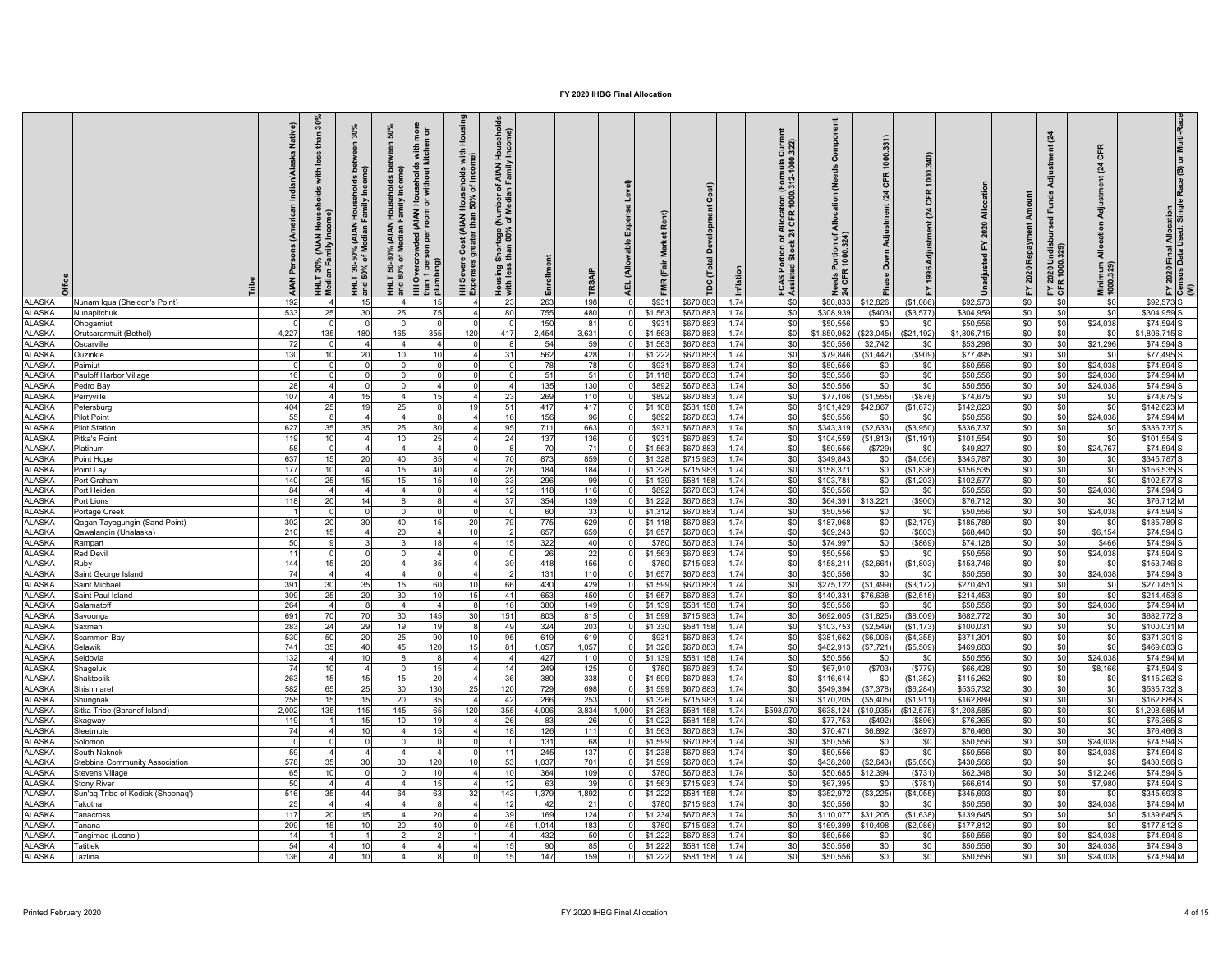|               |                                                 |         | 30%<br>£<br>with<br>: 30% (AIAN House<br>an Family Income)<br>i<br>∄ g | ☆<br>ន<br>ចំ តិ<br>Incom<br>olds<br>ase<br>mir<br>, (AIAN Hous<br>ledian Famil<br>-50%<br>of Me<br>130 <sup>o</sup><br>록 홀 | వి<br>ន<br>$\epsilon$<br>ه<br>T 50-80% (AIAN Households<br>80% of Median Family Incom<br>He | Housing<br>nor<br>Tor<br>Is with<br>kitcher<br>with<br>me)<br>l Households<br>1 or without H<br>rded (AIAN I<br>n per room o<br>Severe<br>oenses<br>g<br>than 1 pers<br>plumbing)<br>o<br>₹. | Cost (AIAN Households<br>greater than 50% of Inco | Shortage (Number of AIAN Households<br>than 80% of Median Family Income)<br>Housing \$<br>with less | Enrollment | Level)<br>Expe<br>횵<br>(Alloy<br>ц |                     | $\circ$<br>ь |      | Ĕ<br>ation (Formula C<br>1000.312-1000.<br>of Allocat<br>:k 24 CFR<br>Tion<br>Stock<br><u>និ</u> ទី<br>FCAS<br>Assist | ⋜<br>$\epsilon$<br>ট র<br>eds Portion<br>CFR 1000.3<br>훈 검 | c<br>8<br>0<br>œ<br>ō<br>Z<br>Ο | 1000.<br>F<br>$\overline{o}$<br>$^{124}$ |              | Amount<br>Repayme<br>2020<br>≻ | $\mathbf{z}$<br>ರ<br>5 ತ<br>ខ្លួច<br>EY 20 | 뚠<br>$\mathbf c$<br>$\mathbb{Z}^4$<br>ਰ<br>⋖<br>÷<br>۹ä<br>Minimum<br>1000.329) | Multi-Rac<br>١ă<br>FY 2020 Final Allocation<br>Census Data Used: Single Race (S)<br>(M) |
|---------------|-------------------------------------------------|---------|------------------------------------------------------------------------|----------------------------------------------------------------------------------------------------------------------------|---------------------------------------------------------------------------------------------|----------------------------------------------------------------------------------------------------------------------------------------------------------------------------------------------|---------------------------------------------------|-----------------------------------------------------------------------------------------------------|------------|------------------------------------|---------------------|--------------|------|-----------------------------------------------------------------------------------------------------------------------|------------------------------------------------------------|---------------------------------|------------------------------------------|--------------|--------------------------------|--------------------------------------------|---------------------------------------------------------------------------------|-----------------------------------------------------------------------------------------|
| <b>ALASKA</b> | Telida                                          |         |                                                                        |                                                                                                                            |                                                                                             |                                                                                                                                                                                              |                                                   |                                                                                                     |            |                                    | \$780               | \$715,98     | 1.74 | \$0                                                                                                                   | \$50,556                                                   | \$0                             | \$0                                      | \$50,556     | \$0                            | \$0                                        | \$24,038                                                                        | \$74,594 S                                                                              |
| <b>ALASKA</b> | Teller                                          | 240     | 25                                                                     | 15                                                                                                                         | 10                                                                                          | 50                                                                                                                                                                                           |                                                   | 50                                                                                                  | 202        | 312                                | \$1,599             | \$670,883    | 1.74 | \$0                                                                                                                   | \$203,230                                                  | \$0                             | (S2, 356)                                | \$200,874    | \$0                            | \$0                                        | \$0                                                                             | \$200,874 S                                                                             |
| <b>ALASKA</b> | Tetlin                                          | 126     | 10                                                                     | 10                                                                                                                         |                                                                                             | 30                                                                                                                                                                                           |                                                   | 24                                                                                                  | 281        | 109                                | \$1,234<br>$\Omega$ | \$670,883    | 1.74 | \$0                                                                                                                   | \$118,168                                                  | \$2,673                         | (S1, 401)                                | \$119,440    | \$0                            | \$0                                        | \$0                                                                             | \$119,440 S                                                                             |
| <b>ALASKA</b> | Tlingit and Haida Indian Tribes Central Council | 3,786   | 195                                                                    | 242                                                                                                                        | 177                                                                                         | 147                                                                                                                                                                                          | 197                                               | 568<br>25,949                                                                                       | 13,255     | 757                                | \$1,45              | \$581,158    | 1.74 | \$3,932,858                                                                                                           | \$1,425,225                                                | \$0                             | (\$38,301                                | \$5,319,782  | \$0                            | \$0                                        | \$0                                                                             | \$5,319,782 S                                                                           |
| <b>ALASKA</b> | Togiak                                          | 683     | 30                                                                     | 30                                                                                                                         | 35                                                                                          | 75                                                                                                                                                                                           | 15                                                | 92                                                                                                  | 915        | 808                                | \$1,312             | \$670,883    | 1.74 | \$0                                                                                                                   | \$355,848                                                  | \$44,383                        | (S4, 640)                                | \$395,591    | \$0                            | \$0                                        | sol                                                                             | \$395,591                                                                               |
| <b>ALASKA</b> | Tuluksak                                        | 397     | 45                                                                     | 15                                                                                                                         |                                                                                             | 70                                                                                                                                                                                           |                                                   | 64                                                                                                  | 464        | 504                                | \$1,56              | \$670,88     | 1.74 | \$0                                                                                                                   | \$279,95                                                   | (\$2,332                        | (S3, 219)                                | \$274,399    | \$0                            | \$0                                        | \$0                                                                             | \$274,399 S                                                                             |
| <b>ALASKA</b> | <b>Funtutuliak</b>                              | 412     | 30                                                                     | 30 <sup>1</sup>                                                                                                            | 30                                                                                          | 110                                                                                                                                                                                          |                                                   | 90                                                                                                  | 602        | 425                                | \$1,563             | \$670,883    | 1.74 | \$0                                                                                                                   | \$403,226                                                  | (\$6,695                        | (S4, 597)                                | \$391,934    | \$0                            | \$0                                        | \$0                                                                             | \$391,934 S                                                                             |
| <b>ALASKA</b> | Tununak                                         | 347     | 20                                                                     | 20                                                                                                                         | 15                                                                                          | 60                                                                                                                                                                                           |                                                   | 55                                                                                                  | 350        | 350                                | \$1,563             | \$670,88     | 1.74 | \$0                                                                                                                   | \$236,879                                                  | (\$158                          | (S2, 744)                                | \$233,976    | \$0                            | \$0                                        | \$0                                                                             | \$233,976 S                                                                             |
| <b>ALASKA</b> | Twin Hills                                      | 75      |                                                                        | 10                                                                                                                         |                                                                                             | 20                                                                                                                                                                                           |                                                   | 18                                                                                                  | 96         | 70                                 | \$1,312             | \$670,883    | 1.74 | \$0                                                                                                                   | \$83,186                                                   | (\$1,177                        | (\$951                                   | \$81,058     | \$0                            | \$0                                        | \$0                                                                             | \$81,058 S                                                                              |
| <b>ALASKA</b> | Tyonek                                          | 176     | 20                                                                     |                                                                                                                            | 15                                                                                          | 15                                                                                                                                                                                           |                                                   | 45                                                                                                  | 674        | 185                                | \$1,13              | \$670,88     | 1.74 | \$0                                                                                                                   | \$105,03                                                   | (\$632                          | (S1, 210)                                | \$103,188    | \$0                            | \$0                                        | \$0                                                                             | \$103,188 S                                                                             |
| <b>ALASKA</b> | Ugashik                                         |         |                                                                        |                                                                                                                            |                                                                                             |                                                                                                                                                                                              |                                                   |                                                                                                     | 81         | 12                                 | \$892               | \$670,883    | 1.74 | \$0                                                                                                                   | \$50,556                                                   | \$0                             | \$0                                      | \$50,556     | \$0                            | \$0                                        | \$24,038                                                                        | \$74,594 S                                                                              |
| <b>ALASKA</b> | Umkumiut                                        | 56      |                                                                        |                                                                                                                            |                                                                                             |                                                                                                                                                                                              |                                                   | $\overline{z}$                                                                                      | 61         | 60                                 | \$1,563             | \$670,883    | 1.74 | \$0                                                                                                                   | \$50,556                                                   | \$0                             | \$0                                      | \$50,556     | \$0                            | \$0                                        | \$24,038                                                                        | \$74,594                                                                                |
| <b>ALASKA</b> | Jnalakleet                                      | 579     | 25                                                                     | 30 <sup>1</sup>                                                                                                            | 50                                                                                          | 45                                                                                                                                                                                           | 15                                                | 83                                                                                                  | 1.185      | 868                                | \$1,599             | \$670,88     | 1.74 | \$0                                                                                                                   | \$274,933                                                  | \$21,065                        | (\$3,432"                                | \$292,566    | \$0                            | \$0                                        | \$0                                                                             | \$292,566 S                                                                             |
| <b>ALASKA</b> | Unga                                            | 28      |                                                                        |                                                                                                                            |                                                                                             |                                                                                                                                                                                              |                                                   |                                                                                                     | 87         | 87                                 | \$1,118             | \$670,883    | 1.74 | \$0                                                                                                                   | \$50,556                                                   | \$0                             | \$0                                      | \$50,556     | \$0                            | \$0                                        | \$24,038                                                                        | \$74,594 M                                                                              |
| <b>ALASKA</b> | Venetie                                         | 133     | 30                                                                     | 10 <sub>1</sub>                                                                                                            |                                                                                             | 60                                                                                                                                                                                           |                                                   | 44                                                                                                  | 237        | 237                                | \$780               | \$670,88     | 1.74 | \$0                                                                                                                   | \$219,297                                                  | (\$521                          | (S2, 536)                                | \$216,240    | \$0                            | \$0                                        | \$0                                                                             | \$216,240 S                                                                             |
| <b>ALASKA</b> | Wainwright                                      | 530     | 20                                                                     | 20                                                                                                                         | 25                                                                                          | 70                                                                                                                                                                                           | 10                                                | 63                                                                                                  | 593        | 613                                | \$1,328             | \$715,983    | 1.74 | \$0                                                                                                                   | \$312,542                                                  | \$0                             | (S3, 623)                                | \$308,919    | \$0                            | \$0                                        | \$0                                                                             | \$308,919 S                                                                             |
| <b>ALASKA</b> | Wales                                           | 134     | 20                                                                     | 15                                                                                                                         | 15                                                                                          | 55                                                                                                                                                                                           | 10                                                | 50                                                                                                  | 236        | 215                                | \$1,599             | \$670,883    | 1.74 | \$0                                                                                                                   | \$224,010                                                  | (\$1,229)                       | (S2, 583)                                | \$220,197    | \$0                            | \$0                                        | \$0                                                                             | $$220,197$ S                                                                            |
| <b>ALASKA</b> | White Mountain                                  | 169     | 20                                                                     |                                                                                                                            | 10                                                                                          | 20                                                                                                                                                                                           |                                                   | 42                                                                                                  | 316        | 316                                | \$1,599             | \$670,88     | 1.74 | \$0                                                                                                                   | \$142,766                                                  | \$20,675                        | (S1, 895)                                | \$161,546    | \$0                            | \$0                                        | \$0                                                                             | \$161,546 S                                                                             |
| <b>ALASKA</b> | Wrangell                                        | 393     | 35                                                                     | 45                                                                                                                         | 25                                                                                          |                                                                                                                                                                                              | 30                                                | 87                                                                                                  | 538        | 538                                | \$98                | \$581,158    | 1.74 | \$0                                                                                                                   | \$143,94                                                   | (\$2,938)                       | (S1, 635)                                | \$139,368    | \$0                            | \$0                                        | \$0                                                                             | \$139,368 M                                                                             |
| <b>ALASKA</b> | Yakutat                                         | 301     | 14                                                                     | 24                                                                                                                         | 30                                                                                          | 19                                                                                                                                                                                           | 10                                                | 68                                                                                                  | 435        | 352                                | \$1,175             | \$581,158    | 1.74 | \$0                                                                                                                   | \$108,46                                                   | \$0                             | (S1, 258)                                | \$107,210    | \$0                            | \$0                                        | \$0                                                                             | \$107,210 M                                                                             |
| <b>ALASKA</b> | Yupiit of Andreafski                            | 89      |                                                                        |                                                                                                                            |                                                                                             | 10                                                                                                                                                                                           |                                                   |                                                                                                     | 248        | 134                                | \$93                | \$670,883    | 1.74 | \$0                                                                                                                   | \$50,556                                                   | \$49,273                        | \$0                                      | \$99,829     | \$0                            | \$0                                        | \$0                                                                             | \$99,829 S                                                                              |
| <b>ALASKA</b> | <b>TOTAL</b>                                    | 134,625 | 7,321                                                                  | 6,860                                                                                                                      | 7,300                                                                                       | 10,581                                                                                                                                                                                       | 4,837                                             | 200,208<br>19,439                                                                                   | 149,187    |                                    |                     |              |      | \$31,997,496                                                                                                          | \$60,353,477                                               | \$404,187                       | \$465,126                                | \$93,220,286 | \$0                            | \$0                                        | \$1,758,843                                                                     | \$94,979,125                                                                            |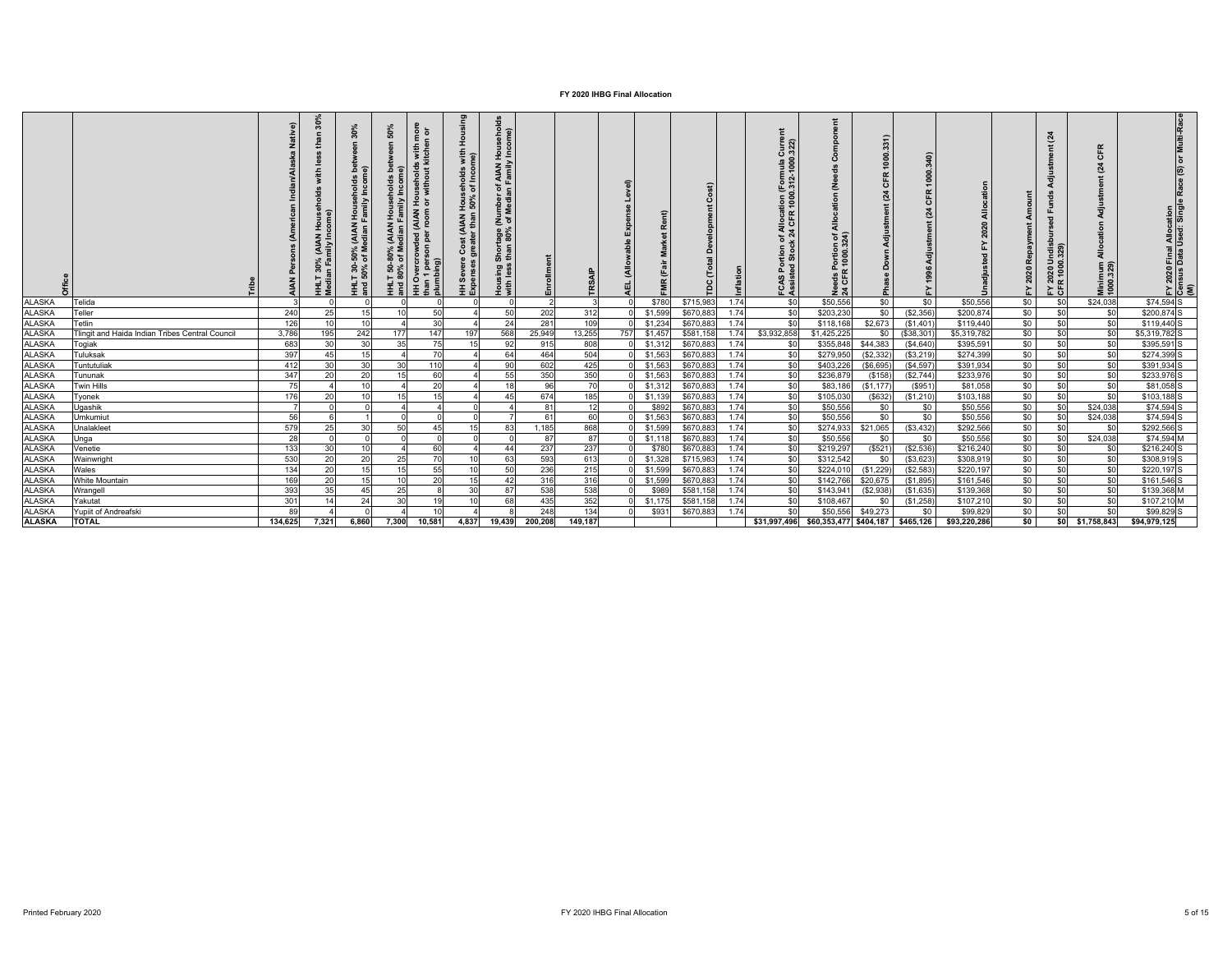|                                 |                                                                                                   | Native)<br>$\overline{4}$ | £<br>重     | 30%<br>ະ ≥<br>$rac{1}{2}$<br>AIAN<br>MAIA)<br>శ ≋ | 50%<br>≧<br>ৢ<br>80% | more<br>1 or<br>with<br>g is<br>with<br>운 ㅎ<br><b>AIAN</b><br>ded<br>Overcrow<br>효율 | Hous<br>with<br>nei<br>eholds<br>of Inco<br>$\frac{200}{50\%}$<br>Cost<br>Severe<br>perses | ာ<br>ঁ ৯<br>횽<br>로ㅎ<br>than<br>᠊ᢛ<br>sing<br>prist | nrollme        |                | Expense Level)<br>(Allowable<br>핓 | န္                |                        | ation        | 322<br>Ğ<br>lloca<br>CFR<br>$\frac{a}{24}$<br>နို့ ဗို<br>FCAS Por<br>Assisted: | ŏ<br>ž<br>₹<br>ঁ ই     | 1000<br>CFR<br>$\overline{a}$<br>Down | CFR<br>$\tilde{z}$    |                          | Repayment<br>2020 | $\mathbf{z}$<br>÷ö<br>- 혼 얺<br>$rac{r \cdot 2020}{CFR + r}$ | CFR<br>$\mathbb{Z}$<br>Adjus<br>$rac{6}{4}$<br>Minimum<br>1000.329) | or Multi-R<br>Race (S)<br>2020 Final Allocation<br>1sus Data Used: Singl<br>ក្កី ឱ |
|---------------------------------|---------------------------------------------------------------------------------------------------|---------------------------|------------|---------------------------------------------------|----------------------|-------------------------------------------------------------------------------------|--------------------------------------------------------------------------------------------|----------------------------------------------------|----------------|----------------|-----------------------------------|-------------------|------------------------|--------------|---------------------------------------------------------------------------------|------------------------|---------------------------------------|-----------------------|--------------------------|-------------------|-------------------------------------------------------------|---------------------------------------------------------------------|------------------------------------------------------------------------------------|
| CHICAGO                         | Aroostook Band of Micmacs                                                                         | 1.316                     | 204        | 83                                                | 92                   | 20                                                                                  | 177                                                                                        | 291                                                | 1.100          | 999            | 193                               | \$742             | \$369.95               | 1.74         | \$518.798                                                                       | \$384.988              | (\$5,652                              | (\$10,413             | \$887.72                 | \$0               | \$0                                                         | \$ <sub>6</sub>                                                     | \$887.722 M                                                                        |
| CHICAGO                         | Bad River Band of the Lake Superior Tribe of Chippe                                               | 2.356                     | 219        | 194                                               | 134                  | 85                                                                                  | 160                                                                                        | 380                                                | 8.236          | 2.338          | 204                               | \$700             | \$394.018              | 1.74         | \$1,130.852                                                                     | \$563.625              | (\$17.228                             | (\$11.076             | \$1,666.17               | \$0               | \$0                                                         | SC.                                                                 | \$1,666,173 M                                                                      |
| <b>HICAGO</b><br>CHICAGO        | Bay Mills Indian Community                                                                        | 1,021<br>680              | 61<br>70   | 61<br>$\overline{A}$                              | 76<br>49             | 11<br>23                                                                            | 55<br>29                                                                                   | 74<br>111                                          | 1.646<br>2,988 | 1,216<br>1,996 | 194<br>231                        | \$700<br>\$847    | \$362,337<br>\$398,213 | 1.74<br>1.74 | \$646.42<br>\$850,026                                                           | \$151,355<br>\$146,022 | (S1.896)<br>(\$4,311)                 | (S8.440)<br>\$38,224  | \$787.442<br>\$1,029,96  | \$72,122<br>\$0   | \$0<br>\$0                                                  | -SC<br>\$0                                                          | \$859 564 M<br>\$1,029,961                                                         |
| <b>HICAGO</b>                   | Boise Forte Band, Minnesota Chippewa Tribe<br>atawba Indian Nation                                | 6,498                     | 416        | 293                                               | 381                  | 105                                                                                 | 342                                                                                        | 1,031                                              | 3,249          | 1,836          |                                   | \$926             | \$345,608              | 1.74         | \$342,872                                                                       | \$1,295,856            | \$0                                   | (\$18,999             | \$1,619,72               | \$0               | \$0                                                         | \$0                                                                 | \$1,619,729                                                                        |
| <b>HICAGO</b>                   | ayuga Nation                                                                                      | 950                       | 104        | 61                                                | 79                   | 15                                                                                  | 91                                                                                         | 244                                                | 475            | 475            |                                   | \$83              | \$454,87               | 1.74         | \$0                                                                             | \$291.32               | \$0                                   | (S3, 377)             | \$287.94                 | \$0               | \$0                                                         | \$C                                                                 | \$287.948 M                                                                        |
| <b>HICAGO</b>                   | hickahominy Indian Tribe                                                                          | 1,798                     | 87         |                                                   | 127                  | 16                                                                                  | 78                                                                                         | 290                                                | 899            |                |                                   | \$1,07            | \$382,853              | 174          | \$0                                                                             | \$269,11               | \$0                                   | (S3, 120)             | \$265,99                 | \$0               | \$0                                                         | -SC                                                                 | \$265,991 M                                                                        |
| <b>HICAGO</b>                   | hickahominy Indian Tribe-Eastern Division                                                         | 350                       | 17         |                                                   | 25                   |                                                                                     | 15                                                                                         | 56                                                 | 175            | $\Omega$       |                                   | \$1.07            | \$382,85               | 1.74         | \$0                                                                             | \$52,888               | \$0                                   | (S613)                | \$52,27                  | \$0               | \$0                                                         | \$22.319                                                            | \$74,594 M                                                                         |
| <b>HICAGO</b>                   | oharie Tribe                                                                                      | 1,965                     | 140        | 150                                               | 114                  | 19                                                                                  | 155                                                                                        | 384                                                | 1,600          | 1,600          | 17 <sub>0</sub>                   | \$742             | \$354,026              | 1.74         | \$129,924                                                                       | \$374,869              | \$33,368                              | \$2,149               | \$540,31                 | \$0               | \$0                                                         | \$0                                                                 | \$540,310 M                                                                        |
| <b>HICAGO</b>                   | Eastern Band of Cherokee Indians                                                                  | 7,525                     | 600        | 360                                               | 590                  | 95                                                                                  | 405                                                                                        | 1,297                                              | 15,705         | 13,562         | 219                               | \$683             | \$357,874              | 1.74         | \$1,889,167                                                                     | \$1,649,63             | (\$36,375                             | (\$13,734             | \$3,488,69               | (\$6,933)         | \$0                                                         | \$0                                                                 | \$3,481,757                                                                        |
| <b>HICAGO</b>                   | ond Du Lac Band, Minnesota Chippewa Tribe                                                         | 6,266                     | 666        | 285                                               | 356                  | 260                                                                                 | 441                                                                                        | 1,065                                              | 3,902          | 3,379          | 203                               | \$87              | \$405,798              | 1.74         | \$1,790,28                                                                      | \$2,014,98             | (\$35,873                             | (\$32,711             | \$3,736,68               | \$0               | \$0                                                         | \$C                                                                 | \$3,736,684                                                                        |
| <b>HICAGO</b><br><b>HICAGO</b>  | orest County Potawatomi Community<br>Grand Portage Band, Minnesota Chippewa Tribe                 | 711<br>462                | 59<br>75   | 4 <sup>1</sup>                                    | 39<br>50             | 15<br>55                                                                            | 31<br>15                                                                                   | 85<br>130                                          | 1,295<br>1.107 | 1,352<br>477   | 195<br>175                        | \$700<br>\$716    | \$391,988<br>\$405.798 | 1.74<br>1 74 | \$263,177<br>\$203.468                                                          | \$159.95<br>\$213.68   | (\$8,834<br>(S7.383)                  | (S4,050)<br>(S2.993)  | \$410,24<br>\$406.77     | \$0<br>\$0        | \$0<br>\$0                                                  | \$0<br>-SC                                                          | \$410.246<br>\$406.773                                                             |
| <b>HICAGO</b>                   | Grand Traverse Band of Ottawa and Chippewa India                                                  | 4,893                     | 339        | 274                                               | 403                  | 69                                                                                  | 249                                                                                        | 943                                                | 4,101          | 3,204          | 175                               | \$800             | \$356,112              | 1.74         | \$457,850                                                                       | \$832,446              | \$0                                   | (\$14,929             | \$1,275,36               | \$0               | \$0                                                         | \$0                                                                 | \$1,275,367                                                                        |
| CHICAGO                         | Ialiwa-Saponi Indian Tribe                                                                        | 2,627                     | 290        | 185                                               | 145                  | 45                                                                                  | 295                                                                                        | 590                                                | 3.719          | 3,604          | 170                               | \$704             | \$357,888              | 1.74         | \$190,844                                                                       | \$856,197              | (\$20,799                             | (S11.898)             | \$1.014.344              | \$0               | \$0                                                         | \$0                                                                 | \$1.014.344                                                                        |
| <b>CHICAGO</b>                  | Iannahville Indian Communitv                                                                      | 470                       | 34         | $\overline{3}$                                    | 30                   | 20                                                                                  | 15                                                                                         | -79                                                | 780            | 611            |                                   | \$700             | \$358,545              | 1.74         | \$95,214                                                                        | \$108.44               | (\$953                                | (S2, 350)             | \$200.35                 | \$0               | \$0                                                         | \$0                                                                 | \$200,353                                                                          |
| <b>HICAGO</b>                   | Ho-Chunk Nation                                                                                   | 15,646                    | 1,150      | 738                                               | 1,152                | 380                                                                                 | 894                                                                                        | 2,881                                              | 7,823          | 6,611          | 237                               | \$841             | \$393,884              | 1.74         | \$1,163,65                                                                      | \$3,181,264            | (\$40,564                             | (\$39,620             | \$4,264,73               | \$0               | \$0                                                         | \$0                                                                 | \$4,264,730                                                                        |
| <b>HICAGO</b>                   | Houlton Band of Maliseet Indians                                                                  | 619                       | 96         | 38                                                | 43                   | 10                                                                                  | 83                                                                                         | 102                                                | 1,800          | 470            | 193                               | \$742             | \$369,956              | 1.74         | \$483,658                                                                       | \$175,140              | (\$2,528)                             | (S4, 376)             | \$651,894                | \$0               | \$0                                                         | \$0                                                                 | \$651,894 M                                                                        |
| <b>HICAGO</b>                   | leweenaw Bay Indian Community                                                                     | 2.376                     | 142        | 143                                               | 177                  | 26                                                                                  | 129<br>RT                                                                                  | 214<br>389                                         | 3.315          | 2,829          | 161                               | \$726             | \$362,33               | 1.74<br>174  | \$1.611.034                                                                     | \$358,344              | ( \$4,636                             | (\$15.470             | \$1,949.27               | \$0               | \$0                                                         | \$0<br>\$ſ                                                          | \$1.949.272<br>\$3,090,426                                                         |
| <b>HICAGO</b><br><b>HICAGO</b>  | ac Courte Oreilles Band of Lake Superior Chippew<br>ac Du Flambeau Band of Lake Superior Chippewa | 3,045<br>2,518            | 210<br>380 | 255<br>180                                        | 265<br>140           | 105<br>35                                                                           | 210                                                                                        | 535                                                | 6,230<br>3,432 | 8,062<br>2,178 | 159<br>160                        | \$792<br>\$700    | \$394,018<br>\$391,988 | 1.74         | \$2,410,63<br>\$1,096,81                                                        | \$714,79<br>\$827,89   | (S17, 901<br>(S33,763)                | (\$17,106<br>(S8,015) | \$3,090,42<br>\$1,882,93 | \$0<br>\$133,879  | \$0<br>\$0                                                  | \$C                                                                 | \$2.016.81                                                                         |
| <b>HICAGO</b>                   | ac Vieux Desert Band of Lake Superior Chippewa I                                                  | 135                       | 10         |                                                   | 10                   | $\boldsymbol{\Lambda}$                                                              | 10                                                                                         |                                                    | 672            | 31             | 180                               | \$700             | \$362,33               | 1.74         | \$223,356                                                                       | \$30,28                | \$13,549                              | (S2, 170)             | \$265,01                 | \$0               | \$0                                                         | \$ <sub>6</sub>                                                     | \$265,019                                                                          |
| <b>HICAGO</b>                   | eech Lake Band, Minnesota Chippewa Tribe                                                          | 6,972                     | 632        | 428                                               | 492                  | 237                                                                                 | 307                                                                                        | 1,210                                              | 8,937          | 8,875          | 196                               | \$76              | \$381,970              | 1.74         | \$2,241,004                                                                     | \$1,806,53             | (\$26,925                             | (\$29,286             | \$3,991,32               | \$0               | \$0                                                         | \$C                                                                 | \$3,991,322                                                                        |
| <b>CHICAGO</b>                  | ittle River Band of Ottawa Indians                                                                | 1,347                     | 93         | 9.                                                | 108                  | 38                                                                                  | 114                                                                                        | 294                                                | 3,396          | 1,540          |                                   | \$73              | \$356,11               | 1.74         | \$0                                                                             | \$303,17               | \$0                                   | (\$3,515              | \$299,65                 | \$0               | \$0                                                         | \$C                                                                 | \$299,655 M                                                                        |
| <b>HICAGO</b>                   | ttle Traverse Bay Band of Odawa Indians                                                           | 3,563                     | 246        | 199                                               | 294                  | 50                                                                                  | 182                                                                                        | 739                                                | 4,073          | 2,333          |                                   | \$76              | \$364.234              | 1.74         | \$0                                                                             | \$629,43               | \$0                                   | (S7, 297)             | \$622,13                 | \$0               | \$0                                                         | -SC                                                                 | \$622,134                                                                          |
| <b>HICAGO</b>                   | ower Sioux Indian Community                                                                       | 728                       | 85         |                                                   | 45                   | 20                                                                                  | 50                                                                                         | 140                                                | 1.084          | 729            | 232                               | \$70              | \$388.06               | 1 74         | \$0                                                                             | \$208,22               | \$0                                   | (S2.066)              | \$206.15                 | \$0               | \$0                                                         | \$ſ                                                                 | \$206 158                                                                          |
| <b>HICAGO</b>                   | umbee Tribe of North Carolina                                                                     | 67,949                    | 4,885      | 3,460                                             | 4,205                | 1,265                                                                               | 3,315                                                                                      | 12,438                                             | 62,610         | 32,076         | 170                               | \$712             | \$354,026              | 1.74         | \$712,623                                                                       | \$14,551,29            | \$228,382                             | \$174,314             | \$14,861,21              | \$0               | \$0                                                         | \$C                                                                 | \$14,861,216                                                                       |
| <b>HICAGO</b><br><b>CHICAGO</b> | Mashantucket Pequot Indian Tribe                                                                  | 17<br>2,830               | 250        | 130                                               | 245                  | 35                                                                                  | 305                                                                                        | 12<br>625                                          | 1.077<br>2.830 | 796            |                                   | \$1,15<br>\$1,524 | \$446.82<br>\$458,888  | 1.74<br>1.74 | \$0<br>\$0                                                                      | \$50,55<br>\$836.96    | \$4,961<br>(\$13,947                  | \$0<br>(S9, 542)      | \$55.51<br>\$813,474     | \$0<br>\$0        | \$0<br>\$0                                                  | \$19,077<br>SC.                                                     | \$74.594<br>\$813,474 M                                                            |
| <b>HICAGO</b>                   | Mashpee Wampanoag Tribe<br>Match-e-be-nash-she-wish Band of Pottawatomi Indi                      | 836                       | -35        | - 61                                              | 74                   | 20                                                                                  | -42                                                                                        | 170                                                | 418            | 192            |                                   | \$86              | \$368,294              | 1.74         | \$0                                                                             | \$198,648              | (\$4,384)                             | (\$2,252              | \$192,01                 | \$0               | \$0                                                         | \$0                                                                 | \$192,012                                                                          |
| <b>HICAGO</b>                   | Menominee Indian Tribe                                                                            | 3,194                     | 265        | 180                                               | 180                  | 130                                                                                 | 95                                                                                         | 346                                                | 9,090          | 5,291          | 159                               | \$700             | \$406,200              | 1.74         | \$2,101,883                                                                     | \$762,73               | (\$2,701                              | (\$15,914)            | \$2,846,00               | \$0               | \$0                                                         | \$0                                                                 | \$2,846,000                                                                        |
| <b>HICAGO</b>                   | <b>liccosukee Tribe</b>                                                                           |                           |            |                                                   |                      |                                                                                     |                                                                                            |                                                    | 400            | 589            |                                   | \$1,132           | \$342,60               | 1.74         | \$0                                                                             | \$50.55                | -90                                   | -SO                   | \$50,55                  | \$0               | \$0                                                         | \$24,038                                                            | \$74.594                                                                           |
| <b>HICAGO</b>                   | lille Lacs Band, Minnesota Chippewa Tribe                                                         | 4.518                     | 350        | 184                                               | 280                  | 83                                                                                  | 219                                                                                        | 70!                                                | 3.800          | 2.337          | 228                               | \$83              | \$411,889              | 1.74         | \$807,796                                                                       | \$844.12               | (\$19,850)                            | (S13.244)             | \$1,618.83               | \$0               | \$0                                                         | \$0                                                                 | \$1,618,830                                                                        |
| <b>HICAGO</b>                   | lississippi Band of Choctaw Indians                                                               | 11,569                    | 614        | 359                                               | 709                  | 659                                                                                 | 335                                                                                        | 1,389                                              | 9,483          | 8,313          | 152                               | \$668             | \$313,312              | 1.74         | \$1,532,55                                                                      | \$1,754,25             | \$13,887                              | (\$18,058             | \$3,254,86               | (\$31,960)        | \$C                                                         | \$0                                                                 | \$3.222,903 M                                                                      |
| <b>HICAGO</b>                   | Aonacan Indian Nation                                                                             | 2,224                     | 179        | $\mathcal{D}$                                     | 159                  | 24                                                                                  | 154                                                                                        | 361                                                | 2,400          | $\Omega$       |                                   | \$814             | \$359,750              | 1.74         | \$0                                                                             | \$377,120              | \$0                                   | (S4, 372)             | \$372,74                 | \$0               | \$0                                                         | \$0                                                                 | \$372,748 M                                                                        |
| CHICAGO                         | MOWA Band of Choctaw Indians                                                                      | 12,867<br>740             | 711        | 697<br>$\overline{2}$                             | 1,066                | 194                                                                                 | 577                                                                                        | 2,410                                              | 7,699<br>370   | 3,011          | 161                               | \$804             | \$334,869<br>\$365,585 | 1.74         | \$379,259                                                                       | \$1,930,30             | \$0<br>\$0                            | (\$24,422             | \$2,285,14<br>\$150,02   | \$0<br>\$0        | \$0<br>\$0                                                  | \$0                                                                 | \$2,285,140 M                                                                      |
| CHICAGO<br><b>HICAGO</b>        | Nansemond Indian Tribe<br><b>Jarragansett Indian Tribe</b>                                        | 2,116                     | 37<br>215  | 11                                                | 46<br>35             | 10                                                                                  | 47<br>105                                                                                  | 110<br>360                                         | 2,732          | 2,732          |                                   | \$1,10<br>\$1,09  | \$442,76               | 1.74<br>1.74 | \$0<br>\$0                                                                      | \$151,78<br>\$397,11   | \$0                                   | (S1,760)<br>(S4, 604) | \$392,50                 | \$0               | \$C                                                         | \$C<br>\$C                                                          | \$150,023<br>\$392,507                                                             |
| CHICAGO                         | <b>Nottawaseppi Huron Band of Potawatomi</b>                                                      | 2,202                     | 120        | 10 <sub>1</sub>                                   | 230                  | 40                                                                                  | 160                                                                                        | 450                                                | 1.449          | 372            |                                   | \$757             | \$370,19               | 1.74         | \$0                                                                             | \$442,98               | (\$9,795                              | (S5, 022)             | \$428,16                 | \$0               | \$0                                                         | \$C                                                                 | \$428.167                                                                          |
| <b>CHICAGO</b>                  | neida Indian Nation of New York                                                                   | 2,000                     | 172        | $\mathbf{Q}$                                      | 132                  | 32                                                                                  | 144                                                                                        | 366                                                | 1,000          | 650            | 251                               | \$837             | \$422,476              | 1.74         | \$233,046                                                                       | \$584,93               | (S18, 315)                            | (S8, 691)             | \$790,97                 | \$0               | \$0                                                         | \$ſ                                                                 | \$790,973                                                                          |
| CHICAGO                         | )neida Nation. Wisconsin                                                                          | 14,695                    | 945        | 745                                               | 995                  | 260                                                                                 | 705                                                                                        | 2,490                                              | 17,129         | 5,382          | 184                               | \$833             | \$406,200              | 1.74         | \$1,434,685                                                                     | \$2,709,317            | (\$44,979                             | (\$40, 180            | \$4.058.844              | \$0               | \$0                                                         | -SC                                                                 | \$4.058.844 M                                                                      |
| <b>CHICAGO</b>                  | Inondaga Nation                                                                                   |                           |            |                                                   |                      | $\Omega$                                                                            |                                                                                            |                                                    |                | $\Omega$       |                                   | \$858             | \$422,476              | 1.74         | - \$0                                                                           | \$50,556               | \$0                                   | \$0                   | \$50,556                 | \$0               | \$0                                                         | \$24,038                                                            | \$74.594 M                                                                         |
| CHICAGO                         | amunkey Indian Tribe                                                                              | 40                        |            | 15                                                |                      | $\Omega$                                                                            |                                                                                            | 31                                                 | 398            | 38             |                                   | \$1,067           | \$382,85               | 1.74         | \$0                                                                             | \$50,556               | \$0                                   | \$0                   | \$50,55                  | \$0               | \$0                                                         | \$24,038                                                            | \$74.594                                                                           |
| <b>HICAGO</b>                   | Passamaguoddy Tribe                                                                               | 619                       | 80         | 65                                                | 50                   | $\overline{4}$                                                                      | 30                                                                                         | 108                                                | 1,364          | 707            | 193                               | \$827             | \$384,084              | 1.74         | \$878,396                                                                       | \$163,61               | ( \$4,329]                            | (S8, 639)             | \$1,029,04               | \$0               | \$0                                                         | -SO                                                                 | \$1,029,046                                                                        |
| <b>HICAGO</b>                   | enobscot Nation                                                                                   | 3,240                     | 305        | 17<br>$\mathbf{Q}$                                | 240                  | 35<br>10                                                                            | 185                                                                                        | 663                                                | 2.367          | 640            | 181                               | \$90              | \$384,084              | 1.74         | \$388,793                                                                       | \$628,97               | (S20, 438)<br>.SO                     | (\$10.323             | \$987,01                 | \$0               | \$0                                                         | SC.<br>\$ſ                                                          | \$987.01                                                                           |
| <b>HICAGO</b><br><b>HICAGO</b>  | leasant Point<br>oarch Band of Creeks                                                             | 1.491<br>5,850            | 130<br>323 | 317                                               | 106<br>484           | 88                                                                                  | 60<br>262                                                                                  | 261<br>1.039                                       | 2.014<br>2,925 | 906<br>1,567   | 181<br>157                        | \$827<br>\$864    | \$384.084<br>\$334,869 | 1.74<br>1.74 | \$577.26<br>\$527,05                                                            | \$248.96<br>\$868,72   | (\$11, 154                            | (S5.218)<br>(\$11,141 | \$821,00<br>\$1,373,48   | \$535<br>\$0      | \$0<br>\$0                                                  | \$ <sub>6</sub>                                                     | \$820.47<br>\$1,373,481                                                            |
| CHICAGO                         | Pokagon Band of Potawatomi Indians                                                                | 8,110                     | 336        | 595                                               | 718                  | 190                                                                                 | 403                                                                                        | 1,634                                              | 4,055          | 1,712          | 238                               | \$779             | \$411,017              | 1.74         | \$67,498                                                                        | \$2,140,55             | (\$47,128                             | (\$25,053             | \$2,135,86               | \$0               | \$0                                                         | SI.                                                                 | \$2,135,868                                                                        |
| CHICAGO                         | Rappahannock Tribe. Inc.                                                                          | 434                       | 21         |                                                   | 31                   |                                                                                     | 1S                                                                                         | 70                                                 | 217            |                |                                   | \$99 <sup>.</sup> | \$382,85               | 1.74         | \$0                                                                             | \$65,43                | \$0                                   | (\$759                | \$64,67                  | \$0               | \$0                                                         | \$9,921                                                             | \$74,594                                                                           |
| <b>CHICAGO</b>                  | Red Cliff Band of Lake Superior Chippewa                                                          | 1,046                     | 85         |                                                   | 50                   | 25                                                                                  | 40                                                                                         | 93                                                 | 7,311          | 2,504          | 144                               | \$744             | \$394,018              | 1.74         | \$934,243                                                                       | \$226,15               | (\$5,842)                             | (\$6,983              | \$1,147,57               | \$0               | \$0                                                         | S.                                                                  | \$1,147,572                                                                        |
| <b>HICAGO</b>                   | ed Lake Band of Chippewa Indians                                                                  | 7,075                     | 1,060      | 289                                               | 456                  | 416                                                                                 | 494                                                                                        | 1,490                                              | 11.806         | 10,338         | 186                               | \$76              | \$381,970              | 1.74         | \$2,098,456                                                                     | \$2.527.33             | (\$8,479                              | \$36,648              | \$4,580.66               | \$0               | \$C                                                         | \$ <sub>6</sub>                                                     | \$4,580,666                                                                        |
| <b>HICAGO</b>                   | Sac & Fox Tribe of the Mississippi, IA                                                            | 982                       | 45         |                                                   | 85                   | 50                                                                                  |                                                                                            | 145                                                | 1.334          | 1,384          | 196                               | \$69              | \$374.78               | 1.74         | \$129,50                                                                        | \$199.60               | \$0                                   | (S3, 566)             | \$325.54                 | \$0               | \$0                                                         | SI.                                                                 | \$325.540                                                                          |
| <b>CHICAGO</b>                  | Saginaw Chippewa Indian Tribe                                                                     | 6.554                     | 441        | 352                                               | 377                  | 126                                                                                 | 525                                                                                        | 1.119                                              | 3.277          | 1.799          | 188                               | \$73              | \$377.91               | 1.74         | \$340.47                                                                        | \$1.340.53             | (\$78.144                             | (S17.182)             | \$1,585.67               | \$0               | \$0                                                         | \$0                                                                 | \$1,585,677                                                                        |
| CHICAGO                         | Saint Croix Chippewa Indians                                                                      | 1,466                     | 238        | 67                                                | 133                  | 14                                                                                  | 134                                                                                        | 243                                                | 1.054          | 2,909          | 171                               | \$719             | \$394,018              | 1.74         | \$1,253,434                                                                     | \$370,701              | (\$16,076                             | (\$15,480             | \$1,592,57               | \$0               | \$0                                                         | \$0                                                                 | \$1,592,579 M                                                                      |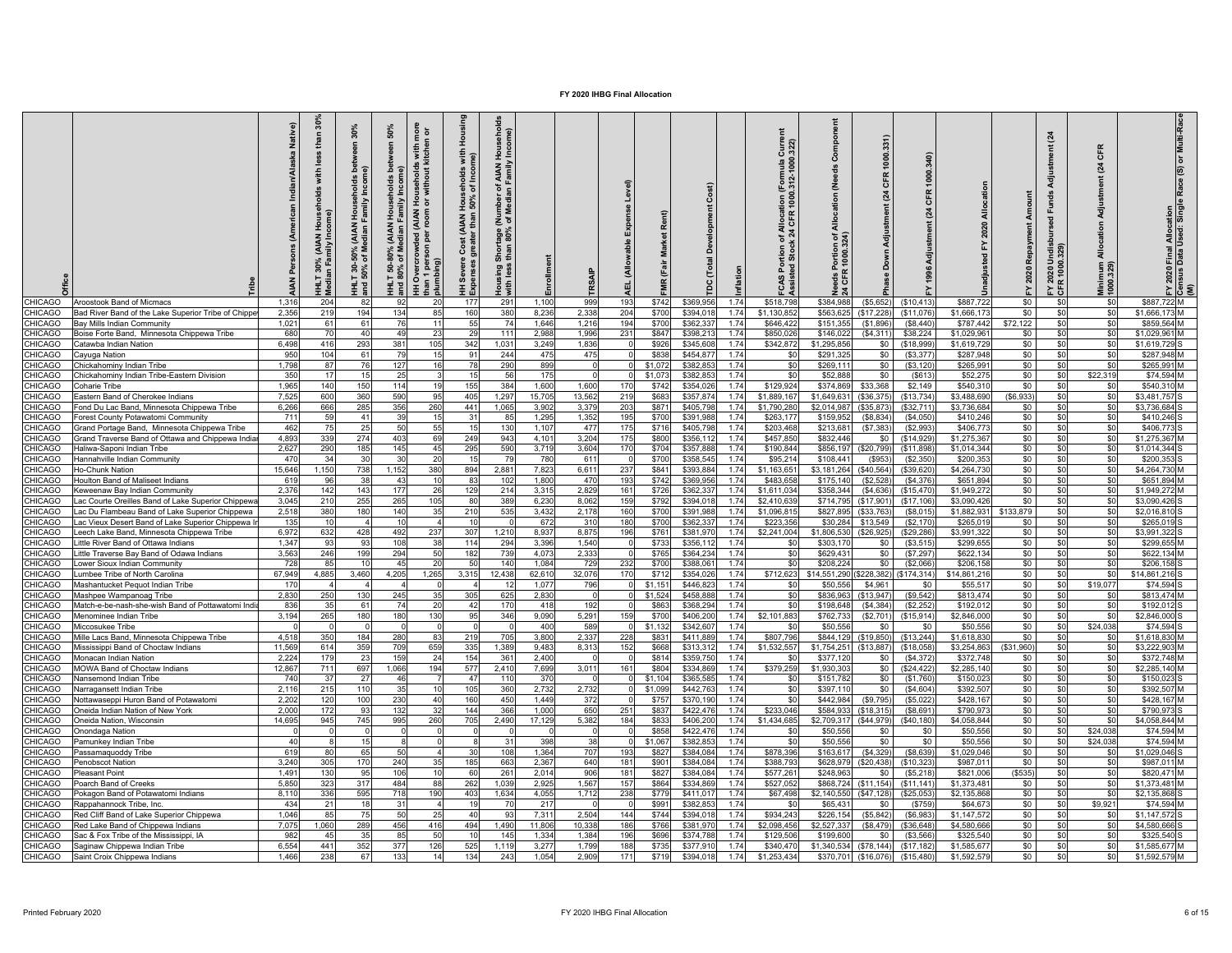|                |                                            |         | $\bullet$ |                 | ន<br>. உள்<br>85<br>8 <sup>8</sup> | මූ<br>ŝΞ<br>Ŧ | with<br>me)<br>st (AIAN Households<br>ater than 50% of Inco<br>.<br>도 띵 | seho<br>ome)<br>f AIAN Hous<br>Family Inco<br>tage (Number<br>80% of Median<br>Short<br>than<br>esel<br>I<br>House<br>with |         |         | $\widehat{a}$<br>画 |         |           |      | ទី ទី<br>$\circ$ $\overline{\phantom{0}}$<br>tion<br>100<br>י ⊼<br>홀 뜽 | ট র<br>'ortio<br>1000                | ō          | a<br>1000.<br>Æ<br>$\epsilon$ |              | 2020      | ą<br>몯 엃<br>53<br>ន្ត ខ្<br>∾ ≃<br>: 농 | 뚠<br>$\overline{o}$<br>$\overline{a}$<br>$\overline{\pi}$<br>들 후 | Final Allocation<br>Data Used: Singl<br>2020<br>15 US<br>로 일로 |
|----------------|--------------------------------------------|---------|-----------|-----------------|------------------------------------|---------------|-------------------------------------------------------------------------|----------------------------------------------------------------------------------------------------------------------------|---------|---------|--------------------|---------|-----------|------|------------------------------------------------------------------------|--------------------------------------|------------|-------------------------------|--------------|-----------|----------------------------------------|------------------------------------------------------------------|---------------------------------------------------------------|
| <b>CHICAGO</b> | Sault Ste. Marie Tribe of Chippewa Indians | 13.788  | 822       | 830             | 1.027                              | 152           | 749                                                                     | 2,245                                                                                                                      | 44.395  | 16,415  | 238                | \$706   | \$361,073 | 1.74 | \$2,923,483                                                            | \$2,243,342                          | (\$29,917  | (\$45,489                     | \$5,091,420  | \$0       | \$0                                    | \$0                                                              | \$5.091.420 M                                                 |
| <b>CHICAGO</b> | Seminole Tribe of Florida                  | 1.749   | 165       | 32              | 74                                 | 27            | 83                                                                      | 271                                                                                                                        | 3,991   | 3,165   | 196                | \$1,013 | \$342,605 | 1.74 | \$C                                                                    | \$331,858                            | (\$13,377  | \$681,727                     | \$1,000,208  | \$0       | \$0                                    | <sub>so</sub>                                                    | \$1,000,208 S                                                 |
| <b>CHICAGO</b> | Seneca Nation of New York                  | 3.977   | 320       | 300             | 354                                | 115           | 144                                                                     | 793                                                                                                                        | 8,124   | 3,794   | 159                | \$76'   | \$454,877 | 1.74 | \$1,354,623                                                            | \$1,199,902                          | \$0        | (\$27,367                     | \$2,527,158  | \$0       | \$0                                    | \$0                                                              | \$2,527,158 S                                                 |
| <b>CHICAGC</b> | Shakopee Mdewakanton Sioux Community       | 301     | 25        |                 | 10                                 |               | 35                                                                      | 39                                                                                                                         | 391     | 655     | 232                | \$1,151 | \$437,345 | 1.74 | \$C                                                                    | \$92,351                             | \$8,664    | (S1, 171)                     | \$99,844     | \$0       | \$0                                    | \$0                                                              | \$99,844 S                                                    |
| <b>CHICAGO</b> | Shinnecock Indian Nation                   | 567     | 10        | 10 <sup>1</sup> |                                    |               |                                                                         | 24                                                                                                                         | 1.292   | 368     |                    | \$1,907 | \$533,607 | 1.74 | \$0                                                                    | \$50,556                             | \$64,317   | \$0                           | \$114,873    | \$0       | \$0                                    | \$0                                                              | \$114,873 S                                                   |
| <b>CHICAGO</b> | Sokaogon Chippewa Community                | 670     | 56        | 39              | 36                                 | 15            | 29                                                                      |                                                                                                                            | 1.541   | 1,274   | 205                | \$700   | \$391,988 | 1.74 | \$807,594                                                              | \$132,215                            | (\$3,678)  | (S6, 857)                     | \$929,275    | (S24,996) | \$0                                    | \$0                                                              | \$904,279 S                                                   |
| <b>CHICAGO</b> | St. Regis Mohawk Tribe                     | 4.993   | 500       | 220             | 345                                | 85            | 310                                                                     | 980                                                                                                                        | 11.703  | 11,702  | 228                | \$746   | \$404,320 | 1.74 | \$670,31                                                               | \$1,388,97                           | (\$46,233  | (\$21,993                     | \$1,991,057  | \$0       | \$0                                    | \$0                                                              | \$1,991,057 S                                                 |
| <b>CHICAGC</b> | Stockbridge-Munsee Community               | 557     | 7(        |                 | 85                                 |               | 25                                                                      | 186                                                                                                                        | 1,569   | 681     | 162                | \$700   | \$400,154 | 1.74 | \$362.167                                                              | \$196,429                            | (\$2,018)  | (S2.201)                      | \$554,376    | \$0       | \$0                                    | \$0                                                              | \$554,376 S                                                   |
| <b>CHICAGO</b> | Tonawanda Band of Seneca                   |         |           |                 |                                    |               |                                                                         |                                                                                                                            |         |         |                    | \$771   | \$454,877 | 1.74 | \$0                                                                    | \$50,556                             | \$0        | \$0                           | \$50,556     | \$0       | \$0                                    | \$24.038                                                         | \$74,594 M                                                    |
| <b>CHICAGO</b> | uscarora Nation                            |         |           |                 |                                    |               |                                                                         |                                                                                                                            |         |         |                    | \$838   | \$440,699 | 1.74 | \$0                                                                    | \$50,556                             | \$0        | \$0                           | \$50,556     | \$0       | \$0                                    | \$24,038                                                         | \$74,594 M                                                    |
| CHICAGO        | <b>Jpper Mattaponi Tribe</b>               | 1,210   | 58        |                 | 85                                 | 11            | 53                                                                      | 195                                                                                                                        | 605     |         |                    | \$1,058 | \$382,853 | 1.74 | \$C                                                                    | \$181,308                            | \$0        | (S2, 102)                     | \$179,206    | \$0       | \$0                                    | \$0                                                              | \$179,206 M                                                   |
| <b>CHICAGC</b> | Jpper Sioux Indian Community               | 705     |           |                 | 30                                 | 40            | 14                                                                      | 88                                                                                                                         | 483     | 439     | 232                | \$700   | \$422,175 | 1.74 | \$68,681                                                               | \$168,31                             | \$43,378   | (\$3,250                      | \$277.122    | \$0       | \$0                                    | \$0                                                              | \$277,122 S                                                   |
| <b>CHICAGO</b> | <b>Naccamaw Siouan Tribe</b>               | 1,329   | 74        |                 | 80                                 | 25            | 50                                                                      | 199                                                                                                                        | 1,450   | 1,450   | 170                | \$679   | \$354,026 | 1.74 |                                                                        | \$251,044                            | \$0        | (S2, 910)                     | \$248,133    | \$0       | \$0                                    | \$0                                                              | \$248,133 S                                                   |
| CHICAGO        | Wampanoag Tribe of Gay Head (Aquinnah)     | 408     | 15        | 35              |                                    | 10            |                                                                         | 26                                                                                                                         | 1.065   | 304     | 644                | \$1,664 | \$576,105 | 1.74 | \$368,988                                                              | \$74.245                             | \$32,210   | (S2, 571)                     | \$472,873    | \$0       | \$0                                    | \$0                                                              | \$472,873 M                                                   |
| <b>CHICAGO</b> | White Earth Band, Minnesota Chippewa Tribe | 6,087   | 555       | 375             | 335                                | 150           | 275                                                                     | 987                                                                                                                        | 19.506  | 7,926   | 195                | \$708   | \$374,251 | 1.74 | \$1,931,592                                                            | \$1,434.69                           | (S34, 342) | (S27.167)                     | \$3,304,773  | \$0       | \$0                                    | \$0                                                              | \$3,304,773 S                                                 |
| CHICAGO        | <b>TOTAL</b>                               | 277.995 | 20.966    | 14.586          | 18.977                             | 6.122         | 14.776                                                                  | 48.720                                                                                                                     | 348,463 | 205.004 |                    |         |           |      | \$40.623.451                                                           | \$59,971,162 (\$742,568) (\$151,966) |            |                               | \$99,700.079 | \$141.577 | \$0                                    | \$171.507                                                        | \$100.013.164                                                 |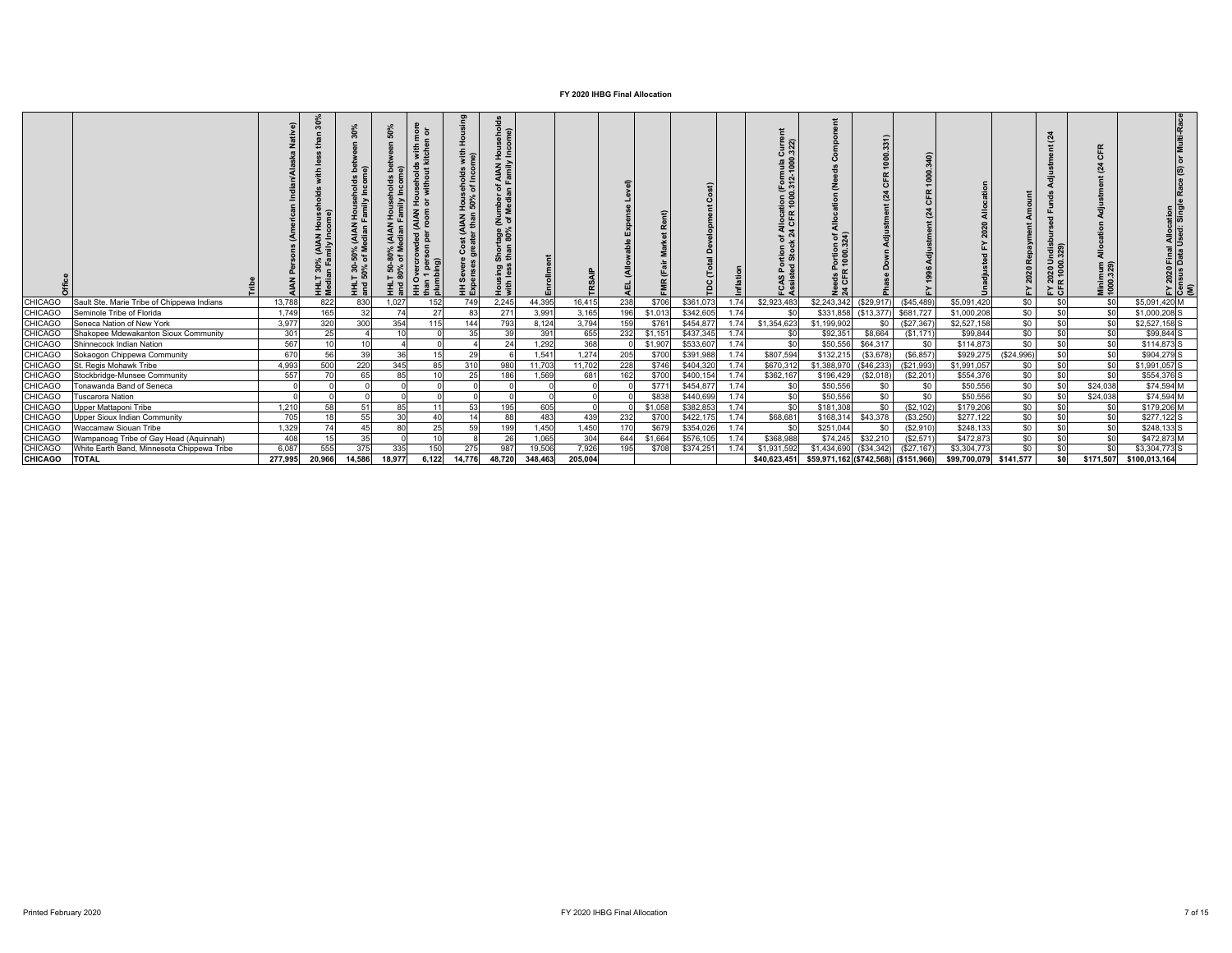|                                |                                                                                          | ative)<br>Š    | illy Incon<br><b>Aedi</b> | š<br>న్ Σ<br>និ ទ<br>로 혼 | nor<br>Tor<br>និ<br>운 능<br>Family<br><b>AIAN</b><br>$\overline{\sigma}$<br>న ≅<br>៵<br>150 <sup>o</sup><br>lumbi<br>Ó<br>불ョ<br>H | Housing<br>with<br>ne)<br>Cost (AIAN Households<br>reater than 50% of Inco<br>Cost<br>HH Severe<br>Expenses g | AIAN Househol<br>Family Income)<br>Σ<br>ঁঁ<br>tage (<br>80%<br>Short<br>than<br>Housing<br>with less | inrollment   | <b>TRSA</b>  | Level)<br>ň<br>릹 |                | å<br>ă                 | nflation     | ā<br>$Curre$<br>$322$<br>$2 - 1000.$<br>$\tilde{z}$<br>$\frac{1}{1000}$<br>CFR<br>tion<br>Stocl<br>요 ਫ਼<br>ဖ | ဒိ<br>Ž<br>ation<br>Alloc<br>'চ র<br>ទី ៦<br>ঃ শ্ল | 뜽<br>Adjustm         |                       | $\overline{N}$          | bay<br>2020   | $\overline{24}$<br>⊃ ේ<br>ុខ<br>EY 2K | ۴<br>ō<br>$\mathbf{z}$<br>Adjus<br>tion<br>$\frac{1}{2}$<br>Minimum<br>1000.329) | Final Allocation<br>Data Used: Single Race (S) or Multi-Rac<br>$\frac{FN \cdot 2020}{Consus}$ |
|--------------------------------|------------------------------------------------------------------------------------------|----------------|---------------------------|--------------------------|----------------------------------------------------------------------------------------------------------------------------------|---------------------------------------------------------------------------------------------------------------|------------------------------------------------------------------------------------------------------|--------------|--------------|------------------|----------------|------------------------|--------------|--------------------------------------------------------------------------------------------------------------|----------------------------------------------------|----------------------|-----------------------|-------------------------|---------------|---------------------------------------|----------------------------------------------------------------------------------|-----------------------------------------------------------------------------------------------|
| <b>DENVER</b>                  | Ansaalooke Nation (Crow)                                                                 | 7.639          | 394                       | 289                      | 215<br>395                                                                                                                       | 174                                                                                                           | 692                                                                                                  | 11.407       | 8,058        | 206              | \$764          | \$366,398              | 1.74         | \$1,319,153                                                                                                  | \$1,447,149                                        | S <sub>0</sub>       | (S11.087)             | \$2.755.215             | (\$255.202    | \$0                                   | \$0                                                                              | \$2,500,013 S                                                                                 |
| <b>DENVER</b>                  | Arapaho Tribe of the Wind River Reservation                                              | 5,809          | 257                       | 250                      | 309<br>270                                                                                                                       | 97                                                                                                            | 650                                                                                                  | 10,450       | 6,068        | 149              | \$801          | \$346,475              | 1.74         | \$1,110,758                                                                                                  | \$1,014,314                                        | SO.                  | (\$12,609             | \$2,112.46              | \$0           | \$0                                   | \$0                                                                              | \$2,112.463                                                                                   |
| <b>DENVER</b>                  | Assiniboine & Sioux Tribes of Ft. Peck                                                   | 7,351          | 539                       | 365                      | 135<br>320                                                                                                                       | 99                                                                                                            | 681                                                                                                  | 13,509       | 7,656        | 145              | \$700          | \$364,368              | 1.74         | \$3,401,42                                                                                                   | \$1,093,374                                        | \$0                  | (S7, 334)             | \$4,487,46              | \$0           | \$0                                   | \$0                                                                              | \$4,487,461                                                                                   |
| <b>DENVER</b>                  | <b>Blackfeet Tribe</b>                                                                   | 9,307          | 895                       | 545                      | 380<br>315                                                                                                                       | 345                                                                                                           | 1,123                                                                                                | 17,138       | 9,088        | 148              | \$700          | \$356,72               | 1.74         | \$4,737,358                                                                                                  | \$1,998,108                                        | (\$23,035            | (\$30,754)            | \$6,681,678             | (\$116,381    | \$0                                   | \$0                                                                              | \$6,565,297                                                                                   |
| <b>DENVER</b>                  | Cheyenne River Sioux                                                                     | 6.519          | 530                       | 310                      | 340<br>270                                                                                                                       | 175                                                                                                           | 482                                                                                                  | 15,37        | 15,37        | 153              | \$718          | \$332,82               | 1.74         | \$4,325,117                                                                                                  | \$1,182,369                                        | \$0                  | (\$20,323             | \$5,487.16              | \$0           | \$0                                   | sol                                                                              | \$5.487.164                                                                                   |
| <b>DENVER</b>                  | Chippewa Cree Indians of the Rocky Boy's Reservat                                        | 3,505          | 285                       | 175                      | 170<br>90                                                                                                                        | 60                                                                                                            | 332                                                                                                  | 6.880        | 3,379        | 217              | \$700          | \$348,600              | 1.74         | \$1,948,003                                                                                                  | \$566.954                                          | \$54,845             | (S9, 830)             | \$2,559.97              | \$0           | \$0                                   | <sub>\$0</sub>                                                                   | \$2,559.972                                                                                   |
| <b>DENVER</b><br><b>DENVER</b> | Crow Creek Sioux Tribe                                                                   | 1.939          | 145                       | 100                      | 115<br>120                                                                                                                       | 60                                                                                                            | 161                                                                                                  | 3,507        | 3,002        | 158              | \$723          | \$332,955              | 1.74         | \$1,235,128                                                                                                  | \$416,037                                          | \$0                  | (S6, 606)             | \$1,644,558             | (S41,996)     | \$0                                   | \$0                                                                              | \$1,602.562                                                                                   |
| <b>DENVER</b>                  | astern Shoshone Tribe of the Wind River Reservati                                        | 3,114          | 138                       | 134                      | 144<br>166                                                                                                                       | 52                                                                                                            | 274                                                                                                  | 3,994        | 4,036        | 149              | \$801          | \$342,839              | 1.74         | \$957,146                                                                                                    | \$521,944                                          | \$0                  | (S5, 120)             | \$1,473,97              | \$25,086      | \$0                                   | \$0                                                                              | \$1,499,056                                                                                   |
| <b>DENVER</b>                  | Flandreau Santee Sioux Tribe                                                             | 356            | 30                        | 3 <sup>0</sup>           | 20<br>10<br>119<br>74                                                                                                            | 10<br>74                                                                                                      | 30                                                                                                   | 723          | 1,922        | 204              | \$700          | \$359.08               | 1.74         | \$322,494                                                                                                    | \$70.371                                           | (S1.018)             | (S2, 546)             | \$389.30                | \$0           | \$0                                   | \$0                                                                              | \$389,301                                                                                     |
| <b>DENVER</b>                  | Fort Belknap Indian Community                                                            | 2,969<br>1.060 | 204<br>65                 | 185<br>52                | 65<br>24                                                                                                                         | 66                                                                                                            | 266<br>155                                                                                           | 6,304<br>530 | 6,035<br>185 | 184<br>402       | \$700<br>\$874 | \$348,600<br>\$362,242 | 1.74<br>1.74 | \$1,514,555<br>\$259,494                                                                                     | \$492,01<br>\$188,406                              | \$8,175<br>\$0       | (S2, 510)<br>(S4.200) | \$2,012,23<br>\$443,700 | \$0<br>\$0    | \$0<br>\$0                            | \$0<br>\$0                                                                       | \$2,012,231<br>\$443,700 M                                                                    |
| <b>DENVER</b>                  | <b>Goshute Reservation Confederated Tribes</b><br>little Shell Tribe of Chippewa Indians | 6,797          | 760                       | 345                      | 255<br>425                                                                                                                       | 565                                                                                                           | 1,530                                                                                                | 5,375        |              |                  | \$747          | \$348,600              | 1.74         | \$ſ                                                                                                          | \$2,069,863                                        | \$0                  | (\$23.997             | \$2,045,866             | \$0           | \$0                                   | \$0                                                                              | \$2.045.866                                                                                   |
| <b>DENVER</b>                  | ower Brule Sioux Tribe                                                                   | 1.488          | 95                        | - 70                     | 70<br>75                                                                                                                         | 35                                                                                                            | 59                                                                                                   | 3.036        | 1,496        | 177              | \$701          | \$343.107              | 1.74         | \$1,054,359                                                                                                  | \$265.85                                           | \$0                  | (S3.810)              | \$1,316,400             | \$0           | \$0                                   | \$0                                                                              | \$1,316,400                                                                                   |
| <b>DENVER</b>                  | <b>Northern Chevenne Tribe</b>                                                           | 5.058          | 315                       | 235                      | 230<br>185                                                                                                                       | 185                                                                                                           | 438                                                                                                  | 10.496       | 4,986        | 148              | \$721          | \$366,39               | 1.74         | \$1,901.081                                                                                                  | \$1,050,949                                        | SO.                  | (S2.455)              | \$2,949.57              | \$0           | \$0                                   | \$0                                                                              | \$2.949.575                                                                                   |
| <b>DENVER</b>                  | Northwestern Band of the Shoshone Nation                                                 | 932            | 29                        | 29                       | 21<br>21                                                                                                                         |                                                                                                               | 65                                                                                                   | 466          | 357          |                  | \$731          | \$365,923              | 1.74         | \$98,298                                                                                                     | \$86,918                                           | \$12,896             | (S2.297)              | \$195.815               | \$0           | \$0                                   | <sub>\$0</sub>                                                                   | \$195,815 M                                                                                   |
| <b>DENVER</b>                  | Oglala Lakota Sioux Tribe                                                                | 17,669         | 1,255                     | 660                      | 585<br>1,240                                                                                                                     | 425                                                                                                           | 1,219                                                                                                | 43,146       | 43,146       | 151              | \$700          | \$352,990              | 1.74         | \$7,765,457                                                                                                  | \$3,768,712                                        | \$0                  | (\$67, 177            | \$11,466,99             | \$0           | \$0                                   | \$0                                                                              | \$11,466,991                                                                                  |
| <b>DENVER</b>                  | Omaha Tribe                                                                              | 2,559          | 170                       | 90                       | 115<br>125                                                                                                                       | 70                                                                                                            | 222                                                                                                  | 5,853        | 1,634        | 194              | \$701          | \$357,185              | 1.74         | \$1,033,043                                                                                                  | \$490,65                                           | \$0                  | (S4, 941)             | \$1,518,753             | \$0           | \$0                                   | \$0                                                                              | \$1,518,753                                                                                   |
| <b>DENVER</b>                  | Paiute Indian Tribe of Utah                                                              | 1.682          | 86                        | 65                       | 105<br>ö.                                                                                                                        | 69                                                                                                            | 82                                                                                                   | 841          | 841          | 218              | \$824          | \$354,406              | 1.74         | \$1,592.114                                                                                                  | \$366,707                                          | (S7.370)             | (\$10.817             | \$1,940.634             | \$0           | \$0                                   | <sub>\$0</sub>                                                                   | \$1,940.634                                                                                   |
| <b>DENVER</b>                  | Ponca Tribe of Nebraska                                                                  | 8,380          | 773                       | 477                      | 493<br>213                                                                                                                       | 589                                                                                                           | 1,682                                                                                                | 4.190        | 1,059        | 256              | \$865          | \$357,185              | 1.74         | \$365.53                                                                                                     | \$2,231,251                                        | (\$22.488            | (\$29.845             | \$2,544.456             | \$0           | \$0                                   | \$0                                                                              | \$2,544.456                                                                                   |
| <b>DENVER</b>                  | Rosebud Sioux Tribe                                                                      | 10,729         | 950                       | 429                      | 620<br>414                                                                                                                       | 355                                                                                                           | 917                                                                                                  | 26.237       | 22,293       | 127              | \$702          | \$343,107              | 1.74         | \$5,303,08                                                                                                   | \$2,310,888                                        | \$0                  | (\$46,319             | \$7,567.654             | \$0           | \$0                                   | sol                                                                              | \$7,567.654                                                                                   |
| <b>DENVER</b>                  | Salish and Kootenai Tribes                                                               | 8,519          | 785                       | 499                      | 625<br>304                                                                                                                       | 389                                                                                                           | 1,495                                                                                                | 8,102        | 9,924        | 211              | \$750          | \$347,033              | 1.74         | \$2,926,365                                                                                                  | \$2,051,258                                        | (S51, 943)           | (\$27,390             | \$4,898,289             | \$0           | \$0                                   | \$0                                                                              | \$4,898,289                                                                                   |
| <b>DENVER</b>                  | Santee Sioux Nation                                                                      | 741            | 70                        | 45                       | 30<br>-70                                                                                                                        | 20                                                                                                            | 83                                                                                                   | 2.766        | 732          | 169              | \$700          | \$353,259              | 1.74         | \$772,113                                                                                                    | \$164.449                                          | (S843                | \$13,991              | \$949.71                | \$0           | \$0                                   | \$0                                                                              | \$949,710                                                                                     |
| <b>DENVER</b>                  | Sisseton-Wahpeton Oyate                                                                  | 4,635          | 300                       | 205                      | 230<br>69                                                                                                                        | 175                                                                                                           | 257                                                                                                  | 11,763       | 11,763       | 133              | \$700          | \$347,033              | 1.74         | \$2,985,010                                                                                                  | \$718,443                                          | (\$2,857             | (\$18,414             | \$3,682,182             | \$0           | \$0                                   | \$0                                                                              | \$3,682,182                                                                                   |
| <b>DENVER</b>                  | Skull Valley Band of Goshute Indians                                                     | 29             |                           |                          |                                                                                                                                  |                                                                                                               |                                                                                                      | 162          | 26           |                  | \$887          | \$362,242              | 1.74         | \$0                                                                                                          | \$50,556                                           | - \$0                | \$0                   | \$50,556                | \$0           | \$0                                   | \$24,038                                                                         | \$74.594                                                                                      |
| <b>DENVER</b>                  | Southern Ute Indian Tribe                                                                | 1.836          | 165                       | 90                       | 109<br>20                                                                                                                        | 125                                                                                                           | 248                                                                                                  | 1,420        | 2,780        | 160              | \$1,031        | \$344,729              | 1.74         | \$935,351                                                                                                    |                                                    | \$400,316 (\$12,890) | (S7, 367)             | \$1,315,411             | (\$42.192)    | \$0                                   | \$0                                                                              | \$1,273,219                                                                                   |
| <b>DENVER</b>                  | Spirit Lake Tribe                                                                        | 3.942          | 395                       | 165                      | 195<br>155                                                                                                                       | 70                                                                                                            | 389                                                                                                  | 5.927        | 5.759        | 166              | \$700          | \$368,428              | 1.74         | \$2,083,468                                                                                                  | \$823,690                                          | (S1.026)             | (S14.804)             | \$2,891.327             | \$0           | \$0                                   | <sub>\$0</sub>                                                                   | \$2.891.327                                                                                   |
| <b>DENVER</b>                  | Standing Rock Sioux Tribe                                                                | 6.621          | 620                       | 290                      | 280<br>295                                                                                                                       | 220                                                                                                           | 478                                                                                                  | 14,170       | 11,054       | 164              | \$700          | \$370.325              | 1.74         | \$4,312.251                                                                                                  | \$1,427,840                                        | (S20.11)             | (\$29,248)            | \$5,690.733             | \$0           | \$0                                   | <sub>\$0</sub>                                                                   | \$5,690,733                                                                                   |
| <b>DENVER</b>                  | Three Affiliated Tribes of Fort Berthold                                                 | 5,382          | 390                       | 175                      | 265<br>179                                                                                                                       | 109                                                                                                           | 364                                                                                                  | 15.013       | 8,773        | 159              | \$954          | \$366.264              | 1.74         | \$3,359,148                                                                                                  | \$907.03                                           | \$35,825             | (\$25,434             | \$4,276.57              | \$0           | \$0                                   | \$0                                                                              | \$4,276,573                                                                                   |
| <b>DENVER</b>                  | Turtle Mountain Band of Chippewa Indians                                                 | 13,591         | 1.586                     | 559                      | 684<br>314                                                                                                                       | 518                                                                                                           | 2.139                                                                                                | 29,852       | 34,398       | 188              | \$736          | \$369,309              | 1.74         | \$4,512,583                                                                                                  | \$3.033.51                                         | (\$26.972            | (S34.108)             | \$7,485,01              | \$0           | \$0                                   | sol                                                                              | \$7,485,013                                                                                   |
| <b>DENVER</b>                  | Jte Indian Tribe of the Uintah & Ouray Reservation                                       | 3,289          | 255                       | 95                       | 140<br>75                                                                                                                        | 145                                                                                                           | 381                                                                                                  | 3,174        | 3,174        | 136              | \$882          | \$362,242              | 1.74         | \$896,383                                                                                                    | \$635,94                                           | \$12,439             | (S9,060)              | \$1,535,709             | (\$1,165]     | \$0                                   | \$0                                                                              | \$1.534.544                                                                                   |
| <b>DENVER</b>                  | Jte Mountain Ute Tribe                                                                   | 1,903          | 160                       | 65                       | 19<br>95                                                                                                                         | 40                                                                                                            | 170                                                                                                  | 2,070        | 1,855        | 167              | \$773          | \$350.820              | 1.74         | \$990.933                                                                                                    | \$270.71                                           | \$19,306             | (S5, 197)             | \$1,275.75              | \$0           | \$0                                   | \$0                                                                              | \$1,275,755                                                                                   |
| <b>DENVER</b>                  | Ninnebago Tribe                                                                          | 1,897          | 100                       | 65                       | 75<br>85                                                                                                                         | 40                                                                                                            | 55                                                                                                   | 5,246        | 1,490        | 140              | \$700          | \$357,18               | 1.74         | \$1,172,170                                                                                                  | \$306.964                                          | \$0                  | (S9, 593)             | \$1,469,540             | \$0           | \$0                                   | \$0                                                                              | \$1,469,540 S                                                                                 |
| <b>DENVER</b>                  | Yankton Sioux Tribe                                                                      | 3.114          | 275                       | 120                      | 175<br>85                                                                                                                        | 105                                                                                                           | 283                                                                                                  | 8,300        | 2,800        | 189              | \$700          | \$340,384              | 1.74         | \$1,686,639                                                                                                  | \$562.118                                          | \$0                  | (\$11,959             | \$2,236,798             | \$0           | \$0                                   | \$0                                                                              | \$2.236.798                                                                                   |
| <b>DENVER</b>                  | TOTAL                                                                                    | 160,360        | 13,016                    | 7,212                    | 7,535<br>6,391                                                                                                                   | 5,469                                                                                                         | 17,410                                                                                               | 297,423      | 235,145      |                  |                |                        |              | \$66,876,014                                                                                                 | \$32,985,667 (\$27,068)                            |                      | ( \$483, 160)         | \$99,351,453            | ( \$431, 850) | 50                                    | \$24,038                                                                         | \$98,943,641                                                                                  |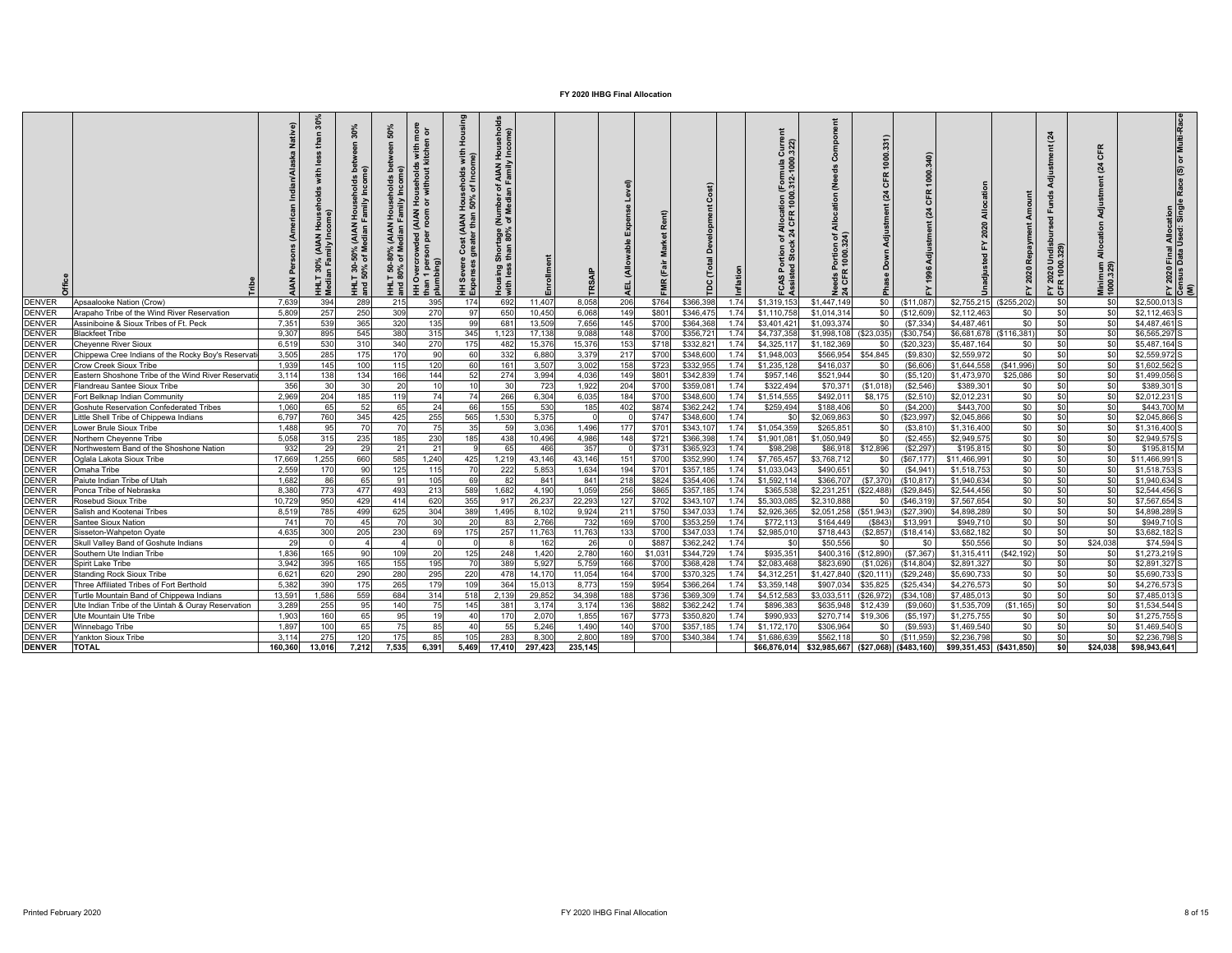| <b>Dffice</b>                      | ribe                                                                                | Native)<br>₹     | ន្លិ<br>£<br>ě<br>€<br>₹<br>오<br>z<br>ΑIΑ)<br>ន<br>量 | 30%<br>ھ م<br>nolds<br>ncom<br>AIAN Househ) ،<br>ledian Family In<br>శ్రీ<br>តុ ៖<br>$-130$<br>50%<br>불합 | more<br>n or<br>50%<br>$\blacksquare$<br>with<br>tcher<br>useholds v<br>without kit<br>bet<br>olds<br>nl Aime<br>Anihy<br>운 ㅎ<br>ᄛ<br>Troom<br><b>AIAN</b><br>% (AIAN<br>Median I<br>HH Overcrowded (,<br>than 1 person per<br>plumbing)<br>ఇ 'క<br>IHLT 50-<br>Ind 80% | Housi<br>with<br>me)<br>HH Severe Cost (AIAN Households<br>Expenses greater than 50% of Inco | ő<br>Househol<br>/ Income)<br>AIAN I<br>Family<br>$\frac{1}{6}$<br>론ㅎ<br>$\frac{1}{3}$ Shortage (<br>Housing<br>with less | 븇                 | RSAIP            | Level)<br>Expense<br>(Allowable<br>뭅 | ድ<br>g<br>(Fair<br>MR | <b>Development</b><br>Total<br>ă | vilatio      | $Curr$<br>$(322)$<br>(Formula<br>0.312-1000<br>of Allocat<br>k 24 CFR<br>rtion<br>Stoci<br><b>CASPor</b><br>Assisted | (Needs<br>Allocation<br>ঁ ই<br>Portion<br>1000.32<br>eds F<br>CFR | 331<br>齿<br>Ā.    | 1000<br>CFR<br>24<br><b>Adju</b> | Allocatio<br><b>Ba</b>      | Repayment<br>2020 | $\overline{a}$<br>ಕೆ<br>FY 2020 Undi<br>CFR 1000.329 | Æ<br>ō<br>$\mathbf{z}$<br>Adjustment<br>cation<br>$rac{6}{4}$<br>Minimum<br>1000.329) | FY 2020 Final Allocation<br>Consus Data Used: Single Race (S) or Multi-Race<br>(M) |
|------------------------------------|-------------------------------------------------------------------------------------|------------------|------------------------------------------------------|----------------------------------------------------------------------------------------------------------|-------------------------------------------------------------------------------------------------------------------------------------------------------------------------------------------------------------------------------------------------------------------------|----------------------------------------------------------------------------------------------|---------------------------------------------------------------------------------------------------------------------------|-------------------|------------------|--------------------------------------|-----------------------|----------------------------------|--------------|----------------------------------------------------------------------------------------------------------------------|-------------------------------------------------------------------|-------------------|----------------------------------|-----------------------------|-------------------|------------------------------------------------------|---------------------------------------------------------------------------------------|------------------------------------------------------------------------------------|
| OKLAHOMA                           | Absentee-Shawnee Tribe                                                              | 8.708            | 301                                                  | 316                                                                                                      | 549<br>200                                                                                                                                                                                                                                                              | 272                                                                                          | 842                                                                                                                       | 4,354             | 25,583           | 138                                  | \$839                 | \$320,587                        | 1.74         | \$1,744,166                                                                                                          | \$1,245,840                                                       | \$0               | \$20,038                         | \$2,969,967                 | (\$13,298         | \$0                                                  | \$0                                                                                   | \$2,956,669                                                                        |
|                                    | OKLAHOMA Alabama-Coushatta Tribe of Texas                                           | 676              | 25                                                   | 35                                                                                                       | 25                                                                                                                                                                                                                                                                      | 10                                                                                           | 58                                                                                                                        | 1,113             | 511              | $\Omega$                             | \$753                 | \$315,229                        | 1.74         | \$95,981                                                                                                             | \$67,602                                                          | (\$2,070)         | (S1.492)                         | \$160,022                   | \$0               | \$0                                                  | \$0                                                                                   | \$160,022 S                                                                        |
|                                    | OKLAHOMA Alabama-Quassarte Tribal Town                                              | 922              | 42                                                   | 39                                                                                                       | 57<br>15                                                                                                                                                                                                                                                                | 30                                                                                           | 137                                                                                                                       | 461               | 988              | $\Omega$                             | \$865                 | \$317,048                        | 1.74         | \$0                                                                                                                  | \$140,649                                                         | (\$434            | (S1, 626)                        | \$138,589                   | \$0               | \$0                                                  | \$0                                                                                   | \$138,589                                                                          |
| OKLAHOMA Apache Tribe              |                                                                                     | 1.969            | 124                                                  | 93                                                                                                       | 108<br>42                                                                                                                                                                                                                                                               | 90                                                                                           | 286                                                                                                                       | 2,562             | 2.978            | $\Omega$                             | \$721                 | \$313,706                        | 1.74         | \$188,803                                                                                                            | \$271.289                                                         | (S1.475)          | \$688.195                        | \$1,146,812                 | \$0               | \$0                                                  | \$0                                                                                   | \$1.146.812 M                                                                      |
| <b>OKLAHOMA</b>                    | Caddo Nation                                                                        | 3,247            | 205                                                  | 153                                                                                                      | 178<br>69                                                                                                                                                                                                                                                               | 149                                                                                          | 516                                                                                                                       | 4,911             | 4,911            | 143                                  | \$702                 | \$313,706                        | 1.74         | \$119,07                                                                                                             | \$453,65                                                          | (\$2,754          | (S5, 750)                        | \$564,22                    | \$0               | \$0                                                  | \$0                                                                                   | \$564,221 M                                                                        |
| OKLAHOMA                           | <b>Cherokee Nation</b>                                                              | 123,029          | 6,644                                                | 6.793                                                                                                    | 2,487<br>8.677                                                                                                                                                                                                                                                          | 4.844                                                                                        | 20,909                                                                                                                    | 319,558           | 197,684          | 163                                  | \$746                 | \$317,048                        | 1.74         | \$14,090.76                                                                                                          | \$16,980.24                                                       | (\$60.742         | \$303,666                        | \$30,706,608                | \$3.043           | \$0                                                  | sol                                                                                   | \$30,709.651 M                                                                     |
| <b>OKLAHOMA</b>                    | Cheyenne and Arapaho Tribes                                                         | 19.974           | 591                                                  | 760                                                                                                      | 1,002<br>370                                                                                                                                                                                                                                                            | 508                                                                                          | 2,295                                                                                                                     | 12,945            | 7,440            | $\Omega$                             | \$799                 | \$324,421                        | 1.74         | \$213,540                                                                                                            | \$2,073,966                                                       | (\$195            | (\$18, 124)                      | \$2,269,187                 | \$0               | \$0                                                  | \$0                                                                                   | \$2,269.187 M                                                                      |
| <b>OKLAHOMA</b>                    | Chickasaw Nation                                                                    | 45.492           | 1.973                                                | 2.294<br>14                                                                                              | 851<br>2.969                                                                                                                                                                                                                                                            | 1.643                                                                                        | 6.483                                                                                                                     | 38,740            | 38.740           | 171                                  | $$72^{\circ}$         | \$306.038                        | 1.74<br>1.74 | \$6.868.29                                                                                                           | \$5,457.99                                                        | \$0               | (\$107.272)                      | \$12,219,013                | \$15,641          | \$0                                                  | \$0                                                                                   | \$12.203.372 M                                                                     |
| <b>OKLAHOMA</b>                    | Chitimacha Tribe                                                                    | 998              | 40                                                   |                                                                                                          | 50<br>70                                                                                                                                                                                                                                                                | 36                                                                                           | 12:                                                                                                                       | 1,102             | 565              |                                      | \$743                 | \$324,913                        |              | \$18,35                                                                                                              | \$150,04                                                          | (\$7,648          | (S1, 526)                        | \$159,22                    | \$0               | \$0                                                  | \$0                                                                                   | \$159,220 M                                                                        |
| OKLAHOMA<br>OKLAHOMA               | <b>Choctaw Nation</b>                                                               | 50,447<br>17,717 | 2,955                                                | 2,770<br>698                                                                                             | 3,864<br>1,023<br>385<br>1,173                                                                                                                                                                                                                                          | 2,149<br>710                                                                                 | 9,17'<br>2,570                                                                                                            | 226,296<br>34,145 | 99,371           | 137                                  | \$712                 | \$313,214                        | 1.74<br>1.74 | \$3,903,94<br>\$165,85                                                                                               | \$7,223,49<br>\$2,293,24                                          | (S11, 249)<br>-90 | (\$90,916)                       | \$11,025,271<br>\$2,430,589 | \$0<br>\$0        | \$0<br>\$0                                           | \$0<br>\$0                                                                            | \$11,025,271 M<br>\$2,430,589 M                                                    |
| OKLAHOMA                           | Citizen Potawatomi Nation<br><b>Comanche Nation</b>                                 | 10,125           | 724<br>639                                           | 476                                                                                                      | 217<br>556                                                                                                                                                                                                                                                              | 465                                                                                          | 1,471                                                                                                                     | 12,514            | 24,786<br>15,312 | 0<br>$\Omega$                        | \$840<br>\$721        | \$320,587<br>\$311,789           | 1.74         | \$1,053,85                                                                                                           | \$1,383,72                                                        | (\$8,063          | (\$28,510)<br>(\$19,456)         | \$2,410,061                 | \$24.837          | \$0                                                  | \$0                                                                                   | \$2.434.898 M                                                                      |
| <b>OKLAHOMA</b>                    | Coushatta Tribe                                                                     | 76               | $\mathbf{R}$                                         |                                                                                                          |                                                                                                                                                                                                                                                                         |                                                                                              |                                                                                                                           | 924               | 805              |                                      | \$641                 | \$324,91                         | 1.74         |                                                                                                                      | \$50,55                                                           | \$0               | \$0                              | \$50,556                    | \$0               | \$C                                                  | \$24,038                                                                              | \$74,594 M                                                                         |
| <b>OKLAHOMA</b>                    | Delaware Nation (Western)                                                           | 389              | 25                                                   | 18                                                                                                       | 21                                                                                                                                                                                                                                                                      | 18                                                                                           | 52                                                                                                                        | 1,462             | 589              |                                      | \$702                 | \$313,706                        | 1.74         | \$41,898                                                                                                             | \$53,51                                                           | (\$307)           | (S1, 103)                        | \$94,000                    | \$0               | \$0                                                  | \$0                                                                                   | \$94,000 M                                                                         |
|                                    | OKLAHOMA Delaware Tribe of Indians (Eastern)                                        |                  | $\Omega$                                             |                                                                                                          | $\Omega$                                                                                                                                                                                                                                                                |                                                                                              |                                                                                                                           | 11.014            |                  | 158                                  | \$709                 | \$317,048                        | 1.74         | \$341.465                                                                                                            | \$0                                                               | \$0               | \$234,972                        | \$576.437                   | \$0               | \$0                                                  | \$0                                                                                   | \$576.437 M                                                                        |
| OKLAHOMA                           | Eastern Shawnee Tribe                                                               | 221              | 14                                                   | 14                                                                                                       | 30                                                                                                                                                                                                                                                                      | 20                                                                                           | 53                                                                                                                        | 3,518             | 644              |                                      | \$735                 | \$317,048                        | 1.74         | \$17,769                                                                                                             | \$50,556                                                          | \$0               | \$0                              | \$68,325                    | \$27,442          | \$0                                                  | \$6,269                                                                               | \$47,152 M                                                                         |
| OKLAHOMA                           | Fort Sill Apache Tribe                                                              | 403              | 25                                                   | 10                                                                                                       | 22<br>$\mathbf{Q}$                                                                                                                                                                                                                                                      | 19                                                                                           | 59                                                                                                                        | 785               | 610              |                                      | \$72                  | \$313,706                        | 1.74         | \$28,08                                                                                                              | \$56,064                                                          | (\$322)           | (S972)                           | \$82,854                    | \$0               | \$0                                                  | \$0                                                                                   | \$82.854 M                                                                         |
| OKLAHOMA                           | lowa Tribe of Kansas and Nebraska                                                   | 831              | 101                                                  | 108                                                                                                      | 76<br>14                                                                                                                                                                                                                                                                | 53                                                                                           | 229                                                                                                                       | 4,455             | 2,729            | 170                                  | \$702                 | \$345,312                        | 1.74         | \$324,729                                                                                                            | \$192,43                                                          | \$0               | (S5,090)                         | \$512,070                   | \$0               | \$0                                                  | \$0                                                                                   | \$512,070 M                                                                        |
| OKLAHOMA                           | Iowa Tribe of Oklahoma                                                              | 722              | 39                                                   | 23                                                                                                       | 51<br>18                                                                                                                                                                                                                                                                | 33                                                                                           | 111                                                                                                                       | 748               | 2.824            | 131                                  | \$736                 | \$326,338                        | 1.74         | \$7,276                                                                                                              | \$104.929                                                         | (\$437            | (S1.296)                         | \$110.473                   | \$0               | \$0                                                  | \$0                                                                                   | \$110.473 M                                                                        |
| <b>OKLAHOMA</b>                    | Jena Band of Choctaw Indians                                                        |                  | $\Omega$                                             |                                                                                                          | $\Omega$                                                                                                                                                                                                                                                                |                                                                                              |                                                                                                                           | 243               | 133              | $\Omega$                             | \$709                 | \$315,328                        | 1.74         | \$0                                                                                                                  | \$50,556                                                          | \$1,851           | \$0                              | \$52,407                    | \$0               | \$0                                                  | \$22,187                                                                              | \$74,594 S                                                                         |
| OKLAHOMA Kaw Nation                |                                                                                     | 3.035            | 144                                                  | 122                                                                                                      | 204<br>79                                                                                                                                                                                                                                                               | 100                                                                                          | 447                                                                                                                       | 3.403             | 4,295            |                                      | \$700                 | \$320,587                        | 1.74         | \$354,976                                                                                                            | \$398.049                                                         | \$0               | (S1, 474)                        | \$751,550                   | \$0               | \$0                                                  | \$0                                                                                   | \$751,550 M                                                                        |
| OKLAHOMA                           | Kialegee Tribal Town                                                                | 1,464            | 66                                                   | 6 <sup>7</sup>                                                                                           | 90<br>25                                                                                                                                                                                                                                                                | 48                                                                                           | 218                                                                                                                       | 732               | 350              |                                      | \$865                 | \$315,13'                        | 1.74         | \$0                                                                                                                  | \$221,61                                                          | (\$463            | (S2, 564)                        | \$218,592                   | \$0               | \$0                                                  | \$0                                                                                   | \$218,592                                                                          |
| OKLAHOMA                           | Kickapoo Traditional Tribe of Texas                                                 | 918              | 29                                                   | 19                                                                                                       | 48<br>15                                                                                                                                                                                                                                                                | 19                                                                                           | 77                                                                                                                        | 459               | 366              | 180                                  | \$711                 | \$301,86                         | 1.74         | \$117,777                                                                                                            | \$97,53                                                           | (\$7,370          | (S1,930)                         | \$206,016                   | \$0               | \$0                                                  | \$0                                                                                   | \$206,016 S                                                                        |
| OKLAHOMA                           | Kickapoo Tribe of Kansas                                                            | 680              | 40                                                   | 50                                                                                                       | 84<br>10                                                                                                                                                                                                                                                                | 40                                                                                           | 130                                                                                                                       | 1,654             | 1,178            | 128                                  | \$676                 | \$339,56                         | 1.74         | \$716,73                                                                                                             | \$158,124                                                         | (\$3,468          | (S591)                           | \$870,804                   | \$0               | \$0                                                  | \$0                                                                                   | \$870,804                                                                          |
| <b>OKLAHOMA</b>                    | Kickapoo Tribe of Oklahoma                                                          | 3,266            | 110                                                  | 145                                                                                                      | 115<br>29                                                                                                                                                                                                                                                               | 75                                                                                           | 352                                                                                                                       | 2,675             | 2,675            |                                      | \$712                 | \$315,13'                        | 1.74         | \$108,24                                                                                                             | \$286,84                                                          | \$0               | (S4, 581)                        | \$390,516                   | \$0               | \$0                                                  | \$0                                                                                   | \$390.516 M                                                                        |
| OKLAHOMA                           | Kiowa Indian Tribe                                                                  | 7,225            | 456                                                  | 340                                                                                                      | 397<br>155                                                                                                                                                                                                                                                              | 332                                                                                          | 1,158                                                                                                                     | 11,000            | 10,927           |                                      | \$72                  | \$313,706                        | 1.74         | \$176,001                                                                                                            | \$1,010,049                                                       | (\$6, 103         | (\$13, 157)                      | \$1,166,790                 | \$0               | \$0                                                  | \$0                                                                                   | \$1,166,790 M                                                                      |
| OKLAHOMA                           | Miami Tribe                                                                         | 427<br>143       | 21<br>$\overline{a}$                                 | 27                                                                                                       | 29<br>11<br>8                                                                                                                                                                                                                                                           | 15                                                                                           |                                                                                                                           | 4,099<br>181      | 575<br>181       |                                      | \$735<br>\$735        | \$317,048                        | 1.74<br>1.74 | \$0<br>\$91,986                                                                                                      | \$60,86<br>\$50.55                                                | (\$1,305<br>\$0   | (\$691                           | \$58,870<br>\$142,542       | \$0<br>\$0        | \$0<br>\$0                                           | \$15,724                                                                              | \$74,594 M<br>\$142,542 M                                                          |
| OKLAHOMA Modoc Tribe               | OKLAHOMA Muscogee (Creek) Nation                                                    | 104,574          | 5,507                                                | 5,165                                                                                                    | 1,683<br>7,494                                                                                                                                                                                                                                                          | 4,328                                                                                        | 17,713                                                                                                                    | 72,169            | 55,817           | 152<br>144                           | \$814                 | \$317,048<br>\$317,048           | 1.74         | \$2,550,083                                                                                                          | \$13,977,947                                                      | \$116,324)        | \$0<br>(\$137, 189)              | \$16,274,516                | (\$34,773         | \$0                                                  | \$0<br>\$0                                                                            | \$16,239,743 M                                                                     |
| OKLAHOMA                           | Osage Nation                                                                        | 10,622           | 630                                                  | 465                                                                                                      | 885<br>150                                                                                                                                                                                                                                                              | 270                                                                                          | 1,980                                                                                                                     | 19,929            | 11,960           | $\Omega$                             | \$865                 | \$313,608                        | 1.74         | \$0                                                                                                                  | \$1,304,87                                                        | (\$4,434)         | (S4, 949)                        | \$1,295,488                 | \$0               | \$0                                                  | \$0                                                                                   | \$1,295,488 M                                                                      |
| <b>OKLAHOMA</b>                    | Otoe-Missouria Tribe                                                                | 392              | 20                                                   | 24                                                                                                       | 25<br>20                                                                                                                                                                                                                                                                |                                                                                              | $\overline{2}$                                                                                                            | 3,107             | 1,903            | 146                                  | \$700                 | \$320,587                        | 1.74         | \$308,000                                                                                                            | \$62,66                                                           | \$3,418           | (S3, 713)                        | \$370,36                    | \$0               | \$0                                                  | \$0                                                                                   | \$370,368 S                                                                        |
| OKLAHOMA                           | Ottawa Tribe                                                                        | 1,398            | 115                                                  | 80                                                                                                       | 105<br>35                                                                                                                                                                                                                                                               | 65                                                                                           | 300                                                                                                                       | 2,536             | 911              | $\Omega$                             | \$735                 | \$317.048                        | 1.74         | \$0                                                                                                                  | \$232.24                                                          | \$0               | (S2.693)                         | \$229.552                   | \$0               | \$0                                                  | \$0                                                                                   | \$229.552 M                                                                        |
|                                    | OKLAHOMA Pawnee Nation                                                              | 3,061            | 115                                                  | 160                                                                                                      | 85<br>200                                                                                                                                                                                                                                                               | 80                                                                                           | 450                                                                                                                       | 3,526             | 1,361            | 138                                  | \$700                 | \$326,338                        | 1.74         | \$178,860                                                                                                            | \$394.81                                                          | \$0               | (S5, 961)                        | \$567,717                   | \$0               | \$0                                                  | \$0                                                                                   | \$567,717 M                                                                        |
| OKLAHOMA                           | Peoria Tribe                                                                        | 2.051            | 98                                                   | 131                                                                                                      | 139<br>51                                                                                                                                                                                                                                                               | 73                                                                                           | 181                                                                                                                       | 2.761             | 2,761            | 137                                  | \$735                 | \$317,048                        | 1.74         | \$1,275,064                                                                                                          | \$261.40                                                          | (S5.657)          | (S10.251)                        | \$1.520.559                 | \$0               | \$0                                                  | \$0                                                                                   | \$1.520.559 M                                                                      |
| OKLAHOMA                           | Ponca Tribe of Indians of Oklahoma                                                  | 2,223            | 105                                                  | 90                                                                                                       | 58<br>150                                                                                                                                                                                                                                                               | 73                                                                                           | 310                                                                                                                       | 3,195             | 3,146            | 129                                  | \$700                 | \$320,587                        | 1.74         | \$615,468                                                                                                            | \$288,93                                                          | \$0               | (\$10,000)                       | \$894,402                   | \$0               | \$0                                                  | \$0                                                                                   | \$894,402 M                                                                        |
| OKLAHOMA                           | Prairie Band Potawatomi Nation                                                      | 747              | 60                                                   | 60                                                                                                       | 50<br>25                                                                                                                                                                                                                                                                | 30                                                                                           | 153                                                                                                                       | 4.841             | 2,622            | 166                                  | \$785                 | \$339.561                        | 1.74         | \$111,48                                                                                                             | \$174.451                                                         | (\$3,914)         | (\$378)                          | \$281.646                   | \$0               | \$0                                                  | \$0                                                                                   | \$281.646 S                                                                        |
| OKLAHOMA                           | Quapaw Tribe                                                                        | 1,352            | 105                                                  | 70                                                                                                       | 125<br>29                                                                                                                                                                                                                                                               | 35                                                                                           | 300                                                                                                                       | 5,294             | 1,765            | - 0                                  | \$735                 | \$317,048                        | 1.74         |                                                                                                                      | \$199,09                                                          | \$0               | (\$2,308)                        | \$196,791                   | \$0               | \$0                                                  | \$0                                                                                   | \$196,791 M                                                                        |
| OKLAHOMA                           | Sac and Fox Nation of Missouri                                                      | 64               |                                                      |                                                                                                          |                                                                                                                                                                                                                                                                         |                                                                                              |                                                                                                                           | 482               | 442              | 163                                  | \$681                 | \$339,56                         | 1.74         | \$168,80                                                                                                             | \$50,55                                                           | \$0               | \$0                              | \$219,358                   | \$0               | \$C                                                  | \$0                                                                                   | \$219,358                                                                          |
| OKLAHOMA                           | Sac and Fox Nation, Oklahoma                                                        | 6,384            | 420                                                  | 340                                                                                                      | 410<br>180                                                                                                                                                                                                                                                              | 340                                                                                          | 1,090                                                                                                                     | 3,949             | 9,277            | 131                                  | \$726                 | \$320,587                        | 1.74         | \$446,50                                                                                                             | \$1,321,78                                                        | (\$23,084)        | (\$11,650)                       | \$1,733,553                 | \$0               | \$0                                                  | \$0                                                                                   | \$1,733,553                                                                        |
| <b>OKLAHOMA</b>                    | Seminole Nation                                                                     | 4,407            | 230                                                  | 205                                                                                                      | 350<br>120                                                                                                                                                                                                                                                              | 80                                                                                           | 741                                                                                                                       | 15,123            | 4,504            | 157                                  | \$700                 | \$315,13'                        | 1.74         | \$1,053,82                                                                                                           | \$701,62                                                          | (\$1,662          | (\$18,921)                       | \$1,734,866                 | \$0               | \$0                                                  | \$0                                                                                   | \$1,734,866                                                                        |
| OKLAHOMA                           | Seneca-Cayuga Nation                                                                | 847              | 35                                                   | 54                                                                                                       | 22<br>114                                                                                                                                                                                                                                                               | 23                                                                                           | 203                                                                                                                       | 5,557             | 1,290            | $\mathbf 0$                          | \$712                 | \$317,048                        | 1.74         | \$0                                                                                                                  | \$131,42                                                          | \$0               | (S1, 524)                        | \$129,896                   | \$0               | \$0                                                  | \$0                                                                                   | \$129,896 M                                                                        |
| OKLAHOMA                           | Shawnee Tribe                                                                       |                  | $\Omega$                                             |                                                                                                          | $\Omega$                                                                                                                                                                                                                                                                |                                                                                              |                                                                                                                           | 2,113             | 912              | $\Omega$                             | \$0                   | \$317,048                        | 1.74         | \$0                                                                                                                  | \$50,556                                                          | \$0               | \$0                              | \$50,556                    | \$0               | \$0                                                  | \$24,038                                                                              | \$74,594                                                                           |
| <b>OKLAHOMA</b>                    | <b>Thiopthiocco Tribal Town</b>                                                     | 1.668            | 75                                                   | 70                                                                                                       | 103<br>28                                                                                                                                                                                                                                                               | 55                                                                                           | 248                                                                                                                       | 834               | 25.097           | $\Omega$                             | \$865                 | \$315,13'                        | 1.74         | \$0                                                                                                                  | \$252,41                                                          | (\$1,074)         | (S2, 914)                        | \$248,424                   | \$0               | \$0                                                  | \$0                                                                                   | \$248,424 S                                                                        |
| OKLAHOMA                           | <b>Tonkawa Tribe</b>                                                                | 645<br>2.080     | 40                                                   | 30                                                                                                       | 50<br>14<br>129                                                                                                                                                                                                                                                         | 40                                                                                           | 45                                                                                                                        | 576               | 959              | 169                                  | \$700<br>\$741        | \$320,587                        | 1.74         | \$470,114                                                                                                            | \$94,797<br>\$247.184                                             | \$0               | (S4, 970)<br>(S2.866)            | \$559,942<br>\$244.318      | (\$477            | \$0                                                  | \$0                                                                                   | \$559,465 M                                                                        |
| <b>OKLAHOMA</b><br><b>OKLAHOMA</b> | Tunica-Biloxi Tribe                                                                 | 8.906            | 54<br>481                                            | 153<br>492                                                                                               | 17<br>180<br>628                                                                                                                                                                                                                                                        | 84<br>351                                                                                    | 336<br>1,601                                                                                                              | 1,040<br>14,034   | 332<br>14,311    | $\Omega$                             | \$700                 | \$315,328                        | 1.74<br>1.74 | \$0<br>\$0                                                                                                           | \$1,243,122                                                       | \$0<br>(\$4,682)  | (\$14,358)                       | \$1,224,082                 | \$0               | \$0                                                  | \$0<br>\$0                                                                            | \$244.318 M<br>\$1.224.082 M                                                       |
|                                    | United Keetoowah Band of Cherokee Indians<br>OKLAHOMA Wichita and Affiliated Tribes | 1.134            | 72                                                   | 53                                                                                                       | 24<br>62                                                                                                                                                                                                                                                                | 52                                                                                           | 112                                                                                                                       | 3,279             | 1.715            |                                      | \$702                 | \$317,048<br>\$313,706           | 1.74         | \$360,344                                                                                                            | \$148.57                                                          | (\$732            | (S5, 892)                        | \$502,300                   | \$0<br>\$0        | \$0<br>\$0                                           | \$0                                                                                   | \$502,300 M                                                                        |
|                                    | OKLAHOMA Wyandotte Nation                                                           | 3,115            | 179                                                  | 160                                                                                                      | 345<br>29                                                                                                                                                                                                                                                               | 199                                                                                          | 669                                                                                                                       | 4,279             | 2,179            |                                      | \$72                  | \$317,048                        | 1.74         | \$53,13                                                                                                              | \$500,84                                                          | \$0               | (S6, 423)                        | \$547,556                   | \$0               | \$0                                                  | \$0                                                                                   | \$547,556 M                                                                        |
| <b>OKLAHOMA TOTAL</b>              |                                                                                     | 458,776          | 23,689                                               | 23,200                                                                                                   | 31,774<br>8,852                                                                                                                                                                                                                                                         | 17,881                                                                                       | 74,293                                                                                                                    | 874,677           | 591,014          |                                      |                       |                                  |              | \$38,381,246                                                                                                         | \$62,223,319                                                      | \$270,699)        | \$44,386                         | \$100,378,253               | ( \$63,751)       | \$0                                                  | \$92,257                                                                              | \$100,406,757                                                                      |
|                                    |                                                                                     |                  |                                                      |                                                                                                          |                                                                                                                                                                                                                                                                         |                                                                                              |                                                                                                                           |                   |                  |                                      |                       |                                  |              |                                                                                                                      |                                                                   |                   |                                  |                             |                   |                                                      |                                                                                       |                                                                                    |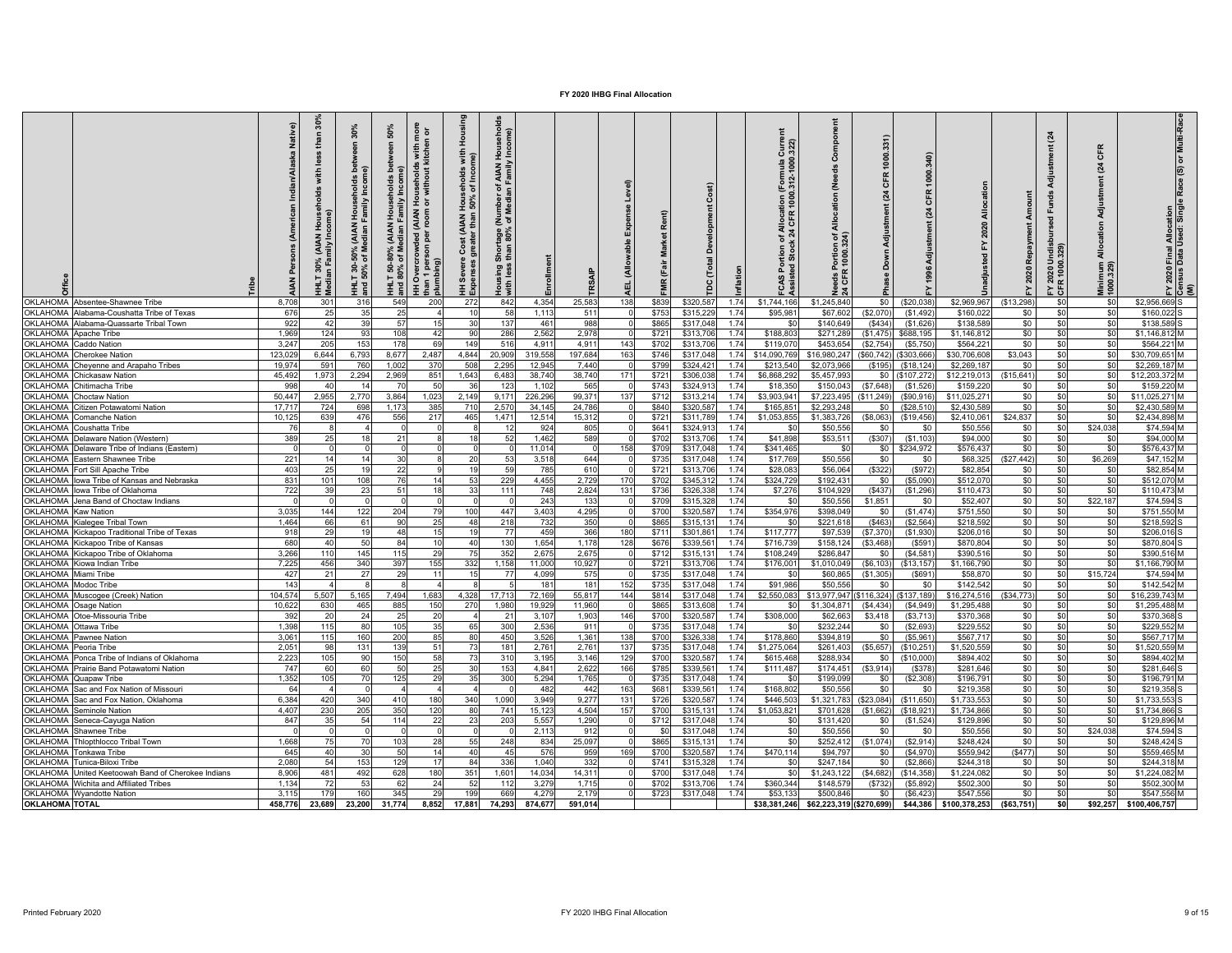|                         |                                                                                    | Native       | £<br>€<br>$\geq$<br>dian | 30%<br><b>AIAN</b><br>adian F<br>요 .<br>1.30 <sup>o</sup> | 50%<br>nore<br>1 or<br>든<br>Househ<br>운<br>≥<br>ā<br><b>AIAN</b><br><b>AIAN</b><br>Overcrow<br>.T 50-80<br>80% of<br>ers<br>Den<br>는 은<br>불 | Housing<br>with<br>ne)<br>Ξg<br>eholds<br>of Inco<br>House<br>Cost (AIAN H<br>Severe<br>onses | $\frac{8}{2}$<br>Income)<br>Family<br><b>AIAN</b><br>호 등<br>Media<br>로 ㅎ<br>80%<br>than<br>Shoi<br>Housing:<br>with less | Enrollment   |                | Level)<br>Expense<br><b>Allowable</b> | å                | Developn<br>Total      | nflation     | $\frac{322}{2}$<br>ā<br>$\frac{1}{2}$ 000.<br>CFR<br>ntion of All<br>Stock 24 C<br>FCAS Por<br>Assisted | Compo<br>(Needs<br>Allocation<br>ঁ ই<br>ទឹម្ | CFR<br>(24)<br>Adjustment<br>Down | CFR<br>$\overline{a}$   | ਫ਼<br>ᄝ                  | Repayment<br>2020 | (24)<br>FY 2020 | CFR<br>$\overline{a}$<br>Adjustm<br>Allocation<br>imum<br>0.329) | 2020 Final Allocation<br>Isus Data Used: Single Race (S) or Multi-Race<br>≧ 힘 ≦ |
|-------------------------|------------------------------------------------------------------------------------|--------------|--------------------------|-----------------------------------------------------------|---------------------------------------------------------------------------------------------------------------------------------------------|-----------------------------------------------------------------------------------------------|--------------------------------------------------------------------------------------------------------------------------|--------------|----------------|---------------------------------------|------------------|------------------------|--------------|---------------------------------------------------------------------------------------------------------|----------------------------------------------|-----------------------------------|-------------------------|--------------------------|-------------------|-----------------|------------------------------------------------------------------|---------------------------------------------------------------------------------|
| PHOENIX                 | Acoma Pueblo                                                                       | 3,122        | 135                      | 7!                                                        | 210<br>105                                                                                                                                  | 40                                                                                            | 339                                                                                                                      | 4.819        | 4.762          | 278                                   | \$700            | \$350,630              | 1.74         | \$580,851                                                                                               | \$472,889                                    | \$0                               | (\$7,465)               | \$1.046.276              | \$0               | \$0             | \$0                                                              | \$1 046 276 S                                                                   |
| PHOENIX                 | Agua Caliente Band of Cahuilla Indians                                             | 521          | 40                       | 25                                                        | 14<br>14                                                                                                                                    | 70                                                                                            | 79                                                                                                                       | 418          | 418            |                                       | \$1,232          | \$445,002              | 1.74         | \$0                                                                                                     | \$159,019                                    | (\$3,475                          | (S1.803)                | \$153.74                 | \$0               | \$0             | \$0                                                              | \$153,741 M                                                                     |
| <b>HOENIX</b>           | Ak-Chin Indian Communitv                                                           | 885          | 170                      | 75                                                        | 65<br>25                                                                                                                                    |                                                                                               | 279                                                                                                                      | 730          | 984            | 329                                   | \$1,073          | \$352,566              | 1.74         | \$259,670                                                                                               | \$230,963                                    | (\$8,616                          | (\$4,532                | \$477,486                | \$0               | \$0             | \$0                                                              | \$477.486                                                                       |
| PHOENIX                 | Alturas Indian Rancheria                                                           |              |                          |                                                           | $\Omega$                                                                                                                                    |                                                                                               | $\Omega$                                                                                                                 | 11           | 11             |                                       | \$700            | \$487,874              | 1.74         | \$0                                                                                                     | \$50,556                                     | \$0                               | \$0                     | \$50,556                 | \$0               | \$0             | \$24,038                                                         | \$74,594                                                                        |
| PHOENIX<br>HOENIX       | Augustine Band of Cahuilla Indians<br>Bear River Band of the Rohnerville Rancheria | 14           |                          |                                                           | $\Omega$                                                                                                                                    |                                                                                               | $\Omega$<br>8                                                                                                            | -8<br>291    | 8<br>231       |                                       | \$1,232<br>\$998 | \$445,002<br>\$495,615 | 1.74<br>1.74 | \$0<br>\$0                                                                                              | \$50,556<br>\$50,556                         | \$0<br>\$0                        | \$0<br>\$0              | \$50,556<br>\$50,556     | \$0<br>\$0        | \$0<br>\$0      | \$24,038<br>\$24,038                                             | \$74,594<br>\$74,594                                                            |
| HOENIX                  | Berry Creek Rancheria of Maidu Indians                                             | 1.252        | 65                       | 97                                                        | 103<br>32                                                                                                                                   | 118                                                                                           | 245                                                                                                                      | 626          | 427            | 380                                   | \$1,144          | \$479,753              | 1.74         | \$201,815                                                                                               | \$376,740                                    | (\$824)                           | (\$4,970                | \$572,762                | \$0               | \$0             | \$0                                                              | \$572,762 M                                                                     |
| <b>HOENIX</b>           | lig Lagoon Rancheria                                                               | 19           |                          |                                                           |                                                                                                                                             |                                                                                               | $\Omega$                                                                                                                 | 17           | 17             |                                       | \$998            | \$495,615              | 1.74         | \$0                                                                                                     | \$50,556                                     | \$0                               | \$0                     | \$50,556                 | \$0               | \$0             | \$24.038                                                         | \$74.594                                                                        |
| HOENIX                  | lig Pine Paiute Tribe of the Owens Valley                                          | 448          | 40                       | $\overline{2}$                                            | 40<br>10                                                                                                                                    | 20                                                                                            | 75                                                                                                                       | 627          | 414            | 233                                   | \$929            | \$465,540              | 1.74         | \$309,767                                                                                               | \$132,03                                     | (\$88)                            | (\$1,585                | \$440,13                 | \$0               | \$0             | \$0                                                              | \$440,130                                                                       |
| HOENIX                  | Big Sandy Rancheria of Western Mono Indians                                        | 1,032        | 35                       | 32                                                        | 50<br>26                                                                                                                                    | 46                                                                                            | 116                                                                                                                      | 516          | 405            |                                       | \$970            | \$491,079              | 1.74         | \$0                                                                                                     | \$250,172                                    | \$0                               | (S2,900)                | \$247,27                 | \$0               | \$0             | \$0                                                              | \$247,272                                                                       |
| PHOENIX                 | Big Valley Band of Pomo Indians                                                    | 1,624        | 125                      | 94                                                        | 106<br>49                                                                                                                                   | 149                                                                                           | 325                                                                                                                      | 812          | 382            |                                       | \$960            | \$493,965              | 1.74         | \$0                                                                                                     | \$511,988                                    | ( \$3,058)                        | (S5,900)                | \$503,030                | \$0               | \$0             | \$0                                                              | \$503,030 M                                                                     |
| PHOENIX                 | <b>Bishop Paiute Tribe</b>                                                         | 1,209        | 85                       | -60                                                       | 105<br>10                                                                                                                                   |                                                                                               | 213                                                                                                                      | 1,895        | 1,651          | 233                                   | \$929            | \$465,540              | 1.74         | \$738,842                                                                                               | \$285,913                                    | \$451,257                         | (S9, 717)               | \$1,466,295              | (\$25,539         | \$0             | \$0                                                              | \$1,440,756                                                                     |
| PHOENIX                 | <b>Blue Lake Rancheria</b>                                                         | 36           |                          |                                                           |                                                                                                                                             |                                                                                               | 12                                                                                                                       | 51           | 84             |                                       | \$998            | \$495,615              | 1.74         | \$0                                                                                                     | \$50,556                                     | \$0                               | \$0                     | \$50,55                  | \$0               | \$0             | \$24,038                                                         | \$74,594                                                                        |
| PHOENIX                 | <b>Bridgeport Indian Colony</b>                                                    | 39           |                          |                                                           |                                                                                                                                             |                                                                                               | $\Omega$                                                                                                                 | 111          | 85             | 233                                   | \$1,250          | \$465,540              | 1.74         | \$205,151                                                                                               | \$6,612                                      | \$0                               | (S1, 186)               | \$210,57                 | \$0               | \$0             | -SC                                                              | \$210,578                                                                       |
| HOENIX                  | Juena Vista Rancheria of Me-Wuk Indians                                            | 16           |                          |                                                           |                                                                                                                                             |                                                                                               |                                                                                                                          | 8            | 8              |                                       | \$1.084          | \$487.874              | 1.74         | \$0                                                                                                     | \$50,556                                     | \$0                               | \$O                     | \$50,556                 | \$0               | \$0             | \$24.038                                                         | \$74.594                                                                        |
| <b>HOENIX</b>           | Cabazon Band of Mission Indians                                                    | 36           |                          |                                                           |                                                                                                                                             |                                                                                               | $\Omega$                                                                                                                 | 30           | 46             |                                       | \$1,232          | \$445,002              | 1.74         | \$0                                                                                                     | \$50,556                                     | \$0                               | \$0                     | \$50,556                 | \$0               | \$0             | \$24,038                                                         | \$74.594 M                                                                      |
| HOENIX                  | Cachil DeHe Band of Wintun Indians, Colusa Ranche                                  | 58           |                          |                                                           |                                                                                                                                             |                                                                                               | 12                                                                                                                       | 69           | 109            |                                       | \$893            | \$479,753              | 1.74         | \$0                                                                                                     | \$50,556                                     | \$0                               | \$0                     | \$50,556                 | \$0               | \$0             | \$24,038                                                         | \$74,594                                                                        |
| HOENIX                  | Cahto Tribe of the Laytonville Rancheria                                           | 262          | 16                       | 14                                                        |                                                                                                                                             | 17                                                                                            | 11                                                                                                                       | 131          | 293            | 380                                   | \$1,078          | \$493,965              | 1.74         | \$344,992                                                                                               | \$77,748                                     | (\$152)                           | (\$3,269)               | \$419,319                | \$0               | \$0             | -SO                                                              | \$419,319                                                                       |
| HOENIX                  | Cahuilla Band of Indians                                                           | 173          |                          |                                                           |                                                                                                                                             |                                                                                               | 12                                                                                                                       | 397          | 293            | 395                                   | \$1,232          | \$445,002              | 1.74         | \$0                                                                                                     | \$50,556                                     | \$0                               | \$0                     | \$50,556                 | \$0               | \$0             | \$24,038                                                         | \$74,594                                                                        |
| HOENIX                  | California Valley Miwok Tribe                                                      | 20           |                          |                                                           |                                                                                                                                             |                                                                                               |                                                                                                                          | 10           | $\overline{5}$ |                                       | \$930            | \$479,753              | 1.74         | \$0                                                                                                     | \$50,556                                     | \$0                               | \$0                     | \$50,556                 | \$0               | \$0             | \$24,038                                                         | \$74.594                                                                        |
| <b>HOENIX</b>           | Campo Band of Diegueno Mission Indians                                             | 259          | 35                       | 25                                                        | 10                                                                                                                                          |                                                                                               | 55                                                                                                                       | 302          | 304            | 391                                   | \$1,938          | \$428,052              | 1.74         | \$314,917                                                                                               | \$85.313                                     | \$5,736                           | \$262.288               | \$668.255                | \$0               | \$0             | \$0                                                              | \$668.255                                                                       |
| HOENIX                  | Capitan Grande Band of Diegueno Mission Indians                                    | 610          | 15                       |                                                           |                                                                                                                                             | 15                                                                                            | 23                                                                                                                       | 539          | 550            | 395                                   | \$1,938          | \$428,052              | 1.74         | \$0                                                                                                     | \$63,652                                     | (\$2,111                          | \$115,287               | \$176,828                | \$0               | \$0             | \$0                                                              | \$176,826                                                                       |
| <b>HOENIX</b>           | Cedarville Rancheria                                                               |              |                          |                                                           |                                                                                                                                             |                                                                                               | $\overline{0}$                                                                                                           | 33           | 37             |                                       | \$700            | \$487,874              | 1.74         | \$0                                                                                                     | \$50,556                                     | \$0                               | \$0                     | \$50,556                 | \$0               | \$0             | \$24,038                                                         | \$74,594                                                                        |
| PHOENIX                 | Chemehuevi Indian Tribe                                                            | 231          | 19                       | 15                                                        | 25                                                                                                                                          |                                                                                               | $\mathbf{A}$                                                                                                             | 1,137        | 226            | 374                                   | \$1,232          | \$443,084              | 1.74         | \$802,856                                                                                               | \$42,456                                     | (\$1,673                          | \$19,649                | \$863,289                | \$0               | \$0             | \$0                                                              | \$863,289 M                                                                     |
| PHOENIX                 | Cher-Ae Heights Indian Community (Trinidad Ranch                                   | 114          | 10                       |                                                           |                                                                                                                                             |                                                                                               | 35                                                                                                                       | 241          | 186            |                                       | \$998            | \$495,615              | 1.74         | \$0                                                                                                     | \$56,91                                      | - \$0                             | (\$660                  | \$56,25                  | \$0               | \$0             | \$18,335                                                         | \$74,594                                                                        |
| PHOENIX<br>PHOENIX      | Cloverdale Rancheria of Pomo Indians<br>Cochiti Pueblo                             | 872<br>947   | 53<br>35                 | 47<br>3!                                                  | 48<br>35<br>20                                                                                                                              | 57                                                                                            | 148<br>77                                                                                                                | 436<br>1,180 | 436<br>641     | 300                                   | \$1,887<br>\$877 | \$499,77<br>\$350,630  | 1.74<br>1.74 | \$0<br>\$157,770                                                                                        | \$295,368<br>\$106.154                       | (\$1,481<br>\$0                   | \$3,407<br>(S2,047)     | \$290,480<br>\$261,877   | \$0<br>(S18, 392) | \$0<br>\$0      | \$0<br>\$0                                                       | \$290,480<br>\$243.485                                                          |
| PHOENIX                 | Coconah Tribe                                                                      | 650          | 60                       | 30                                                        | 20                                                                                                                                          |                                                                                               | 90                                                                                                                       | 940          | 1,081          | 376                                   | \$798            | \$360,497              | 1.74         | \$791,827                                                                                               | \$132,934                                    | \$0                               | (S8,084)                | \$916,67                 | \$0               | \$0             | \$0                                                              | \$916,676                                                                       |
| <b>HOENIX</b>           | Cold Springs Rancheria of Mono Indians                                             | 177          |                          |                                                           | 20                                                                                                                                          |                                                                                               | $\Omega$                                                                                                                 | 213          | 213            | 378                                   | \$956            | \$491,079              | 1.74         | \$400,740                                                                                               | \$24,922                                     | (\$22                             | (S3, 345)               | \$422,295                | \$0               | \$0             | \$0                                                              | \$422,295                                                                       |
| <b>PHOENIX</b>          | Colorado River Indian Tribes                                                       | 2,835        | 180                      | 140                                                       | 239<br>145                                                                                                                                  | 70                                                                                            | 305                                                                                                                      | 4,443        | 2,304          | 194                                   | \$839            | \$443,084              | 1.74         | \$1,874,713                                                                                             | \$753,748                                    | (\$25,086)                        | (\$15,334)              | \$2,588,04               | (\$19,515         | \$0             | \$0                                                              | \$2,568,526                                                                     |
| HOENIX                  | Coyote Valley Band of Pomo Indians                                                 | 746          | 58                       | $-43$                                                     | 49<br>22                                                                                                                                    | 68                                                                                            | 119                                                                                                                      | 373          | 320            | 222                                   | \$1,656          | \$493,965              | 1.74         | \$355,191                                                                                               | \$228,405                                    | \$0                               | (\$5,486                | \$578,11                 | \$0               | \$0             | \$0                                                              | \$578,110 M                                                                     |
| HOENIX                  | Death Valley Timba-sha Shoshone Tribe                                              | 682          | 31                       | 10                                                        | 31<br>32                                                                                                                                    | 17                                                                                            | 72                                                                                                                       | 391          | 273            |                                       | \$929            | \$465,540              | 1.74         | \$0                                                                                                     | \$129,180                                    | (\$1,533                          | (S1, 480)               | \$126,16                 | \$0               | \$0             | \$0                                                              | \$126,168 M                                                                     |
| <b>HOENIX</b>           | Dry Creek Rancheria Band of Pomo Indians                                           | 2,442        | 189                      | 141                                                       | 159<br>73                                                                                                                                   | 224                                                                                           | 489                                                                                                                      | 1,221        | 591            | 380                                   | \$1,887          | \$499,77               | 1.74         | \$0                                                                                                     | \$778,597                                    | (\$4,317                          | (\$8,977                | \$765,30                 | \$0               | \$0             | \$0                                                              | \$765,303 M                                                                     |
| HOENIX                  | <b>Duck Valley Shoshone-Paiute Tribes</b>                                          | 4.060        | 252                      | 195                                                       | 240<br>112                                                                                                                                  | 222                                                                                           | 604                                                                                                                      | 2.030        | 1,427          | 377                                   | \$877            | \$413.89               | 1.74         | \$1,132,147                                                                                             | \$1.044.57                                   | \$0                               | (\$16,238               | \$2.160.48               | \$974             | \$O             | S <sub>0</sub>                                                   | \$2.161.459                                                                     |
| HOENIX                  | Juckwater Shoshone Tribe                                                           | 774          | 48                       | 38                                                        | 48<br>18                                                                                                                                    | 48                                                                                            | 116                                                                                                                      | 387          | 114            | 402                                   | \$878            | \$418,047              | 1.74         | \$351,554                                                                                               | \$159,40                                     | (\$795                            | (\$3,769                | \$506,39                 | \$0               | \$0             | \$0                                                              | \$506,399 M                                                                     |
| <b>HOENIX</b>           | Iem Indian Colony of Pomo Indians (Sulphur Bank                                    | 238          | 14                       | $\overline{1}$                                            |                                                                                                                                             | 15                                                                                            | 40                                                                                                                       | 119          | 246            |                                       | \$960            | \$493,965              | 1.74         | \$0                                                                                                     | \$80,136                                     | (\$399                            | (S924)                  | \$78,812                 | \$0               | \$0             | \$0                                                              | \$78,812                                                                        |
| PHOENIX                 | Elk Valley Rancheria                                                               | 56           |                          |                                                           | 10                                                                                                                                          |                                                                                               | 18                                                                                                                       | 93           | 48             |                                       | \$945            | \$487,874              | 1.74         | \$0                                                                                                     | \$50,556                                     | \$0                               | \$0                     | \$50,556                 | \$0               | \$0             | \$24,038                                                         | \$74,594 M                                                                      |
| PHOENIX                 | Elv Shoshone Tribe                                                                 | 1,198        | 74                       | 58                                                        | 71<br>33                                                                                                                                    | 66                                                                                            | 174                                                                                                                      | 599          | 300            | 402                                   | \$874            | \$418,047              | 1.74         | \$357,078                                                                                               | \$310,557                                    | (\$890)                           | (\$4,526                | \$662,219                | \$0               | \$0             | \$0                                                              | \$662,219                                                                       |
| PHOENIX                 | Enterprise Rancheria of Maidu Indians                                              | 1,768        | 92                       | 138                                                       | 145<br>46                                                                                                                                   | 166                                                                                           | 359                                                                                                                      | 916          | 438            |                                       | \$1,144          | \$479,753              | 1.74         | \$86,532                                                                                                | \$534,543                                    | (\$1,170                          | (S7, 187)               | \$612,718                | \$0               | \$0             | \$0                                                              | \$612,718 M                                                                     |
| PHOENIX                 | wiiaapaayp Band of Kumeyaay Indians                                                |              |                          |                                                           |                                                                                                                                             |                                                                                               |                                                                                                                          |              | 14             |                                       | \$1,938          | \$428,052              | 1.74         | \$0                                                                                                     | \$50,556                                     | \$0                               | \$0                     | \$50,55                  | \$0               | \$0             | \$24,038                                                         | \$74,594                                                                        |
| PHOENIX                 | allon Paiute-Shoshone Tribe                                                        | 3,120        | 194                      | 150                                                       | 185<br>86                                                                                                                                   | 171                                                                                           | 467                                                                                                                      | 1,560        | 1,692          | 336                                   | \$878            | \$378,200              | 1.74         | \$706,483                                                                                               | \$734,365                                    | \$0                               | (S5, 365)               | \$1,435,483              | (\$101,618)       | \$0             | \$0                                                              | \$1,333,865                                                                     |
| <b>HOENIX</b>           | Fort Bidwell Indian Community                                                      | 611          | 39                       | -37                                                       | 40<br>15                                                                                                                                    | 48                                                                                            | 98                                                                                                                       | 345          | 306            | 387                                   | \$744            | \$478,197              | 1.74         | \$264.223                                                                                               | \$210.844                                    | (\$939)                           | (S2, 878)               | \$471,250                | \$0               | \$0             | \$0                                                              | \$471.250                                                                       |
| HOENIX                  | Fort Independence Indian Community of Paiute India                                 | 56           |                          | 10                                                        |                                                                                                                                             |                                                                                               | 18                                                                                                                       | 101          | 90             | 233                                   | \$929            | \$465,540              | 1.74         | \$37,686                                                                                                | \$50,556                                     | \$0                               | \$0                     | \$88,242                 | \$0               | \$0             | \$0                                                              | \$88,242                                                                        |
| HOENIX                  | Fort McDermitt Paiute and Shoshone Tribes                                          | 2,058        | 128                      | 99                                                        | 122<br>57                                                                                                                                   | 113                                                                                           | 348                                                                                                                      | 1,029        | 846            |                                       | \$973            | \$398,124              | 1.74         | \$0                                                                                                     | \$520,332                                    | \$0                               | (S6,032)                | \$514,300                | \$0               | \$0             | \$0                                                              | \$514,300                                                                       |
| HOENIX<br><b>HOENIX</b> | Fort McDowell Yavapai Nation<br>Fort Mojave Indian Tribe                           | 1,083<br>723 | 55<br>45                 | 20<br>40                                                  | 55<br>15<br>45<br>25                                                                                                                        | 25<br>29                                                                                      | 130<br>21                                                                                                                | 927<br>1,436 | 1,120<br>1,102 | 315<br>359                            | \$1,073<br>\$920 | \$352,566<br>\$395,143 | 1.74<br>1.74 | \$0<br>\$1,351,672                                                                                      | \$150,303<br>\$151,691                       | (\$5,029<br>(\$2,423              | (S1, 482)<br>(\$11,309) | \$143,792<br>\$1,489,630 | \$0<br>(\$10.182  | \$0<br>\$0      | \$0<br>\$0                                                       | \$143,792<br>\$1,479,448                                                        |
| <b>HOENIX</b>           | Gila River Indian Community                                                        | 13,36        | 1,375                    | 315                                                       | 585<br>470                                                                                                                                  | 210                                                                                           | 1,614                                                                                                                    | 20,479       | 14,966         | 187                                   | \$1,073          | \$356,626              | 1.74         | \$5,288,303                                                                                             | \$2,428,46                                   | \$0                               | (\$51,386               | \$7,665,37               | \$0               | \$0             | \$0                                                              | \$7,665,378                                                                     |
| HOENIX                  | Graton Rancheria Federated Indians                                                 | 2,866        | 209                      | 102                                                       | 24<br>91                                                                                                                                    | 205                                                                                           | 402                                                                                                                      | 1,433        | 445            |                                       | \$2,809          | \$525,626              | 1.74         | \$0                                                                                                     | \$671,041                                    | \$0                               | (S7,780)                | \$663,26                 | \$0               | \$0             | \$0                                                              | \$663.261 M                                                                     |
| HOENIX                  | Greenville Rancheria                                                               | 380          | 18                       | 19                                                        |                                                                                                                                             | 37                                                                                            | 54                                                                                                                       | 190          | 103            |                                       | \$87             | \$479,753              | 1.74         | \$0                                                                                                     | \$122,435                                    | \$14,813                          | (S1, 591)               | \$135,656                | \$0               | \$0             | \$0                                                              | \$135,656                                                                       |
| HOENIX                  | Srindstone Rancheria of Wintun-Wailaki Indians                                     | 274          |                          | 30                                                        |                                                                                                                                             | 26                                                                                            | 11                                                                                                                       | 137          | 168            | 387                                   | \$836            | \$470,07               | 1.74         | \$320,943                                                                                               | \$58,13                                      | \$24,858                          | (\$2,811                | \$401,12                 | \$0               | \$0             | \$0                                                              | \$401,126 M                                                                     |
| PHOENIX                 | Suidiville Rancheria                                                               | 38           |                          |                                                           |                                                                                                                                             |                                                                                               |                                                                                                                          | 143          | 114            | 380                                   | \$1,078          | \$493,965              | 1.74         | \$177,723                                                                                               | \$50,556                                     | \$28,660                          | \$0                     | \$256,93                 | \$0               | \$0             | \$0                                                              | \$256,939                                                                       |
| PHOENIX                 | Habematolel Pomo of Upper Lake                                                     | 552          | 43                       | -32                                                       | 36<br>17                                                                                                                                    | 51                                                                                            | 111                                                                                                                      | 276          | 151            |                                       | \$960            | \$493,965              | 1.74         | \$0                                                                                                     | \$174,438                                    | (\$984                            | (S2,011)                | \$171,443                | \$0               | \$0             | \$0                                                              | \$171,443 M                                                                     |
| PHOENIX                 | Havasupai Tribe                                                                    | 475          |                          |                                                           |                                                                                                                                             |                                                                                               | 12                                                                                                                       | 734          | 679            |                                       | \$1.23           | \$626.16               | 1.74         | \$0                                                                                                     | \$50.55                                      | \$112.214                         | \$0                     | \$162,77                 | \$0               | \$0             | \$0                                                              | \$162,770                                                                       |
| PHOENIX                 | <b>Hoopa Valley Tribe</b>                                                          | 2,767        | 215                      | 140                                                       | 155<br>10 <sub>c</sub>                                                                                                                      | 65                                                                                            | 407                                                                                                                      | 3.370        | 1,983          | 381                                   | \$99             | \$495,615              | 1.74         | \$833,152                                                                                               | \$769,80                                     | (\$4,905                          | (\$11,068)              | \$1,586,989              | \$0               | \$0             | \$0                                                              | \$1,586,989                                                                     |
|                         |                                                                                    |              |                          |                                                           |                                                                                                                                             |                                                                                               |                                                                                                                          |              |                |                                       |                  |                        |              |                                                                                                         |                                              |                                   |                         |                          |                   |                 |                                                                  |                                                                                 |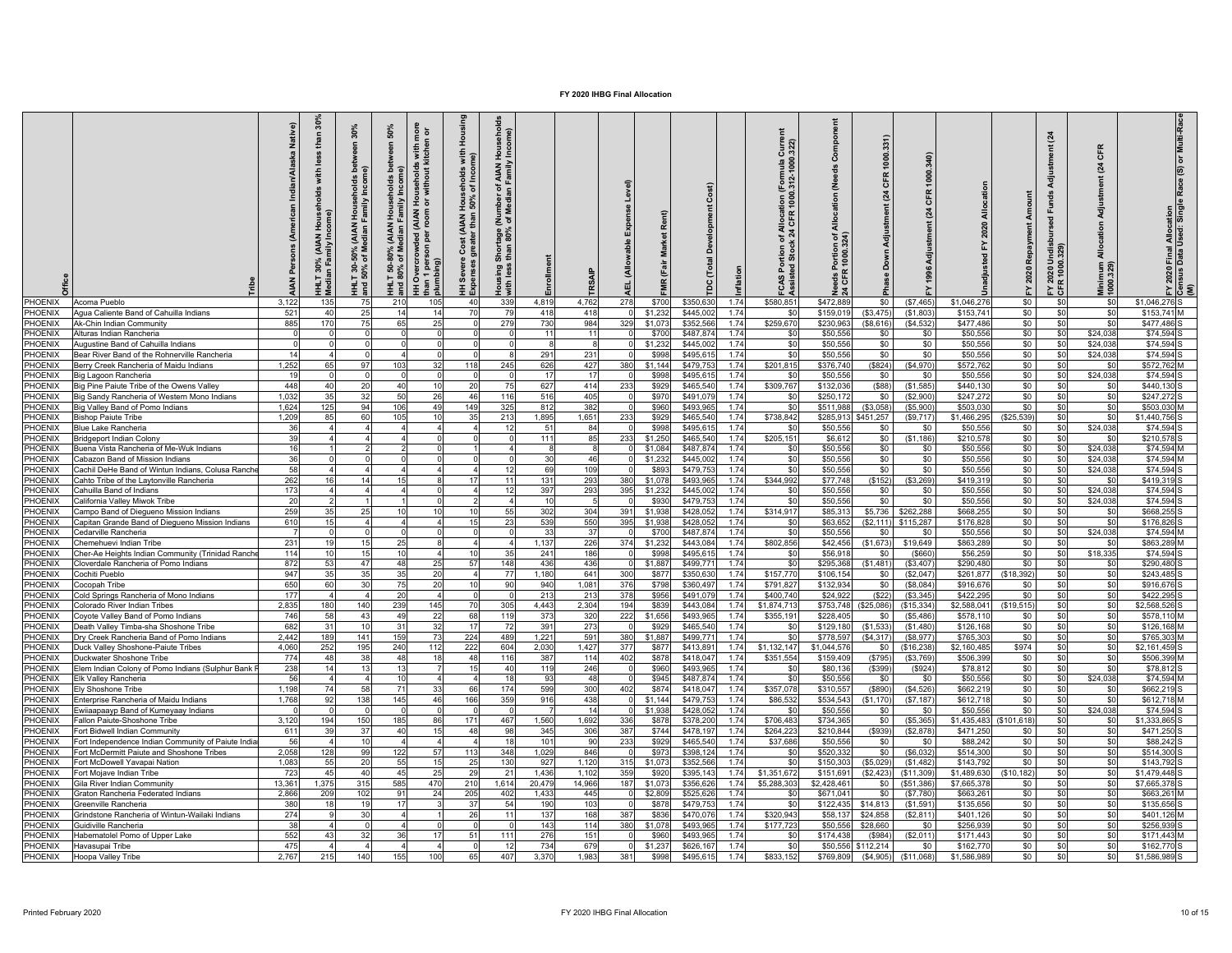|                                 |                                                                        | Native)<br>$\tilde{A}$ | ≞              | 30%<br>ھ ھ<br>lsei<br>≟<br>% (AIAN Hous<br>Median Famil<br>នី ទ<br>IHLT 30-<br>nd 50% | 50%<br><b>De</b><br>ő<br>Househ<br>≧<br>AIAN<br>sdian F<br>ఇ క<br>$-150$<br>$80%$ | g<br>$\frac{1}{n}$<br>Housi<br>with r<br>tchen<br>with<br>re)<br>useholds<br>without ki<br>$\frac{200}{50\%}$<br>로 ㅎ<br>IAIAN<br>Cost (AIAN H<br>Overcrowded<br>Severe<br>perses<br>er<br>Ling<br>프 | ಕೆ<br>요.<br><b>AIAN</b><br>seholds<br>of Inco<br>৳<br>%08<br>80%<br>あ<br>gni:<br>lous<br>$E_{\text{max}}$ | nrollment    |                | Level)<br>Expense<br>able<br>(Allow<br>ᆸ |                  | ă                     |              | င် အို<br>ation (Formula<br>1000.312-1000.<br>llocat<br>CFR<br>$\frac{a}{24}$<br>৳<br>å.<br>CAS | ت<br>es<br>N<br>৳        | 331)<br>1000<br>쁑<br>$\overline{24}$ | $\overline{c}$<br>$\mathbb{R}$ |                         | ᄇ<br>Repay<br>2020 | (24)<br>-පී<br>$\overline{5}$<br>FY 2020<br>CFR 100 | CFR<br>$\tilde{q}$<br>Adjus<br>$rac{8}{4}$<br>mum<br>329 | 2020 Final Allocation<br>Isus Data Used: Singl | or Multi-Ra<br>e Race (S)<br>ក្កី ≅ិ |
|---------------------------------|------------------------------------------------------------------------|------------------------|----------------|---------------------------------------------------------------------------------------|-----------------------------------------------------------------------------------|-----------------------------------------------------------------------------------------------------------------------------------------------------------------------------------------------------|-----------------------------------------------------------------------------------------------------------|--------------|----------------|------------------------------------------|------------------|-----------------------|--------------|-------------------------------------------------------------------------------------------------|--------------------------|--------------------------------------|--------------------------------|-------------------------|--------------------|-----------------------------------------------------|----------------------------------------------------------|------------------------------------------------|--------------------------------------|
| PHOENIX                         | <b>Hopi Tribe</b>                                                      | 26,011                 | 1,333          | 1,00                                                                                  | 1,407                                                                             | 1,620<br>1,065                                                                                                                                                                                      | 3,697                                                                                                     | 14,422       | 8,160          | 311                                      | \$838            | \$368,33              | 1.74         | \$319,36                                                                                        | \$6,455,764 (\$114,683   |                                      | (\$64,395                      | \$6,596,049             | (\$231,443)        | \$0                                                 | \$0                                                      | \$6,364,606                                    |                                      |
| PHOENIX                         | lopland Band of Pomo Indians                                           | 1,852                  | 143            | 10                                                                                    | 121                                                                               | 56<br>40                                                                                                                                                                                            | 351<br>170<br>10                                                                                          | 926          | 521            | 380                                      | \$1,885          | \$493,96              | 1.74         | \$257,354                                                                                       | \$579.035                | (\$3,403                             | (\$8.669                       | \$824,31                | \$0                | \$0                                                 | \$0                                                      | \$824,317                                      |                                      |
| PHOENIX<br><b>HOENIX</b>        | Hualapai Indian Tribe<br>ipay Nation of Santa Ysabel                   | 1,537<br>312           | 40<br>35       | 35<br>2 <sup>c</sup>                                                                  | 50<br>20                                                                          | 10                                                                                                                                                                                                  | - 0<br>75<br>$\mathbf{A}$                                                                                 | 2,133<br>768 | 1,504<br>768   | 358                                      | \$777<br>\$1,938 | \$368,23<br>\$428,05  | 1.74<br>1.74 | \$1,251,972<br>\$0                                                                              | \$149,441<br>\$84,430    | \$278,406<br>(\$1,684)               | (S1,999)<br>(S959)             | \$1,677,82<br>\$81,787  | \$0<br>\$0         | \$0<br>\$0                                          | \$0<br>\$0                                               | \$1,677,821<br>\$81,787                        |                                      |
| <b>HOENIX</b>                   | naja Band of Diegueno Mission Indians                                  |                        |                |                                                                                       |                                                                                   |                                                                                                                                                                                                     |                                                                                                           | 19           | 20             |                                          | \$1,938          | \$428,05              | 1.74         | \$0                                                                                             | \$50,556                 | \$0                                  | \$0                            | \$50,556                | \$0                | \$0                                                 | \$24,038                                                 | \$74.594                                       |                                      |
| PHOENIX                         | one Band of Miwok Indians                                              | 1,422                  | 94             | 14                                                                                    | 163                                                                               |                                                                                                                                                                                                     | 89<br>399                                                                                                 | 768          | 652            |                                          | \$1,084          | \$487,87              | 1.74         | \$0                                                                                             | \$387,974                | \$19,584                             | (\$4,271                       | \$364,11                | \$0                | \$0                                                 | \$0                                                      | \$364,118                                      |                                      |
| <b>HOENIX</b>                   | sleta Pueblo                                                           | 3.797                  | 270            | 20                                                                                    | 245                                                                               | 65                                                                                                                                                                                                  | 54<br>666                                                                                                 | 3.980        | 3,980          |                                          | \$877            | \$346,76              | 1.74         | \$379,562                                                                                       | \$627,138                | \$0                                  | (\$8,380                       | \$998,319               | ( \$3.610)         | \$0                                                 | \$0                                                      | \$994.709                                      |                                      |
| <b>HOENIX</b>                   | ackson Band of Miwuk Indians                                           |                        |                |                                                                                       |                                                                                   |                                                                                                                                                                                                     |                                                                                                           | 30           | 30             |                                          | \$1,084          | \$487,87              | 1.74         | \$C                                                                                             | \$50,556                 | \$0                                  | \$0                            | \$50,55                 | \$0                | \$0                                                 | \$24,038                                                 | \$74,594                                       |                                      |
| PHOENIX                         | lamul Indian Village                                                   | $\Omega$               |                |                                                                                       | $\Omega$                                                                          |                                                                                                                                                                                                     | $\Omega$                                                                                                  | 63           | 63             |                                          | \$1,938          | \$428,05              | 1.74         | \$0                                                                                             | \$50,556                 | \$0                                  | \$0                            | \$50,556                | \$0                | \$0                                                 | \$24,038                                                 | \$74,594                                       |                                      |
| PHOENIX                         | lemez Pueblo                                                           | 2,089                  | 85             | 4!                                                                                    | 70                                                                                | 115                                                                                                                                                                                                 | 25<br>175                                                                                                 | 3,825        | 3,776          |                                          | \$877            | \$350,63              | 1.74         | \$161,752                                                                                       | \$339,567                | \$3,281                              | (S3,688)                       | \$500,91                | $$^{0}$            | \$0                                                 | \$0                                                      | \$500,91                                       |                                      |
| PHOENIX                         | icarilla Apache Nation                                                 | 3,160                  | 165<br>21      |                                                                                       | 130                                                                               | 75<br>25                                                                                                                                                                                            | 35<br>221<br>17                                                                                           | 3.964        | 3,578          | 225                                      | \$70             | \$350.63              | 1.74<br>174  | \$1,000.368                                                                                     | \$391.458                | (\$4,456                             | (S7,001)                       | \$1,380,37              | \$0                | \$0                                                 | \$0<br>\$0                                               | \$1,380,37                                     |                                      |
| PHOENIX<br>PHOENIX              | aibab Band of Paiute Indians<br>(aruk Tribe                            | 408<br>6.639           | 429            | 401                                                                                   | 22<br>433                                                                         | 160                                                                                                                                                                                                 | 21<br>522<br>1,099                                                                                        | 288<br>3,749 | 128<br>13,197  | 346<br>380                               | \$785<br>\$955   | \$368,33<br>\$495,61  | 1.74         | \$334,009<br>\$1,733,717                                                                        | \$93,109<br>\$2,377,90   | (\$1,555<br>(\$10,778                | (S2, 563)<br>(\$39,644"        | \$423,00<br>\$4,061,19  | \$0<br>\$0         | \$0<br>\$0                                          | \$0                                                      | \$423,000<br>\$4,061,196                       |                                      |
| PHOENIX                         | Cashia Band of Pomo Indians, Stewarts Point Ranch                      | 1.910                  | 147            | 111                                                                                   | 124                                                                               | 57                                                                                                                                                                                                  | 175<br>383                                                                                                | 955          | 565            | 380                                      | \$1,887          | \$499.77              | 1.74         | \$0                                                                                             | \$609.113                | (\$3,689                             | (S7.019)                       | \$598.40                | \$0                | \$0                                                 | \$0                                                      | \$598.405                                      |                                      |
| PHOENIX                         | Gewa Pueblo (Santo Domingo)                                            | 3,727                  | 165            | $Q_1$                                                                                 | 120                                                                               | 200                                                                                                                                                                                                 | 343<br>25                                                                                                 | 4.492        | 4,807          | 278                                      | \$877            | \$350.63              | 1.74         | \$251,649                                                                                       | \$590.162                | (\$90)                               | (S9.758)                       | \$831,962               | ( \$43, 129]       | \$0                                                 | \$0                                                      | \$788.83                                       |                                      |
| PHOENIX                         | Cletsel Dehe Band of Wintun Indians (Cortina Ranch                     | 304                    | 18             | $2^{\circ}$                                                                           | 19                                                                                | 13                                                                                                                                                                                                  | 25<br>58                                                                                                  | 152          | 164            |                                          | \$1,340          | \$487,87              | 1.74         | \$0                                                                                             | \$121,134                | (\$4,647                             | (\$1,350                       | \$115,13                | \$0                | \$0                                                 | \$0                                                      | \$115,136                                      |                                      |
| <b>HOENIX</b>                   | Koi Nation of Northern California (Lower Lake)                         | $\Omega$               |                |                                                                                       |                                                                                   | $\cap$                                                                                                                                                                                              | $\Omega$                                                                                                  | $\sqrt{ }$   |                |                                          | \$1,887          | \$494,884             | 1.74         | \$0                                                                                             | \$50,556                 | \$0                                  | \$0                            | \$50,55                 | \$0                | \$0                                                 | \$24,038                                                 | \$74,594                                       |                                      |
| <b>HOENIX</b>                   | a Jolla Band of Luiseno Indians                                        | 419                    | 40             |                                                                                       | 15                                                                                |                                                                                                                                                                                                     | 50<br>10                                                                                                  | 604          | 293            | 395                                      | \$1,938          | \$428,05              | 1.74         | \$202,674                                                                                       | \$78,979                 | \$0                                  | (\$1,051                       | \$280,60                | \$0                | \$0                                                 | \$0                                                      | \$280.60                                       |                                      |
| <b>HOENIX</b>                   | a Posta Band of Diegueno Mission Indians                               | 32                     |                |                                                                                       |                                                                                   |                                                                                                                                                                                                     |                                                                                                           | 16           | 34             |                                          | \$1,938          | \$431,88              | 1.74         | \$ <sub>6</sub>                                                                                 | \$50,55                  | \$0                                  | \$0                            | \$50,55                 | \$0                | \$0                                                 | \$24,038                                                 | \$74.59                                        |                                      |
| <b>HOENIX</b><br><b>PHOENIX</b> | aguna Pueblo                                                           | 4.135<br>107           | 205<br>10      | 21(                                                                                   | 195                                                                               | 110<br>10                                                                                                                                                                                           | 115<br>527<br>18                                                                                          | 8,092<br>54  | 4,289<br>1,810 | 203                                      | \$700<br>\$979   | \$346,76<br>\$418,047 | 1.74<br>1.74 | \$515,134<br>\$ſ                                                                                | \$699.03<br>\$50,556     | \$0<br>\$0                           | \$295,957<br>\$0               | \$1,510,12<br>\$50,556  | \$0<br>\$0         | \$0<br>\$0                                          | \$0<br>\$24,038                                          | \$1,510.12<br>\$74,594                         |                                      |
| PHOENIX                         | as Vegas Tribe of Paiute Indians<br>one Pine Paiute-Shoshone Tribe     | 557                    | 25             |                                                                                       | 47                                                                                |                                                                                                                                                                                                     | 79<br>72                                                                                                  | 295          | 350            | 233                                      | \$1,147          | \$455,86              | 1.74         | \$138,320                                                                                       | \$156,108                | (S14, 139)                           | (S1, 192)                      | \$279,096               | (\$145,899)        | \$0                                                 | \$0                                                      | \$133,19                                       |                                      |
| PHOENIX                         | os Coyotes Band of Cahuilla and Cupeno Indians                         | 80                     | 10             |                                                                                       |                                                                                   |                                                                                                                                                                                                     | 22                                                                                                        | 349          | 288            |                                          | \$1,938          | \$428,05              | 1.74         | \$0                                                                                             | \$50,556                 | \$0                                  | \$0                            | \$50,55                 | \$0                | \$0                                                 | \$24,038                                                 | \$74,59                                        |                                      |
| PHOENIX                         | ovelock Paiute Tribe                                                   | 564                    | 35             |                                                                                       | 33                                                                                | 16                                                                                                                                                                                                  | 95<br>31                                                                                                  | 282          | 268            |                                          | \$97             | \$393.68              | 1.74         | \$0                                                                                             | \$141.46                 | (\$1)                                | (S1, 640)                      | \$139.82                | \$0                | \$0                                                 | \$0                                                      | \$139.82                                       |                                      |
| PHOENIX                         | ytton Rancheria of California                                          | 546                    | 33             |                                                                                       | 3 <sub>0</sub>                                                                    |                                                                                                                                                                                                     | 36<br>92                                                                                                  | 273          | 273            |                                          | \$1,88           | \$499,77              | 1.74         | \$0                                                                                             | \$185,177                | (\$930                               | (\$2,136                       | \$182,11                | \$0                | \$0                                                 | \$C                                                      | \$182.11                                       |                                      |
| PHOENIX                         | Manchester Band of Pomo Indians                                        | 2.148                  | 166            | 124                                                                                   | 140                                                                               | 64                                                                                                                                                                                                  | 197<br>394                                                                                                | 1.074        | 923            | 380                                      | \$1,078          | \$493.96              | 1.74         | \$376,354                                                                                       | \$668,442                | \$0                                  | (S9, 817)                      | \$1.034.98              | \$0                | \$0                                                 | \$0                                                      | \$1,034,980                                    |                                      |
| <b>HOENIX</b>                   | Manzanita Band of Diegueno Mission Indians                             | 64                     |                |                                                                                       |                                                                                   |                                                                                                                                                                                                     | 12                                                                                                        | 105          | 105            |                                          | \$1,938          | \$428.05              | 1.74         | \$0                                                                                             | \$50,556                 | \$0                                  | \$0                            | \$50.55                 | \$0                | \$0                                                 | \$24,038                                                 | \$74.594                                       |                                      |
| PHOENIX                         | Aechoopda Indian Tribe of Chico Rancheria                              | 1,252                  | 65             | o.                                                                                    | 103                                                                               | 32                                                                                                                                                                                                  | 118<br>265                                                                                                | 626          | 442            |                                          | \$1,144          | \$479,75              | 1.74         | \$0                                                                                             | \$381,349                | (\$827                               | (\$4,412                       | \$376,11                | \$0                | \$0                                                 | \$0                                                      | \$376,11                                       |                                      |
| PHOENIX<br><b>HOENIX</b>        | Mesa Grande Band of Diegueno Mission Indians<br>Mescalero Apache Tribe | 100<br>4,110           | 15<br>190      | 14!                                                                                   | 190                                                                               | 90                                                                                                                                                                                                  | 55<br>294                                                                                                 | 690<br>4,309 | 117<br>4,447   | 391<br>287                               | \$1,938<br>\$717 | \$428,05<br>\$336,98  | 1.74<br>1.74 | \$275,297<br>\$1,749,417                                                                        | \$24,678<br>\$504,195    | \$0<br>(\$9,247)                     | (\$2,832<br>(\$1,605           | \$297,14<br>\$2,242,761 | \$0<br>(\$137,580) | \$0<br>\$0                                          | \$0<br>\$0                                               | \$297,143<br>\$2,105,181                       |                                      |
| <b>HOENIX</b>                   | Middletown Rancheria of Pomo Indians                                   | 452                    | 35             | $\overline{2}$                                                                        | 29                                                                                | 14                                                                                                                                                                                                  | 41<br>91                                                                                                  | 226          | 163            |                                          | \$960            | \$493,96              | 1.74         | -91                                                                                             | \$142,950                | (\$856                               | (S1, 647)                      | \$140,446               | \$0                | \$0                                                 | \$0                                                      | \$140,446                                      |                                      |
| PHOENIX                         | loapa Band of Paiute Indians                                           | 282                    | 10             |                                                                                       | 15                                                                                |                                                                                                                                                                                                     |                                                                                                           | 311          | 313            | 388                                      | \$979            | \$418,04              | 1.74         | \$386,02                                                                                        | \$33,887                 | (\$908                               | (\$4,858                       | \$414,14                | \$0                | \$0                                                 | \$0                                                      | \$414.148                                      |                                      |
| <b>HOENIX</b>                   | fooretown Rancheria of Maidu Indians                                   | 2.264                  | 118            | 17                                                                                    | 186                                                                               | 58                                                                                                                                                                                                  | 213<br>459                                                                                                | 1.132        | 1,002          | 380                                      | \$1,144          | \$479,75              | 1.74         | \$216,86                                                                                        | \$684.252                | \$0                                  | \$8,151                        | \$892.96                | \$0                | \$0                                                 | \$0                                                      | \$892.966                                      |                                      |
| <b>HOENIX</b>                   | <b>Norongo Band of Mission Indians</b>                                 | 639                    | 30             |                                                                                       | 10                                                                                |                                                                                                                                                                                                     | 20<br>65                                                                                                  | 1,015        | 2,443          | 395                                      | \$1,23           | \$441,16              | 1.74         |                                                                                                 | \$104,550                | (\$61"                               | \$254,867                      | \$358,80                | \$0                | \$0                                                 | \$0                                                      | \$358,80                                       |                                      |
| PHOENIX                         | <b>Nambe Pueblo</b>                                                    | 560                    | 25             |                                                                                       | 50                                                                                | 10                                                                                                                                                                                                  | 64                                                                                                        | 643          | 448            | 300                                      | \$1,069          | \$358,37              | 1.74         | \$206,688                                                                                       | \$77,769                 | \$54,171                             | (\$94)                         | \$338,53                | (\$14,881)         | \$0                                                 | \$0                                                      | \$323,65                                       |                                      |
| PHOENIX                         | Navaio Nation                                                          | 182,660                | 13,010         | 6,63                                                                                  | 7,334                                                                             | 15,009                                                                                                                                                                                              | 2,715<br>23,221                                                                                           | 277,840      | 192,067        | 293                                      | \$820            | \$368,33              | 1.74         | \$29,312,533                                                                                    | \$44,311,525             | \$0                                  | \$570,073                      | \$73,053,985            | (\$181,690)        | \$0                                                 | \$0                                                      | \$72,872,29                                    |                                      |
| PHOENIX                         | Northfork Rancheria of Mono Indians                                    | 4.470                  | 150            | 13 <sub>1</sub><br>$\mathbf{8}$                                                       | 216                                                                               | 111<br>71                                                                                                                                                                                           | 198<br>502                                                                                                | 2,23!        | 1,377          |                                          | \$96             | \$473,66              | 1.74<br>1.74 |                                                                                                 | \$1.043.178<br>\$444.717 | \$0                                  | (\$12.094                      | \$1,031,08              | \$0<br>\$0         | \$0                                                 | \$0<br>\$0                                               | \$1.031.08                                     |                                      |
| PHOENIX<br>PHOENIX              | Ohkay Owingeh (San Juan Pueblo)<br>ala Band of Mission Indians         | 2,151<br>670           | 215<br>35      |                                                                                       | 126<br>10                                                                         | 10                                                                                                                                                                                                  | 50<br>396<br>40<br>20                                                                                     | 2,791<br>906 | 2,72'<br>1,049 | 395                                      | \$700<br>\$1,938 | \$350,63<br>\$428,05  | 1.74         | \$392,672<br>\$411.522                                                                          | \$99,541                 | (\$13,786<br>\$14,043                | (S5, 021)<br>(S1,988)          | \$818,58<br>\$523,118   | (\$30,222)         | \$0<br>\$0                                          | \$0                                                      | \$818,58<br>\$492.89                           |                                      |
| PHOENIX                         | 'ascua Yagui Tribe                                                     | 8.440                  | 535            | 31                                                                                    | 444                                                                               | 354                                                                                                                                                                                                 | 394<br>918                                                                                                | 18,440       | 14,787         | 356                                      | \$970            | \$354.50              | 1.74         | \$3,269,950                                                                                     | \$1.819.25               | (S1.148)                             | (\$21.938                      | \$5.066.11              | \$0                | \$0                                                 | \$0                                                      | \$5,066.11                                     |                                      |
| PHOENIX                         | Paskenta Band of Nomlaki Indians                                       | 540                    | 59             | 2 <sup>i</sup>                                                                        | 51                                                                                | 13                                                                                                                                                                                                  | 135<br>33                                                                                                 | 270          | 206            |                                          | \$837            | \$487,87              | 1.74         | SC.                                                                                             | \$205,806                | (\$3,996)                            | \$2,340                        | \$199,47                | \$0                | \$0                                                 | \$0                                                      | \$199,470                                      |                                      |
| PHOENIX                         | Pauma Band of Luiseno Mission Indians                                  | 163                    |                |                                                                                       | 10                                                                                | $\overline{a}$                                                                                                                                                                                      | 17                                                                                                        | 189          | 132            | 395                                      | \$1,938          | \$428,052             | 1.74         | \$5,714                                                                                         | \$50,556                 | \$0                                  | \$7,788                        | \$64,058                | \$0                | \$0                                                 | \$10,536                                                 | \$74,594                                       |                                      |
| HOENIX                          | Pechanga Band of Luiseno Mission Indians                               | 277                    | 10             | 1F                                                                                    |                                                                                   | $\mathbf{A}$                                                                                                                                                                                        | 29                                                                                                        | 1,342        | 1,032          | - 0                                      | \$1,232          | \$445,00              | 1.74         | \$0                                                                                             | \$50,556                 | \$30,750                             | \$0                            | \$81,306                | \$0                | \$0                                                 | \$0                                                      | \$81,306                                       |                                      |
| <b>HOENIX</b>                   | Picayune Rancheria of Chukchansi Indians                               | 2,632                  | 88             | 8ſ                                                                                    | 127                                                                               | 66                                                                                                                                                                                                  | 117<br>272                                                                                                | 1,316        | 798            | 378                                      | \$969            | \$473,66              | 1.74         | \$226,778                                                                                       | \$607,238                | \$0                                  | (\$8,493]                      | \$825,524               | \$0                | \$0                                                 | \$0                                                      | \$825,524                                      |                                      |
| PHOENIX                         | Picuris Pueblo                                                         | 208                    | 35             | 2!                                                                                    | 15                                                                                |                                                                                                                                                                                                     | 20<br>75                                                                                                  | 311          | 309            |                                          | \$873            | \$350,63              | 1.74         | \$0                                                                                             | \$79,110                 | \$0                                  | \$4,837                        | \$83,947                | \$0                | \$0                                                 | \$0                                                      | \$83,94                                        |                                      |
| <b>HOENIX</b>                   | inoleville Pomo Nation                                                 | 600<br>4,791           | 46             |                                                                                       | 39<br>294                                                                         | 18<br>75                                                                                                                                                                                            | 55<br>115                                                                                                 | 300<br>3,109 | 237<br>5,634   | 380                                      | \$1,078<br>\$966 | \$493.96<br>\$499,48  | 1.74<br>1.74 | \$52,27                                                                                         | \$188.36                 | \$0                                  | (S2,790)<br>(\$14, 247         | \$237.84<br>\$1,214,61  | \$0                | \$0                                                 | \$0<br>\$0                                               | \$237.84<br>\$1,214,61                         |                                      |
| PHOENIX<br>PHOENIX              | 'it River Tribe<br>'ojoaque Pueblo                                     | 477                    | 299<br>25      | 22                                                                                    | 35                                                                                |                                                                                                                                                                                                     | 369<br>819<br>15<br>75                                                                                    | 482          | 376            |                                          | \$1,069          | \$358,37              | 1.74         | \$0<br>\$0                                                                                      | \$1,228,864<br>\$78,497  | \$0<br>\$0                           | \$51,168                       | \$129,665               | \$0<br>(\$19,433)  | \$0<br>\$0                                          | \$0                                                      | \$110,23                                       |                                      |
| PHOENIX                         | Potter Valley Tribe                                                    | 12                     |                |                                                                                       |                                                                                   |                                                                                                                                                                                                     |                                                                                                           |              |                |                                          | \$1,078          | \$493,96              | 1.74         | \$0                                                                                             | \$50,556                 | \$0                                  | \$0                            | \$50,55                 | \$0                | \$0                                                 | \$24,038                                                 | \$74,594                                       |                                      |
| PHOENIX                         | yramid Lake Paiute Tribe                                               | 5,494                  | 337            | 27                                                                                    | 339                                                                               | 125                                                                                                                                                                                                 | 343<br>864                                                                                                | 2,747        | 1,054          | 379                                      | \$975            | \$385,94              | 1.74         | \$615,785                                                                                       | \$1,048,316              | \$0                                  | (S7, 427)                      | \$1,656,67              | \$0                | \$0                                                 | \$0                                                      | \$1,656,674                                    |                                      |
| PHOENIX                         | Quartz Valley Indian Community                                         | 613                    | 40             |                                                                                       | 40                                                                                | 15                                                                                                                                                                                                  | 48<br>91                                                                                                  | 346          | 104            | 387                                      | \$840            | \$495,61              | 1.74         | \$251,073                                                                                       | \$216,618                | (\$800                               | (\$5,413                       | \$461,47                | \$0                | \$0                                                 | \$0                                                      | \$461.479                                      |                                      |
| PHOFNIX                         | Juechan Tribe                                                          | 5,678                  | 229            | 119                                                                                   | 164                                                                               | 84                                                                                                                                                                                                  | 87<br>387                                                                                                 | 3.388        | 2,668          | 389                                      | \$845            | \$428,17              | 1.74         | \$1,134,92                                                                                      | \$597,128                | \$20,299                             | (\$8,383                       | \$1,703,37              | \$0                | \$0                                                 | \$0                                                      | \$1.703.3                                      |                                      |
| <b>PHOENIX</b>                  | Ramona Band of Cahuilla                                                |                        |                |                                                                                       |                                                                                   |                                                                                                                                                                                                     |                                                                                                           | 11           |                |                                          | \$1.23           | \$445.00              | 1.74         | \$0                                                                                             | \$50.55                  | \$0                                  | \$0                            | \$50.55                 | \$0                | \$0                                                 | \$24.038                                                 | \$74.594                                       |                                      |
| PHOENIX                         | Redding Rancheria                                                      | 466                    | 3 <sub>C</sub> |                                                                                       | 29                                                                                | 10                                                                                                                                                                                                  | 37<br>80                                                                                                  | 233          | 5,689          |                                          | \$980            | \$499,48              | 1.74         | \$0                                                                                             | \$164,091                | (\$1,612)                            | (S1, 884)                      | \$160,59                | \$0                | \$0                                                 | \$0                                                      | \$160,595                                      |                                      |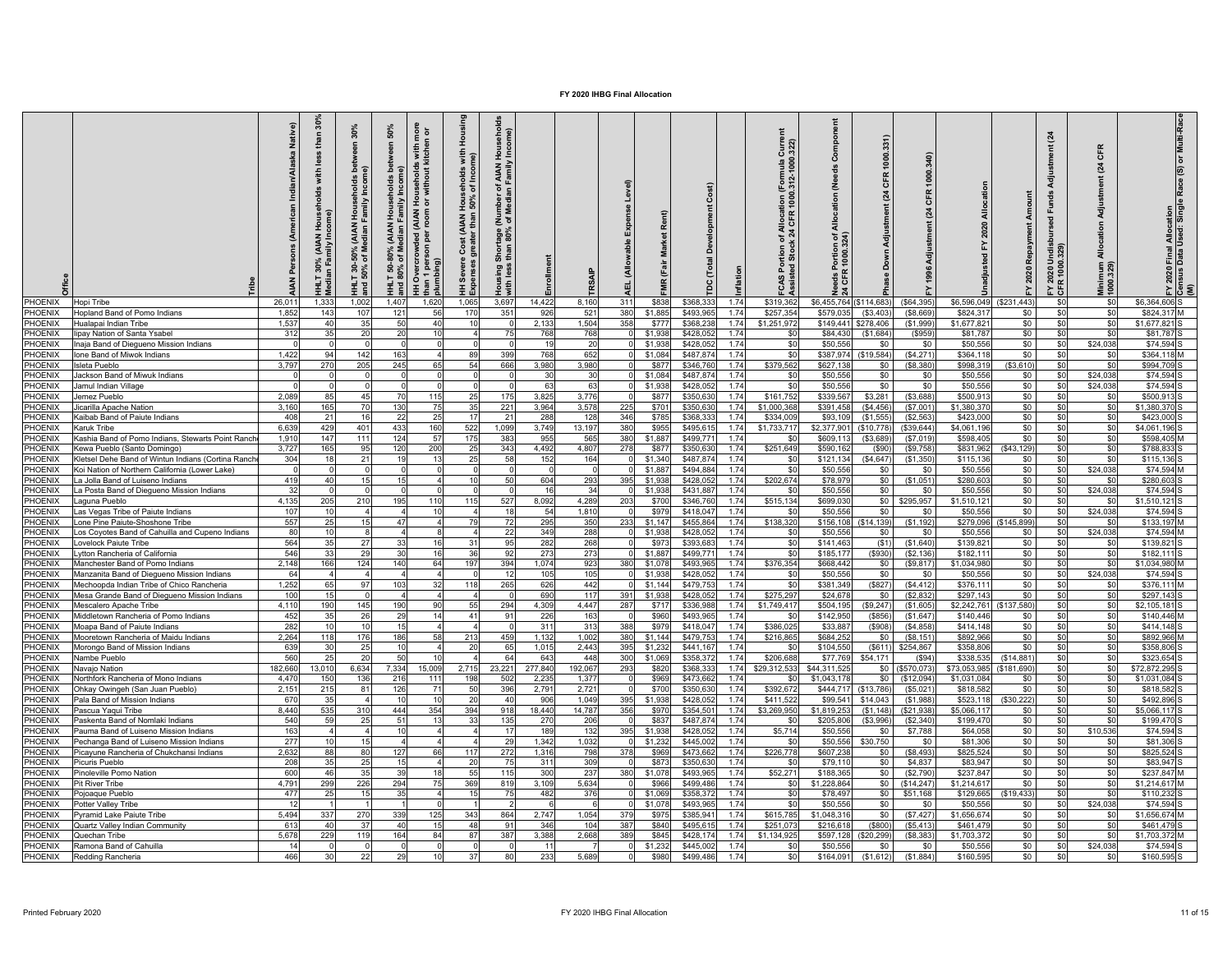|                                |                                                                                    | Native)<br>$\tilde{A}$ | £<br>重          | 30%<br>ະ ≥<br>$rac{5}{2}$<br>AMAN)<br>Redian<br>శ ≋<br>$-130$<br>50% | 50%<br>≧<br>ৢ<br>80% | more<br>1 or<br>with<br><b>puseholds</b><br>without kit<br>운 ㅎ<br><b>AIAN</b><br>ded<br>Overcrow<br>효율 | Hous<br>with<br>ne)<br>eholds<br>of Inco<br>Hous<br>50%<br>t (AIAN <del>I</del><br>ter than<br>Cost<br>Severe<br>perses | ၉<br>៓៑៑<br>횽<br>로ㅎ<br>than<br>᠊ᢛ<br>esel<br>Ies<br>vith | Enrollme   |                 | Expense Level)<br>(Allowable<br>핓 | နိ                |                        | ation        | Ğ<br>lloca<br>CFR<br>$rac{a}{24}$<br>နို့ ဗို<br>FCAS Por<br>Assisted: | ٽ<br>ğ<br>⋚<br>ঁ ই    | 1000<br>CFR<br>$\overline{a}$<br>Adjust<br>Down | CFR<br>$\tilde{z}$   |                        | Repayment<br>2020 | $\mathbf{z}$<br>] P 2<br>$r$ 2020 | CFR<br>$\mathbb{Z}$<br>Adjus<br>Minimum<br>1000.329) | or Multi-Ra<br>Race (S)<br>2020 Final Allocation<br>1sus Data Used: Singl<br>នី្ន |  |
|--------------------------------|------------------------------------------------------------------------------------|------------------------|-----------------|----------------------------------------------------------------------|----------------------|--------------------------------------------------------------------------------------------------------|-------------------------------------------------------------------------------------------------------------------------|----------------------------------------------------------|------------|-----------------|-----------------------------------|-------------------|------------------------|--------------|------------------------------------------------------------------------|-----------------------|-------------------------------------------------|----------------------|------------------------|-------------------|-----------------------------------|------------------------------------------------------|-----------------------------------------------------------------------------------|--|
| <b>PHOENIX</b>                 | Redwood Valley Rancheria                                                           | 482                    | 37              |                                                                      | 31                   | 14                                                                                                     | 44                                                                                                                      | 88                                                       | 241        | 162             | 380                               | \$1,657           | \$493,96               | 1.74         | \$106,596                                                              | \$150,260             | (\$472)                                         | (S1,984)             | \$254.401              | \$0               | \$0                               | \$0                                                  | \$254.401 M                                                                       |  |
| PHOENIX                        | Reno-Sparks Indian Colony                                                          | 2.354                  | 146             | 113                                                                  | 139                  | 65                                                                                                     | 129                                                                                                                     | 298                                                      | 1.177      | 985             | 260                               | \$975             | \$385.941              | 1.74<br>1.74 | \$707.08                                                               | \$552.256             | \$0                                             | (S9.444)             | \$1,249,896            | \$0               | \$0                               | SC.                                                  | \$1.249.896                                                                       |  |
| <b>PHOENIX</b><br>PHOENIX      | Resighini Rancheria<br>Rincon Band of Luiseno Mission Indians                      | 29<br>497              | 55              |                                                                      | 25                   | 15                                                                                                     | 30                                                                                                                      | 67                                                       | 139<br>575 | 89<br>574       | 395                               | \$945<br>\$1,938  | \$487.874<br>\$428,052 | 1.74         | -SC<br>\$219,81                                                        | \$50,556<br>\$142,906 | \$0<br>\$0                                      | \$0<br>(\$154)       | \$50.55<br>\$362,56    | \$0<br>\$0        | \$0<br>\$0                        | \$24,038<br>\$0                                      | \$74.594<br>\$362,569                                                             |  |
| <b>HOENIX</b>                  | Robinson Rancheria                                                                 | 866                    | 52              | 46                                                                   | 48                   | 25                                                                                                     | 56                                                                                                                      | 136                                                      | 433        | 433             | 380                               | \$960             | \$493,965              | 1.74         | \$114,99                                                               | \$286,471             | (\$1,349)                                       | (\$3,070             | \$397,04               | \$0               | \$0                               | \$0                                                  | \$397,049                                                                         |  |
| <b>HOENIX</b>                  | <b>Round Valley Indian Tribes</b>                                                  | 9.934                  | 767             | 576                                                                  | 647                  | 298                                                                                                    | 911                                                                                                                     | 1,941                                                    | 4.967      | 2.777           | 222                               | \$1.65            | \$493,965              | 1.74         | \$579.06                                                               | \$3.117.008           | (S11.778)                                       | ( \$38.718           | \$3,645,57             | (\$147.564)       | \$0                               | \$0                                                  | \$3.498.009                                                                       |  |
| PHOENIX                        | alt River Pima-Maricopa Indian Community                                           | 5,713                  | 275             | 23                                                                   | 170                  | 65                                                                                                     | 115                                                                                                                     | 508                                                      | 10,543     | 7,313           | 333                               | \$1,07            | \$356,626              | 1.74         | \$1,456,17                                                             | \$722,10              | \$0                                             | (\$9,064             | \$2,169,21             | \$0               | \$0                               | \$ſ                                                  | \$2,169,212                                                                       |  |
| <b>HOENIX</b>                  | San Carlos Apache Tribe                                                            | 12.958                 | 678             | 465                                                                  | 510                  | 874                                                                                                    | 234                                                                                                                     | 1,238                                                    | 14,654     | 10,709          | 368                               | \$86              | \$350,535              | 1.74         | \$3,712,997                                                            | \$2,590,940           | (\$3, 126                                       | (\$29.988            | \$6,270,82             | \$0               | \$0                               | \$0                                                  | \$6.270.823                                                                       |  |
| <b>HOENIX</b>                  | San Felipe Pueblo                                                                  | 3,292                  | 13 <sub>0</sub> | 6                                                                    | 125                  | 200                                                                                                    | 35                                                                                                                      | 320                                                      | 3,377      | 3,377           |                                   | \$87              | \$350,630              | 1.74         | \$16,07                                                                | \$564,350             | (\$5,040                                        | (\$6, 280            | \$569,10               | \$0               | \$0                               | \$0                                                  | \$569,105                                                                         |  |
| PHOENIX                        | San Ildefonso Pueblo                                                               | 517                    | 40              | 31                                                                   | 40                   | $\boldsymbol{\Lambda}$                                                                                 | 10                                                                                                                      | 64                                                       | 804        | 773             |                                   | \$1,069           | \$350,630              | 1.74         | \$267,212                                                              | \$81,56               | \$0                                             | (\$301               | \$348,47               | \$0               | \$0                               | \$0                                                  | \$348,472                                                                         |  |
| PHOENIX                        | San Juan Southern Paiute Tribe                                                     | 416                    | 21<br>10        |                                                                      | 23                   | 26<br>10                                                                                               | 17<br>15                                                                                                                | 60<br>18                                                 | 208<br>178 | 208             |                                   | \$1,23            | \$368,333              | 1.74<br>1.74 | S <sub>0</sub>                                                         | \$104,028<br>\$56.58  | (\$2,191)                                       | (S1, 181)            | \$100,65               | \$0<br>\$0        | \$0                               | \$C                                                  | \$100,656<br>\$74,594                                                             |  |
| PHOENIX<br><b>PHOENIX</b>      | San Manuel Band of Mission Indians<br>San Pasqual Band of Diegueno Mission Indians | 80<br>574              | 30              |                                                                      | 20                   | 15                                                                                                     | 15                                                                                                                      | 53                                                       | 429        | 156<br>294      | 395                               | \$1,23<br>\$1,938 | \$443,084<br>\$428.052 | 1 74         | \$0<br>\$261.698                                                       | \$109.80              | \$0<br>\$0                                      | (\$656<br>(S1.654)   | \$55,924<br>\$369,850  | (S31.618)         | \$0<br>\$0                        | \$18,670<br>\$ſ                                      | \$338.232                                                                         |  |
| PHOENIX                        | Sandia Pueblo                                                                      | 746                    |                 |                                                                      |                      | 10                                                                                                     | 14                                                                                                                      |                                                          | 487        | 413             |                                   | \$877             | \$346,76               | 1.74         | \$134,953                                                              | \$50,556              | \$0                                             | \$0                  | \$185,50               | \$0               | \$0                               | \$0                                                  | \$185,509                                                                         |  |
| PHOENIX                        | Santa Ana Pueblo                                                                   | 689                    | 20              | 2 <sup>5</sup>                                                       | 40                   | 20                                                                                                     |                                                                                                                         | 80                                                       | 765        | 681             | $\Omega$                          | \$877             | \$350,630              | 1.74         | \$102.927                                                              | \$92,700              | (\$2,022)                                       | (S1, 456)            | \$192,149              | \$0               | \$0                               | \$0                                                  | \$192.149                                                                         |  |
| <b>PHOENIX</b>                 | Santa Clara Pueblo                                                                 | 1,511                  | 94              | 55                                                                   | 110                  | 20                                                                                                     | 19                                                                                                                      | 215                                                      | 2,200      | 2,764           | 300                               | \$723             | \$350.63               | 1.74         | \$521,382                                                              | \$219,717             | \$0                                             | (\$3,703)            | \$737,396              | \$0               | \$0                               | -SC                                                  | \$737,396                                                                         |  |
| PHOENIX                        | Santa Rosa Band of Cahuilla Indians                                                | 71                     | 10              |                                                                      |                      | $\overline{a}$                                                                                         |                                                                                                                         | 16                                                       | 161        | 141             | 395                               | \$1,232           | \$445,002              | 1.74         | \$10,68                                                                | \$50,556              | \$0                                             | \$0                  | \$61,241               | \$0               | \$0                               | \$13,353                                             | \$74,594                                                                          |  |
| <b>HOENIX</b>                  | Santa Rosa Indian Community                                                        | 595                    | 20              | 10                                                                   | 10                   | 10                                                                                                     |                                                                                                                         |                                                          | 738        | 701             | 378                               | \$987             | \$453,833              | 1.74         | \$432,283                                                              | \$60,256              | \$0                                             | (S3, 725)            | \$488,81               | \$0               | \$0                               | \$0                                                  | \$488,813                                                                         |  |
| <b>HOENIX</b>                  | Santa Ynez Band of Chumash Mission Indians                                         | 187                    | 15              |                                                                      | 25<br>29             | $\mathbf{A}$<br>15                                                                                     | 34                                                                                                                      | 44<br>89                                                 | 154        | 400             | 395                               | \$1,95            | \$477,342              | 1.74         | \$C                                                                    | \$53,175              | \$0                                             | \$206.322            | \$259.49               | \$0               | \$0                               | - \$0<br>-SC                                         | \$259.497                                                                         |  |
| <b>HOENIX</b><br><b>HOENIX</b> | Scotts Valley Band of Pomo Indians<br>herwood Valley Rancheria of Pomo Indians     | 526<br>932             | 32<br>56        | 51                                                                   | 52                   | 27                                                                                                     | 61                                                                                                                      | 133                                                      | 263<br>466 | 294<br>644      | 380                               | \$1,802<br>\$1,55 | \$493,965<br>\$493,965 | 1.74<br>1.74 | \$0<br>\$284,446                                                       | \$176,35<br>\$304,106 | (\$874<br>(\$1,343)                             | (S2,034)<br>(\$5,325 | \$173,444<br>\$581,884 | \$0<br>\$0        | \$0<br>\$0                        | \$C                                                  | \$173,444<br>\$581,884                                                            |  |
| PHOENIX                        | Shingle Springs Band of Miwok Indians                                              | 898                    | 25              | 67                                                                   | 74                   | 17                                                                                                     | 97                                                                                                                      | 167                                                      | 449        | 1,688           |                                   | \$1,220           | \$487,874              | 1.74         | \$0                                                                    | \$351,55              | (\$7,272                                        | (\$3,991             | \$340,294              | \$0               | \$0                               | SC.                                                  | \$340.294                                                                         |  |
| PHOENIX                        | Soboba Band of Luiseno Indians                                                     | 486                    | 30              |                                                                      | 15                   | 10                                                                                                     | 15                                                                                                                      | 56                                                       | 963        | 963             | 395                               | \$1,232           | \$445,002              | 1.74         | \$40,981                                                               | \$98,27               | \$7,704                                         | \$172,419            | \$319,37               | \$0               | \$0                               | <b>SC</b>                                            | \$319,37                                                                          |  |
| PHOENIX                        | iummit Lake Paiute Tribe                                                           |                        |                 |                                                                      |                      |                                                                                                        |                                                                                                                         |                                                          | 106        | 133             |                                   | \$96              | \$393,68               | 1.74         | \$0                                                                    | \$50,55               | \$0                                             | \$0                  | \$50,55                | \$0               | \$0                               | \$24,038                                             | \$74,594                                                                          |  |
| PHOENIX                        | usanville Indian Rancheria                                                         | 1,140                  | 40              |                                                                      | 45                   | 15                                                                                                     |                                                                                                                         | 114                                                      | 1,171      | 1,757           | 387                               | \$848             | \$478,19               | 1.74         | \$498,188                                                              | \$222,719             | \$73,904                                        | (\$3,364)            | \$791,446              | \$0               | \$C                               |                                                      | \$791,446                                                                         |  |
| <b>PHOENIX</b>                 | vcuan Band of Kumevaav Nation                                                      | 120                    |                 |                                                                      |                      |                                                                                                        |                                                                                                                         | 12                                                       | 73         | 153             | 395                               | \$1,938           | \$428.052              | 1.74         | \$0                                                                    | \$50.55               | \$0                                             | \$0                  | \$50.55                | \$0               | \$0                               | \$24,038                                             | \$74,594                                                                          |  |
| PHOENIX                        | able Mountain Rancheria                                                            |                        |                 |                                                                      |                      |                                                                                                        |                                                                                                                         |                                                          | 115        | 115             |                                   | \$95              | \$491,079              | 1 74         | \$0                                                                    | \$50,55               | \$0                                             | \$0                  | \$50,55                | \$0               | \$0                               | \$24,03                                              | \$74,594                                                                          |  |
| PHOENIX<br><b>PHOENIX</b>      | aos Pueblo                                                                         | 1,302                  | 50              | 80                                                                   | 105                  | 40<br>$\Omega$                                                                                         | 40                                                                                                                      | 235                                                      | 2,543      | 2,410           |                                   | \$87<br>ടി        | \$350,630<br>\$413,891 | 1.74<br>1.74 | \$0<br>\$0                                                             | \$260.026<br>\$50,556 | \$10,608<br>\$0                                 | \$217,508<br>\$0     | \$488.142<br>\$50,556  | \$0<br>\$0        | \$0<br>\$0                        | -SC<br>\$24,038                                      | \$488.142<br>\$74.594                                                             |  |
| PHOENIX                        | 'eion Indian Tribe<br>Fe-Moak Tribe of Western Shoshone Indians                    | 1,089                  | 139             |                                                                      | 63                   | 22                                                                                                     | 39                                                                                                                      | 184                                                      | 2,597      | 2,597           | 418                               | \$937             | \$441,16               | 1.74         | \$927,600                                                              | \$308,205             | ( \$3, 128)                                     | \$91,444             | \$1,324,12             | \$0               | \$0                               | -SC                                                  | \$1,324,120                                                                       |  |
| <b>HOENIX</b>                  | esugue Pueblo                                                                      | 406                    | 20              |                                                                      | 15                   | $\overline{a}$                                                                                         |                                                                                                                         | 36                                                       | 527        | 435             |                                   | \$1,069           | \$358,372              | 1.74         | \$38,22                                                                | \$50,556              | \$11,677                                        | \$21,570             | \$122,03               | \$0               | \$0                               | \$0                                                  | \$122,032                                                                         |  |
| PHOENIX                        | ohono O'Odham Nation                                                               | 9.477                  | 1.522           | 162                                                                  | 434                  | 783                                                                                                    | 411                                                                                                                     | 1,915                                                    | 26,673     | 26,673          | 170                               | \$92              | \$356,626              | 1.74         | \$1,225,658                                                            | \$3.055.53            | \$0                                             | (\$18,508            | \$4,262,681            | \$10,293          | \$0                               | \$0                                                  | \$4,272.974                                                                       |  |
| <b>HOENIX</b>                  | olowa Dee-ni' Nation (Smith River Rancheria)                                       | 2.778                  | 180             | 168                                                                  | 181                  | 67                                                                                                     | 219                                                                                                                     | 529                                                      | 1.569      | 3.191           |                                   | \$93              | \$487,874              | 1.74         | \$0                                                                    | \$1,001.50            | (S4.960)                                        | (S11.553)            | \$984.99               | \$0               | \$0                               | \$ſ                                                  | \$984.994                                                                         |  |
| <b>HOENIX</b>                  | onto Apache Tribe of Arizona                                                       | 98                     |                 |                                                                      | 15                   |                                                                                                        |                                                                                                                         |                                                          | 175        | 131             |                                   | \$889             | \$360,21               | 1.74         | \$0                                                                    | \$50,55               | \$0                                             | \$0                  | \$50,55                | \$0               | \$0                               | \$24,038                                             | \$74,594                                                                          |  |
| PHOENIX                        | Forres-Martinez Desert Cahuilla Indians                                            | 270                    | 19              |                                                                      | 24                   | 19                                                                                                     | 14                                                                                                                      | 37                                                       | 573        | 321             | 395                               | \$1,23'           | \$441,167              | 1.74         | \$102,108                                                              | \$73,991              | \$20,490                                        | (\$641               | \$195,94               | \$0               | \$0                               | \$C                                                  | \$195,947                                                                         |  |
| PHOENIX                        | Fule River Indian Tribe                                                            | 3,202                  | 159<br>16       | 9                                                                    | 168                  | 108<br>13                                                                                              | 192                                                                                                                     | 362                                                      | 1,601      | 1,205           | 373                               | \$925             | \$480,928              | 1.74         | \$635,124                                                              | \$930,08              | \$0                                             | (S9, 941)            | \$1,555,26             | \$0               | \$0                               | \$0                                                  | \$1,555,265                                                                       |  |
| PHOENIX<br>PHOENIX             | uolumne Band of Me-Wuk Indians<br>Wenty-Nine Palms Band of Mission Indians         | 726                    |                 |                                                                      | 86                   |                                                                                                        | 43                                                                                                                      | 107                                                      | 363<br>13  | 2,812<br>13     | 378                               | \$99<br>\$1,23    | \$475,692<br>\$443,084 | 1.74<br>1.74 | \$137,579<br>\$0                                                       | \$201,197<br>\$50,55  | ( \$6,441)<br>\$0                               | (\$3,047<br>\$0      | \$329,28<br>\$50,55    | \$0<br>\$0        | \$0<br>\$0                        | \$C<br>\$24,038                                      | \$329,287<br>\$74,594                                                             |  |
| PHOENIX                        | Inited Auburn Indian Community                                                     | 526                    | 19              |                                                                      | 24                   |                                                                                                        | 31                                                                                                                      | 58                                                       | 263        | 214             |                                   | \$1,220           | \$487,874              | 1.74         | \$0                                                                    | \$127,45              | (\$530)                                         | (S1, 472)            | \$125,45               | \$0               | \$0                               |                                                      | \$125,458                                                                         |  |
| PHOENIX                        | Itu Utu Gwaiti Paiute Tribe                                                        | 69                     |                 |                                                                      |                      |                                                                                                        |                                                                                                                         | 12                                                       | 136        | 67              |                                   | \$1,250           | \$465,540              | 1 74         | \$0                                                                    | \$50,55               | \$0                                             | \$0                  | \$50,55                | \$0               | \$0                               | \$24,038                                             | \$74,594                                                                          |  |
| PHOENIX                        | lejas Group of Capitan Grande Band                                                 | 330                    | 25              |                                                                      | 10                   |                                                                                                        | 15                                                                                                                      | 44                                                       | 268        | 224             | 395                               | \$1,938           | \$428,052              | 1.74         | \$12,513                                                               | \$71.09               | (\$571)                                         | \$104,807            | \$187,844              | \$0               | \$0                               | -SC                                                  | \$187,844                                                                         |  |
| PHOENIX                        | Valker River Paiute Tribe                                                          | 6,016                  | 373             | 289                                                                  | 356                  | 165                                                                                                    | 330                                                                                                                     | 938                                                      | 3,008      | 1,740           | 349                               | \$970             | \$393,683              | 1.74         | \$672,382                                                              | \$1,482,799           | \$0                                             | (\$15,587            | \$2,139,594            | (\$79,725)        | \$0                               | \$0                                                  | \$2,059,869                                                                       |  |
| PHOENIX                        | Washoe Tribe                                                                       | 3,164                  | 196             | 152                                                                  | 187                  | 87                                                                                                     | 173                                                                                                                     | 437                                                      | 1.582      | 1,580           | 385                               | \$973             | \$393,683              | 1.74         | \$862,910                                                              | \$765,840             | \$0                                             | (\$14,300            | \$1,614,45             | \$0               | \$0                               | \$0                                                  | \$1,614,451                                                                       |  |
| <b>HOENIX</b>                  | White Mountain Apache (Fort Apache)                                                | 14,467                 | 930             | 605                                                                  | 710                  | 1,010                                                                                                  | 230                                                                                                                     | 1,635                                                    | 13,230     | 12,213          | 163                               | \$805             | \$356,626              | 1.74         | \$4,001,653                                                            | \$3,147,53            | \$0                                             | (\$39,707            | \$7,109,47             | \$22,459          | \$0                               | \$0                                                  | \$7,131,934                                                                       |  |
| PHOENIX                        | <b>Nilton Rancheria</b>                                                            | 1,320                  | 91<br>10        | 48                                                                   | 88                   | 23                                                                                                     | 101                                                                                                                     | 227                                                      | 660        |                 |                                   | \$1,220           | \$467,885              | 1.74         | \$0                                                                    | \$419,100             | (\$7,202)                                       | (S4, 775)            | \$407,12               | \$0               | \$0                               | SC.                                                  | \$407,123                                                                         |  |
| <b>HOENIX</b><br>PHOENIX       | Vinnemucca Indian Colony<br>Viyot Tribe (Table Bluff)                              | 47<br>81               | 15              |                                                                      |                      |                                                                                                        | 10                                                                                                                      | 23                                                       | 77<br>526  | 66<br>96        |                                   | \$96<br>\$998     | \$393.68<br>\$495,61   | 1.74<br>1.74 | \$0<br>\$0                                                             | \$50.55<br>\$50,556   | \$0<br>\$0                                      | \$0<br>\$0           | \$50.55<br>\$50,55     | \$0<br>\$0        | \$0<br>\$0                        | \$24,03<br>\$24,03                                   | \$74.594<br>\$74,594                                                              |  |
| PHOENIX                        | 'avapai-Apache Nation (Camp Verde)                                                 | 682                    | 65              |                                                                      | 80                   | 25                                                                                                     | 10                                                                                                                      | 149                                                      | 2,134      | 2,011           | 356                               | \$958             | \$368,238              | 1.74         | \$905,121                                                              | \$167,742             | \$50,037                                        | (\$6,861             | \$1,116,03             | \$0               | \$0                               |                                                      | \$1,116,038                                                                       |  |
| PHOENIX                        | Yavapai-Prescott Indian Tribe                                                      | 141                    |                 |                                                                      |                      |                                                                                                        |                                                                                                                         | 18                                                       | 167        | 272             |                                   | \$958             | \$368,238              | 1.74         | \$0                                                                    | \$50,55               | \$0                                             | \$0                  | \$50,55                | \$0               | \$0                               | \$24,03                                              | \$74,594                                                                          |  |
| PHOENIX                        | Yerington Paiute Tribe                                                             | 1,866                  | 116             |                                                                      | 110                  |                                                                                                        | 102                                                                                                                     | 302                                                      | 1,133      | 467             | 335                               | \$97              | \$393,68               | 1.74         | \$295,765                                                              | \$463,12              | \$0                                             | (\$4,989             | \$753,90               | \$0               | \$C                               |                                                      | \$753,903                                                                         |  |
| PHOENIX                        | Yocha Dehe Wintun Nation (Rumsey Rancheria)                                        | 88                     |                 |                                                                      |                      |                                                                                                        |                                                                                                                         | 17                                                       | 44         | 44              | 380                               | \$1,342           | \$487,874              | 1.74         | <b>SC</b>                                                              | \$50,55               | \$0                                             | \$0                  | \$50,55                | \$0               | \$0                               | \$24,038                                             | \$74,594                                                                          |  |
| PHOFNIX                        | 'omba Shoshone Tribe                                                               | 378                    | 23              |                                                                      | 22                   |                                                                                                        |                                                                                                                         | 42                                                       | 189        | 116             | 382                               | \$97              | \$418.04               | 1.74         | \$215.52                                                               | \$94.98               | \$0                                             | (S2, 754)            | \$307.75               | \$0               | \$C                               |                                                      | \$307.756                                                                         |  |
| <b>PHOENIX</b>                 | 'sleta Del Sur Pueblo                                                              | 8.888                  | 513             | 31                                                                   | 509                  | 197                                                                                                    | 497                                                                                                                     | 1.327                                                    | 4.444      | 90 <sup>1</sup> |                                   | \$83              | \$334.67               | 1.74         | \$459.942                                                              | \$1.358.23            | \$0                                             | (\$19,332            | \$1,798.84             | \$634             | \$0                               | \$0                                                  | \$1,798,206                                                                       |  |
| PHOENIX                        | Yurok Tribe                                                                        | 11.048                 | 714             | 667                                                                  | 721                  | 266                                                                                                    | 869                                                                                                                     | 2,030                                                    | 6,239      | 21,961          | 380                               | \$985             | \$495,61               | 1.74         | \$626,994                                                              | \$4,020,610           | (\$19, 145)                                     | (\$53,660            | \$4,574,799            | ( \$5, 142]       | \$0                               | \$0                                                  | \$4,569,657                                                                       |  |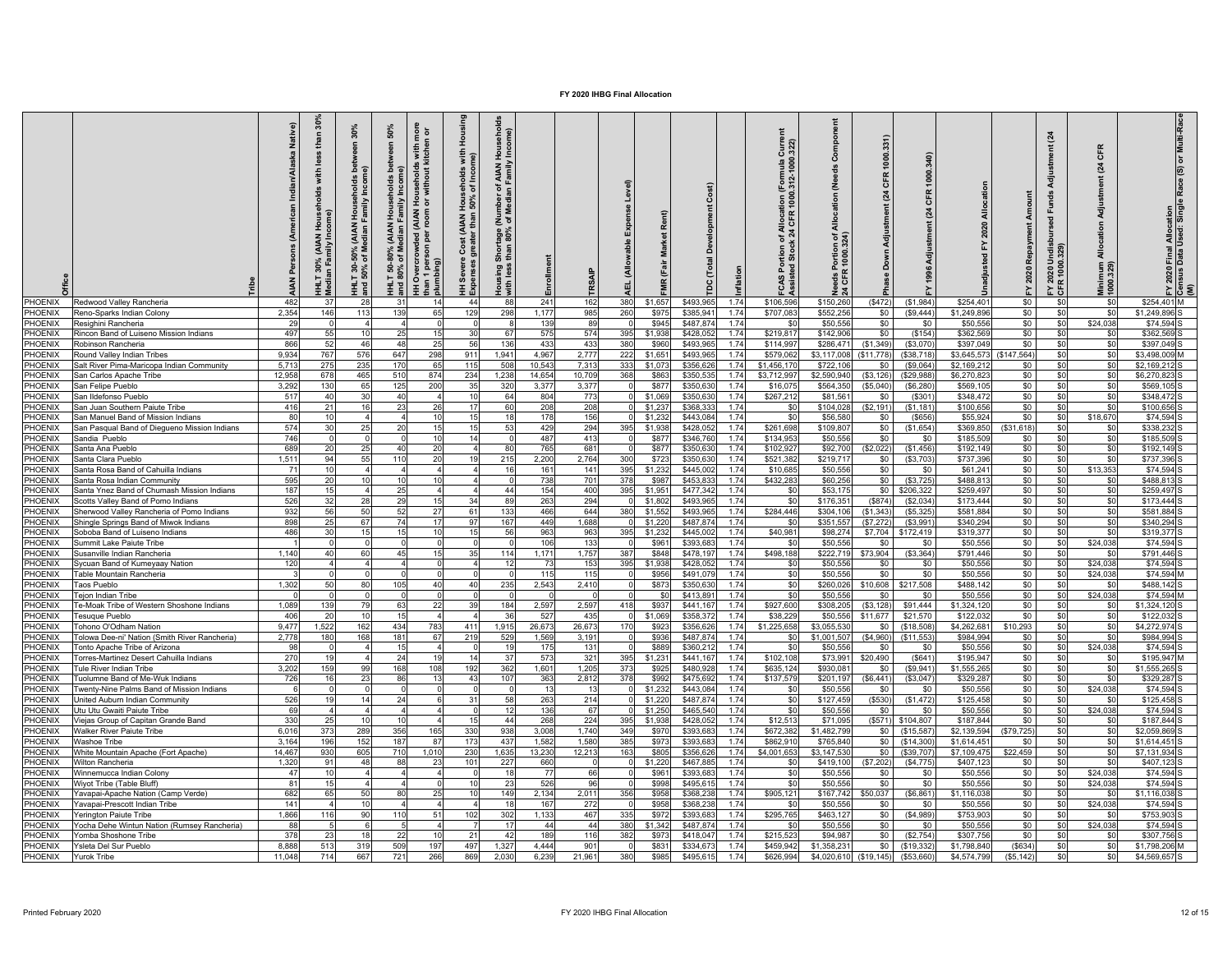|                |              |         |        |        |        |        | ‱<br>Fo‰<br>AIAN<br>arthan | 2a<br>AIAN Hous<br>Family Inco<br>$\overline{a}$<br>(Number)<br>of Media<br>kage<br>80%<br>유 원<br>with 16 |         |         | $\equiv$ |       |           |      | 트집<br>tion (For<br>1000.312<br>r Alloc<br>24 CFI<br>∘ ∡<br>S Portion<br>$\overline{a}$ | ট ব্লী<br>ortio<br>1000. |           | 0         |                                                                        |     | _ದ ಜ<br>⊃ ہ<br>ខ្លួ ខ្លួ<br>. ပ | $\alpha$<br>num<br>329)<br>Minir<br>1000 |               |
|----------------|--------------|---------|--------|--------|--------|--------|----------------------------|-----------------------------------------------------------------------------------------------------------|---------|---------|----------|-------|-----------|------|----------------------------------------------------------------------------------------|--------------------------|-----------|-----------|------------------------------------------------------------------------|-----|---------------------------------|------------------------------------------|---------------|
| PHOENIX        | Zia Pueblo   | 856     | 35     |        | 45     |        |                            | 92                                                                                                        | 922     | 865     |          | \$877 | \$350,630 | 1.74 | \$118,001                                                                              | \$142,405                | (\$3,660) | (S1, 320) | \$255,426                                                              | \$0 | \$0                             | \$0                                      | \$255,426 S   |
| PHOENIX        | Zuni Tribe   | 8,248   | 455    | 295    | 355    | 315    | 135                        | 906                                                                                                       | 10,258  | 10,369  | 278      | \$755 | \$344,824 | 1.74 | \$1,473,228                                                                            | \$1,334,558              | (\$628)   | (\$7,772) | \$2,799,385                                                            | \$0 | \$0                             | \$0                                      | \$2,799,385 S |
| <b>PHOENIX</b> | <b>TOTAL</b> | 472,814 | 31,641 | 18,893 | 23,093 | 25,599 | 15,576                     | 63,624                                                                                                    | 563,979 | 466,012 |          |       |           |      |                                                                                        |                          |           |           | \$85,854,224 \$113,801,161 \$807,181 \$393,872 \$200,856,439 ######### |     | \$O                             | \$902,225                                | \$200,544,575 |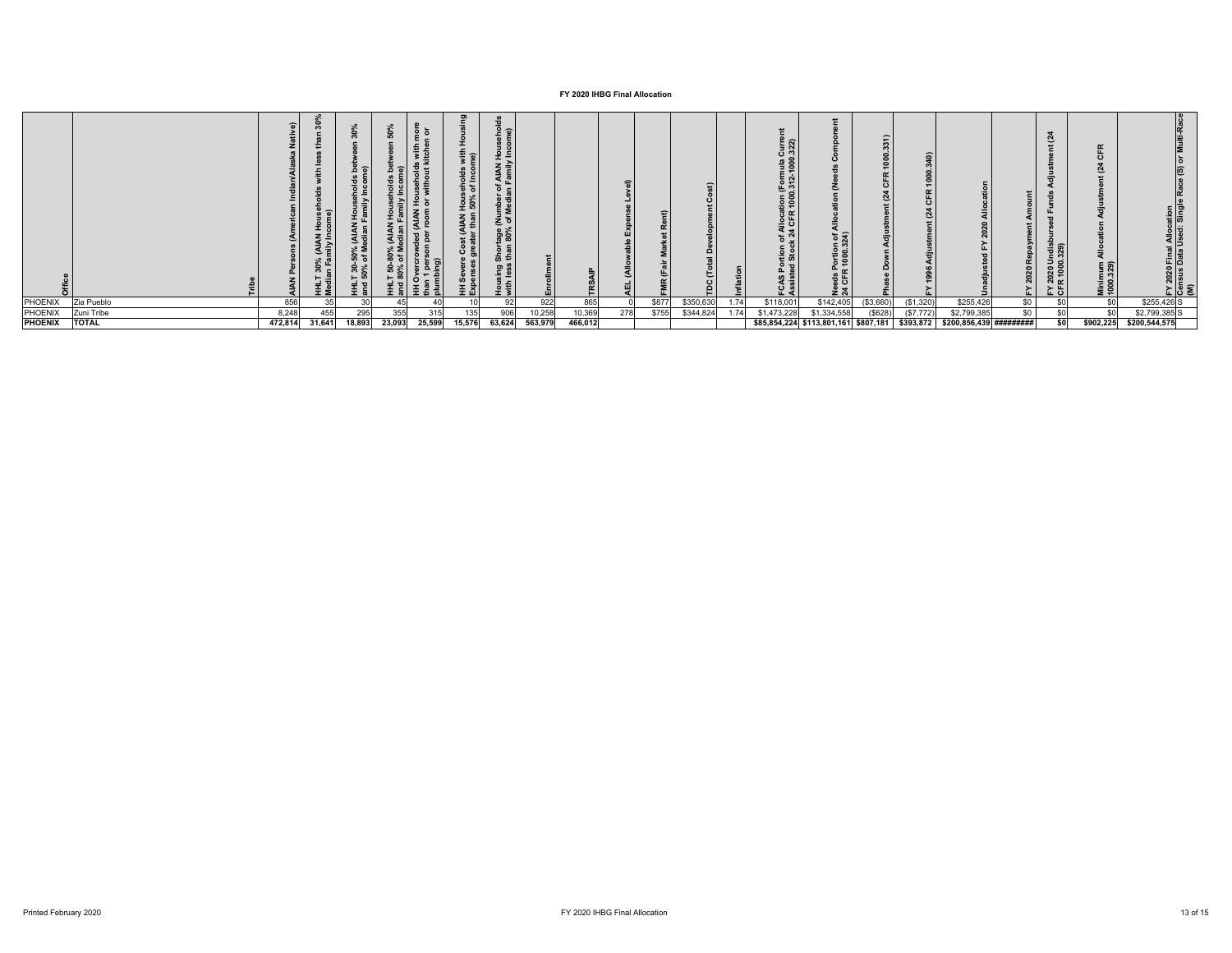|                                  |                                                                                                                                                                                                                                                                                                                                                            | Native)<br>å<br>ă | £          | 30%<br>_ដ ក្ខ<br>-50% (AIAN Househ<br>of Median Family I<br>IHLT 30-<br>nd 50% | 50%<br><b>Dec</b><br>Households<br>≧<br>(AIAN<br>edian F<br>≿ ౾<br>ಇ ಕ<br>HHLT 50-<br>and 80% | more<br>n or<br>with r<br>tchen<br><b>useholds</b><br>without ki<br>운 능<br>Overcrowded (AIAN<br>n 1 person per room<br>han 1 pers<br>Iumbing)<br>国 | g<br>Housi<br>with<br>ne)<br>seholds<br>of Incor<br>Cost (AIAN Hous<br>preater than 50%<br>ᇹ<br>HH Severe<br>Expenses g | ಕೆ<br>ehol<br>Family<br>Family<br>ਨ<br>ne⊌<br>T<br>론ㅎ<br>rtage<br>180%<br>than<br>ē<br>5<br>Housing | inrollm           |                         | (Allowable Expense Level)<br>긊 |                  |                       |              | $Curr$<br>$322$<br>of Allocat<br>: 24 CFR 1<br>৳<br>CAS | ت<br>š<br>cation<br>; ځ<br>ზ | ზ<br>$\mathbf{z}$<br>Down | $\mathbb{R}$           |                             | ment<br>Repay<br>2020<br>≻ | $\overline{a}$<br>-ಱ<br>훈<br>g<br>FY 2020 Ur<br>CFR 1000.3 | CFR<br>$\tilde{q}$<br>Adjus<br>$rac{8}{4}$<br>Minimum<br>1000.329) | 2020 Final Allocation<br>Isus Data Used: Singl | e Race (S) or Multi-Rac<br>កូ ≶ |
|----------------------------------|------------------------------------------------------------------------------------------------------------------------------------------------------------------------------------------------------------------------------------------------------------------------------------------------------------------------------------------------------------|-------------------|------------|--------------------------------------------------------------------------------|-----------------------------------------------------------------------------------------------|----------------------------------------------------------------------------------------------------------------------------------------------------|-------------------------------------------------------------------------------------------------------------------------|-----------------------------------------------------------------------------------------------------|-------------------|-------------------------|--------------------------------|------------------|-----------------------|--------------|---------------------------------------------------------|------------------------------|---------------------------|------------------------|-----------------------------|----------------------------|------------------------------------------------------------|--------------------------------------------------------------------|------------------------------------------------|---------------------------------|
| <b>SEATTLE</b>                   | <b>Burns Paiute Tribe</b>                                                                                                                                                                                                                                                                                                                                  | 448               |            | 50                                                                             | 15                                                                                            |                                                                                                                                                    |                                                                                                                         | 53                                                                                                  | 410               | 241                     |                                | \$700            | \$404,405             | 1.74         | \$68,844                                                | \$53,775                     | \$0                       | (S1, 422)              | \$121,198                   | \$0                        | \$0                                                        | \$0                                                                | \$121,198 M                                    |                                 |
| <b>SEATTLE</b><br><b>SEATTLE</b> | <b>Chehalis Confederated Tribes</b><br><b>Coeur D'Alene Tribe</b>                                                                                                                                                                                                                                                                                          | 1,660<br>1,368    | 120<br>-85 | 84<br>90                                                                       | 88<br>105                                                                                     | 36<br>30                                                                                                                                           | 96<br>65                                                                                                                | 233<br>184                                                                                          | 830<br>2,488      | 3,453<br>$1,25^{\circ}$ | 241<br>277                     | \$1,029<br>\$771 | \$427,534<br>\$390,66 | 1.74<br>1.74 | \$632,278<br>\$722,760                                  | \$436,391<br>\$318,554       | (\$2,785)<br>(\$5,251     | (S4, 363)<br>(S7, 317) | \$1,061,52<br>\$1,028,745   | \$0<br>\$0                 | \$0<br>\$0                                                 | \$0<br>\$0                                                         | \$1,061,521<br>\$1.028.745                     |                                 |
| <b>SEATTLE</b>                   | <b>Colville Confederated Tribes</b>                                                                                                                                                                                                                                                                                                                        | 10,487            | 830        | 495                                                                            | 791                                                                                           | 338                                                                                                                                                | 404                                                                                                                     | 1,849                                                                                               | 9,530             | 5,052                   | 219                            | \$793            | \$411,57              | 1.74         | \$1,896,72                                              | \$2,149,20                   | \$0                       | (\$28, 155             | \$4,017,765                 | (\$13,058)                 | \$0                                                        | \$0                                                                | \$4,004,707                                    |                                 |
| <b>SEATTLE</b>                   | coos, Lower Umpqua and Siuslaw Confederated Tri                                                                                                                                                                                                                                                                                                            | 2,160             | 140        | 13 <sup>°</sup>                                                                | 141                                                                                           | 52                                                                                                                                                 | 170                                                                                                                     | 396                                                                                                 | 1,220             | 4,266                   |                                | \$915            | \$410,02              | 1.74         | \$299,08                                                | \$650,759                    | (\$3, 123                 | (\$10,976              | \$935,74                    | \$0                        | \$0                                                        | \$0                                                                | \$935,740                                      |                                 |
| SEATTLE                          | coquille Indian Tribe                                                                                                                                                                                                                                                                                                                                      | 1,946             | 126        | 11                                                                             | 127                                                                                           | 47                                                                                                                                                 | 153                                                                                                                     | 312                                                                                                 | 1,099             | 5,186                   |                                | \$934            | \$410,02              | 1.74         | \$550,629                                               | \$574,635                    | (\$2,578)                 | (\$13,016              | \$1,109,67                  | \$0                        | \$0                                                        | \$0                                                                | \$1,109,670                                    |                                 |
| <b>SEATTLE</b>                   | Cow Creek Band of Umpqua Tribe                                                                                                                                                                                                                                                                                                                             | 3,242             | 210        | 19                                                                             | 212                                                                                           | 78                                                                                                                                                 | 255                                                                                                                     | 617                                                                                                 | 1,831             | 8,137                   |                                | \$926            | \$410,02              | 1.74         | \$0                                                     | \$982,252                    | (\$4,825                  | (\$11,332              | \$966,09                    | \$0                        | \$0                                                        | \$0                                                                | \$966,095                                      |                                 |
| <b>SEATTLE</b>                   | owlitz Indian Tribe                                                                                                                                                                                                                                                                                                                                        | 7,708             | 473        | 47                                                                             | 530                                                                                           | 88                                                                                                                                                 | 550                                                                                                                     | 1,479                                                                                               | 3,854             |                         |                                | \$1,166          | \$404,02              | 1.74         | \$0                                                     | \$1,585,75                   | - \$0                     | (\$18,384              | \$1,567,36                  | \$0                        | \$0                                                        | \$0                                                                | \$1,567,367                                    |                                 |
| SEATTLE                          | Grand Ronde Confederated Tribes                                                                                                                                                                                                                                                                                                                            | 9,609             | 621        | 58                                                                             | 627                                                                                           | 231                                                                                                                                                | 756                                                                                                                     | 1,809                                                                                               | 5,426             | 18,503                  |                                | \$1,218          | \$413,98              | 1.74         | \$183,238                                               | \$2,932,436                  | (\$14,409)                | (\$35,954)             | \$3,065,31                  | \$0                        | \$0                                                        | \$0                                                                | \$3,065,31                                     |                                 |
| <b>SEATTLE</b>                   | Ioh Indian Tribe                                                                                                                                                                                                                                                                                                                                           | 395               | 29         | 22                                                                             | 25                                                                                            |                                                                                                                                                    | 27                                                                                                                      | 72                                                                                                  | 252               | 172                     | 241                            | \$902            | \$441,27              | 1.74         | \$31,974                                                | \$94,141                     | (\$720                    | (S775)                 | \$124.62                    | \$0                        | \$0                                                        | \$0                                                                | \$124,620                                      |                                 |
| <b>SEATTLE</b>                   | lamestown S'Klallam Tribe                                                                                                                                                                                                                                                                                                                                  | 1,154             | 83         | 58                                                                             | 61                                                                                            | 25<br>$\boldsymbol{\Lambda}$                                                                                                                       | 67                                                                                                                      | 203                                                                                                 | 577               | 1,192                   |                                | \$997            | \$425,788             | 1.74         | -SO                                                     | \$313,472                    | (\$2,200                  | ( \$3,609]             | \$307,66                    | \$0                        | \$0                                                        | \$0                                                                | \$307.663                                      |                                 |
| SEATTLE<br>SEATTLE               | <b>Kalispel Indian Community</b><br><b>Klamath Tribes</b>                                                                                                                                                                                                                                                                                                  | 206<br>9,603      | 10<br>621  | 2 <sup>i</sup><br>580                                                          | $\overline{4}$<br>627                                                                         | 231                                                                                                                                                | 756                                                                                                                     | 32<br>1,817                                                                                         | 472<br>5,423      | 185<br>5,449            | 269<br>220                     | \$764<br>\$748   | \$415,63<br>\$398,31  | 1.74<br>1.74 | \$42,548                                                | \$50,556<br>\$2,822,170      | \$6,502<br>(S12, 631)     | \$0<br>( \$36, 316)    | \$99,606                    | \$0<br>\$0                 | \$0<br>\$0                                                 | \$0<br>\$0                                                         | \$99,606<br>\$3,096,133                        |                                 |
| <b>SEATTLE</b>                   | Kootenai Tribe                                                                                                                                                                                                                                                                                                                                             | 83                |            |                                                                                |                                                                                               | $\overline{4}$                                                                                                                                     |                                                                                                                         |                                                                                                     | 154               | 649                     | 277                            | \$700            | \$390,66              | 1.74         | \$322,910<br>\$31,945                                   | \$50,556                     | \$0                       | \$0                    | \$3,096,13<br>\$82,50       | \$0                        | \$0                                                        | \$0                                                                | \$82,501                                       |                                 |
| <b>SEATTLE</b>                   | ower Elwha Tribal Community                                                                                                                                                                                                                                                                                                                                | 1,768             | 129        | -91                                                                            | 114                                                                                           | 41                                                                                                                                                 | 119                                                                                                                     | 322                                                                                                 | 884               | 1,216                   |                                | \$993            | \$425,78              | 1.74         | \$199,287                                               | \$404,30                     | (\$2,233                  | (S6, 513)              | \$594,842                   | ( \$3, 171]                | \$0                                                        | \$0                                                                | \$591.671                                      |                                 |
| SEATTLE                          | ummi Tribe.                                                                                                                                                                                                                                                                                                                                                | 10,530            | 766        | 578                                                                            | 679                                                                                           | 244                                                                                                                                                | 706                                                                                                                     | 1,907                                                                                               | 5,265             | 4,976                   | 238                            | \$1,058          | \$433,81              | 1.74         | \$889,426                                               | \$2,447,33                   | (\$12,049                 | (\$35,754)             | \$3,288,95                  | (\$79,666)                 | \$0                                                        | \$0                                                                | \$3,209,289                                    |                                 |
| SEATTLE                          | Makah Indian Tribe                                                                                                                                                                                                                                                                                                                                         | 1,224             | 110        | 5(                                                                             | 75                                                                                            | 35                                                                                                                                                 | 15                                                                                                                      | 188                                                                                                 | 2,534             | 1,304                   | 198                            | \$993            | \$441,27              | 1.74         | \$576,767                                               | \$274,22                     |                           | (\$889                 | \$850,09                    | \$0                        | \$0                                                        | \$0                                                                | \$850,09                                       |                                 |
| <b>SEATTLE</b>                   | Muckleshoot Indian Tribe                                                                                                                                                                                                                                                                                                                                   | 1,438             | 135        | 6.                                                                             | 45                                                                                            | 35                                                                                                                                                 | 35                                                                                                                      | 141                                                                                                 | 2,901             | 4,21                    | 239                            | \$1,899          | \$445,427             | 1.74         | \$1,299,437                                             | \$310,686                    | (\$13,659)                | (\$15,341              | \$1,581,12                  | \$0                        | \$0                                                        | \$0                                                                | \$1,581,123                                    |                                 |
| <b>SEATTLE</b>                   | Nez Perce Tribe                                                                                                                                                                                                                                                                                                                                            | 2,642             | 98         | 14!                                                                            | 189                                                                                           | 100                                                                                                                                                | 53                                                                                                                      | 333                                                                                                 | 3,338             | 1,97                    | 193                            | \$775            | \$388,63              | 1.74         | \$660,991                                               | \$522,43                     | \$0                       | (S3, 259)              | \$1,180,16                  | \$3,847                    | \$0                                                        | \$0                                                                | \$1,184,009                                    |                                 |
| <b>SEATTLE</b>                   | Nisqually Indian Tribe                                                                                                                                                                                                                                                                                                                                     | 1,568             | 113        |                                                                                | 83                                                                                            | 34                                                                                                                                                 | 91                                                                                                                      | 263                                                                                                 | 784               | 6,16                    | 241                            | \$1,23           | \$441,27              | 1.74         | \$105,228                                               | \$437,784                    | (\$3,013                  | (\$2,974               | \$537,02                    | (\$4,629)                  | \$0                                                        | \$0                                                                | \$532,39                                       |                                 |
| <b>FATTLE</b>                    | looksack Indian Tribe                                                                                                                                                                                                                                                                                                                                      | 2,30              | 167        | 12(                                                                            | 148                                                                                           | 53                                                                                                                                                 | 154                                                                                                                     | 398                                                                                                 | 1,820             | 1,00                    | 238                            | \$1,058          | \$433,81              | 1.74         | \$311,785                                               | \$531,358                    | (\$4.042                  | (\$1,776               | \$837,32                    | \$0                        | \$0                                                        | \$0                                                                | \$837,32                                       |                                 |
| <b>SEATTLE</b><br><b>SEATTLE</b> | Port Gamble S'Klallam Tribe                                                                                                                                                                                                                                                                                                                                | 2,626             | 191        | 144                                                                            | 169                                                                                           | 61                                                                                                                                                 | 176                                                                                                                     | 460                                                                                                 | 1,313             | 1,255                   | 215                            | \$1,204          | \$425,78              | 1.74<br>1.74 | \$392.429                                               | \$596.36                     | (\$2,451                  | (S6.439)               | \$979.90                    | (\$32,966)                 | \$0                                                        | \$0                                                                | \$946.942                                      |                                 |
| SEATTLE                          | Puvallup Tribe<br>Quileute Tribe                                                                                                                                                                                                                                                                                                                           | 10,622<br>425     | 765<br>20  | 53<br>20                                                                       | 564<br>25                                                                                     | 229                                                                                                                                                | 614                                                                                                                     | 1,829<br>-32                                                                                        | 5,311<br>793      | 24,016<br>1,51          | 263                            | \$1,265<br>\$993 | \$445,42<br>\$441,27  | 1.74         | \$335,088<br>\$301,160                                  | \$3,002,529<br>\$61,770      | (\$18,702<br>\$26,274     | (\$36,677<br>\$260,118 | \$3,282,23<br>\$649,32      | \$0<br>\$0                 | \$0<br>\$0                                                 | \$0<br>\$0                                                         | \$3,282,238<br>\$649,322                       |                                 |
| SEATTLE                          | Quinault Indian Nation                                                                                                                                                                                                                                                                                                                                     | 6,276             | 456        | 344                                                                            | 405                                                                                           | 145                                                                                                                                                | 421                                                                                                                     | 1,129                                                                                               | 3,138             | 3,200                   | 216                            | \$859            | \$437,21              | 1.74         | \$566,898                                               | \$1,468,737                  | (\$6,586                  | (\$22, 281             | \$2,006,77                  | \$0                        | \$0                                                        | \$0                                                                | \$2,006,770                                    |                                 |
| <b>SEATTLE</b>                   | Samish Indian Nation                                                                                                                                                                                                                                                                                                                                       | 3,986             | 290        | 219                                                                            | 257                                                                                           | 92                                                                                                                                                 | 267                                                                                                                     | 765                                                                                                 | 1,993             | 2,724                   |                                | \$1,569          | \$433,81              | 1.74         | -SC                                                     | \$935,867                    | (\$5,111                  | (\$10,791              | \$919,966                   | \$0                        | \$0                                                        | \$0                                                                | \$919,966                                      |                                 |
| <b>SEATTLE</b>                   | Sauk-Suiattle Indian Tribe                                                                                                                                                                                                                                                                                                                                 | 503               | 37         | 28                                                                             | 32                                                                                            | 12                                                                                                                                                 | 34                                                                                                                      | 90                                                                                                  | 310               | 219                     |                                | \$1,707          | \$433,81              | 1.74         | \$409,518                                               | \$117,286                    | (\$540                    | (S3, 648)              | \$522,616                   | \$10,652                   | \$0                                                        | \$0                                                                | \$533.268                                      |                                 |
| <b>SEATTLE</b>                   | Shoalwater Bav Indian Tribe                                                                                                                                                                                                                                                                                                                                | 774               | 48         |                                                                                | 78                                                                                            | 10                                                                                                                                                 | 55                                                                                                                      | 172                                                                                                 | 387               | 1,294                   | 241                            | \$898            | \$437,21              | 1.74         | \$55,70                                                 | \$188,912                    | \$2,800                   | (\$2, 161              | \$239,65                    | \$0                        | \$0                                                        | \$0                                                                | \$239,65                                       |                                 |
| SEATTLE                          | hoshone-Bannock Tribes, Ft. Hall Reservation                                                                                                                                                                                                                                                                                                               | 4,029             | 190        | 155                                                                            | 214                                                                                           | 129                                                                                                                                                | 65                                                                                                                      | 447                                                                                                 | 6,008             | 13,547                  | 159                            | \$714            | \$366,49              | 1.74         | \$705,83                                                | \$659,099                    | \$0                       | (\$6, 611              | \$1,358,32                  | \$0                        | \$0                                                        | \$0                                                                | \$1,358,32                                     |                                 |
| SEATTLE                          | iletz Confederated Tribes                                                                                                                                                                                                                                                                                                                                  | 9,632             | 623        | 58                                                                             | 629                                                                                           | 232                                                                                                                                                | 758                                                                                                                     | 1,769                                                                                               | 5,439             | 50,860                  | 242                            | \$1,173          | \$413,986             | 1.74         | \$1,129,618                                             | \$2,927,846                  | (\$13,490                 | (\$46,231              | \$3,997,74                  | \$0                        | \$0                                                        | \$0                                                                | \$3,997,744                                    |                                 |
| SEATTLE                          | Skokomish Indian Tribe                                                                                                                                                                                                                                                                                                                                     | 1,552             | 112        | $\overline{7}$                                                                 | 82                                                                                            | 34                                                                                                                                                 | 90                                                                                                                      | 246                                                                                                 | 776               | 2,32                    | 241                            | \$1,003          | \$437,21              | 1.74         | \$181,304                                               | \$425,121                    | (\$2,742                  | (S4, 141)              | \$599,54                    | (\$9,325)                  | \$0                                                        | \$0                                                                | \$590,21                                       |                                 |
| <b>SEATTLE</b><br><b>SFATTLE</b> | Snoqualmie Indian Tribe<br>Spokane Tribe                                                                                                                                                                                                                                                                                                                   | 1,083<br>5,780    | 79<br>444  | 5<br>30                                                                        | 70<br>393                                                                                     | 25<br>108                                                                                                                                          | 73<br>321                                                                                                               | 208<br>1,011                                                                                        | 597<br>2,890      | 471<br>12,201           | 269                            | \$1,89<br>\$862  | \$433,81<br>\$415,63  | 1.74<br>1.74 | \$0<br>\$1,001,348                                      | \$254,665<br>\$1,529,81      | (\$1,962<br>(\$21,913     | (\$2,930<br>(\$17,740  | \$249,77<br>\$2,491,508     | \$0<br>(S16, 483)          | \$0<br>\$0                                                 | \$0<br>\$0                                                         | \$249,773<br>\$2,475,02                        |                                 |
| <b>SEATTLE</b>                   | Squaxin Island Tribe                                                                                                                                                                                                                                                                                                                                       | 2,240             | 161        | 11:                                                                            | 119                                                                                           | 48                                                                                                                                                 | 130                                                                                                                     | 358                                                                                                 | 1,120             | 2,591                   | 241                            | \$1,034          | \$437,21              | 1.74         | \$233,870                                               | \$614,407                    | (\$3,998                  | (S7, 109)              | \$837.17                    | \$0                        | \$0                                                        | \$0                                                                | \$837.170                                      |                                 |
| <b>SEATTLE</b>                   | Stillaguamish Tribe                                                                                                                                                                                                                                                                                                                                        | 418               | 30         | $\overline{2}$                                                                 | 27                                                                                            | 10                                                                                                                                                 | 28                                                                                                                      | 80                                                                                                  | 247               | 182                     | $\Omega$                       | \$1,899          | \$433,81              | 1 74         | \$129,925                                               | \$98,788                     | (\$763                    | (\$509]                | \$227,443                   | \$0                        | \$0                                                        | \$0                                                                | \$227,443 M                                    |                                 |
| SEATTLE                          | Suquamish Indian Tribe                                                                                                                                                                                                                                                                                                                                     | 2,368             | 171        | 120                                                                            | 126                                                                                           | 51                                                                                                                                                 | 137                                                                                                                     | 389                                                                                                 | 1,184             | 3,783                   | 241                            | \$1,603          | \$441,27              | 1.74         | \$199,325                                               | \$658,324                    | (\$3,213                  | (S7, 549)              | \$846,88                    | \$0                        | \$0                                                        | \$0                                                                | \$846,887                                      |                                 |
| <b>SEATTLE</b>                   | Swinomish Indian Tribal Community                                                                                                                                                                                                                                                                                                                          | 1,674             | 122        | -92                                                                            | 108                                                                                           | 39                                                                                                                                                 | 112                                                                                                                     | 242                                                                                                 | 837               | 829                     | 263                            | \$994            | \$433,81              | 1.74         | \$779,100                                               | \$376,934                    | (\$1,800                  | (\$11,410              | \$1,142,82                  | \$0                        | \$0                                                        | \$0                                                                | \$1,142,824                                    |                                 |
| SEATTLE                          | <b>Tulalip Tribes</b>                                                                                                                                                                                                                                                                                                                                      | 6,595             | 479        | 362                                                                            | 425                                                                                           | 153                                                                                                                                                | 442                                                                                                                     | 1,148                                                                                               | 4,622             | 2,86                    | 240                            | \$1,899          | \$445,42              | 1.74         | \$1,461,03                                              | \$1,564,22                   | (\$11,567                 | (\$26,728              | \$2,986,97                  | (S5.410)                   | \$0                                                        | \$0                                                                | \$2.981.561                                    |                                 |
| <b>SEATTLE</b>                   | Jmatilla Confederated Tribes                                                                                                                                                                                                                                                                                                                               | 4,699             | 205        | 354                                                                            | 319                                                                                           | 104                                                                                                                                                | 240                                                                                                                     | 746                                                                                                 | 3.117             | 2,674                   | 217                            | \$735            | \$404,21              | 1.74         | \$1,102,30                                              | \$891,42                     | (\$6,324                  | (S8, 270)              | \$1,979,13                  | \$0                        | \$0                                                        | \$0                                                                | \$1.979.13                                     |                                 |
| SEATTLE                          | Ipper Skagit Tribe                                                                                                                                                                                                                                                                                                                                         | 623               | 45         | 3                                                                              | 40                                                                                            | 14                                                                                                                                                 | 42                                                                                                                      | 76                                                                                                  | 1,343             | 27 <sup>′</sup>         |                                | \$994            | \$433,81              | 1.74         | \$1,167,114                                             | \$137,62                     | (\$1,034                  | (S8, 981)              | \$1,294,72                  | \$0                        | \$0                                                        | \$0                                                                | \$1,294,72                                     |                                 |
| <b>SEATTLE</b><br>SEATTLE        | Varm Springs Confederated Tribes<br>'akama Indian Nation                                                                                                                                                                                                                                                                                                   | 4,080<br>21.764   | 165<br>975 | $\overline{4}$<br>85                                                           | 210<br>964                                                                                    | 165<br>627                                                                                                                                         | 64<br>1,074                                                                                                             | 299<br>2,480                                                                                        | 5,341<br>10,984   | 4,07<br>16,81           | 220<br>213                     | \$774<br>\$854   | \$408,27<br>\$420,47  | 1.74<br>1.74 | \$816,656<br>\$2,297,433                                | \$697,75<br>\$3,910,40       | \$15,296<br>\$0           | (\$14,234<br>(\$45,811 | \$1,484,87<br>\$6,162,02    | \$0<br>\$0                 | \$0<br>\$0                                                 | \$0<br>\$0                                                         | \$1,484,87<br>\$6,162,029                      |                                 |
| <b>SEATTLE</b>                   | <b>TOTAL</b>                                                                                                                                                                                                                                                                                                                                               | 163,289           | 10,479     | 8,582                                                                          | 9,947                                                                                         | 4,012                                                                                                                                              | 9,634                                                                                                                   | 26,594                                                                                              | 108,842           | 222,304                 |                                |                  |                       |              | \$22,091,509                                            | \$39,060,664 (\$171,033)     |                           | (\$268, 259)           | \$60,712,882 (\$150,209)    |                            | \$0                                                        | \$0                                                                | \$60,562,676                                   |                                 |
|                                  |                                                                                                                                                                                                                                                                                                                                                            |                   |            |                                                                                |                                                                                               |                                                                                                                                                    |                                                                                                                         |                                                                                                     |                   |                         |                                |                  |                       |              |                                                         |                              |                           |                        |                             |                            |                                                            |                                                                    |                                                |                                 |
| <b>NATIONAL</b>                  | <b>TOTAL</b>                                                                                                                                                                                                                                                                                                                                               | 1,667,860         | 107,112    | 79,333                                                                         | 98,625                                                                                        | 61,556                                                                                                                                             | 68,173                                                                                                                  |                                                                                                     | 250,080 2,393,592 | 1,868,666               |                                |                  |                       |              |                                                         | \$285,823,941 \$368,395,450  | (50)                      |                        | \$0 \$654,219,391 ######### |                            | \$0                                                        | \$2,948,870                                                        | \$655,449,938                                  |                                 |
|                                  |                                                                                                                                                                                                                                                                                                                                                            |                   |            |                                                                                |                                                                                               |                                                                                                                                                    |                                                                                                                         |                                                                                                     |                   |                         |                                |                  |                       |              |                                                         |                              |                           |                        |                             |                            |                                                            |                                                                    |                                                |                                 |
|                                  | There were additional columns added to this spreadsheet to reflect the changes to the IHBG Formula regulations. The new columns affected by the new regulations are as follows:                                                                                                                                                                            |                   |            |                                                                                |                                                                                               |                                                                                                                                                    |                                                                                                                         |                                                                                                     |                   |                         |                                |                  |                       |              |                                                         |                              |                           |                        |                             |                            |                                                            |                                                                    |                                                |                                 |
|                                  | Unadjusted FY 2020 Allocation: This column is equal to the appropriation after set asides plus the net amount of repayments collected in FY 2020 plus the carry-over amount minus three million dollars used for the<br>minimum allocation. In FY 2020, the amounts are \$646,000,000 + \$1,718,323 + \$9,501,068 - \$3,000,000 which totals \$654,219,391 |                   |            |                                                                                |                                                                                               |                                                                                                                                                    |                                                                                                                         |                                                                                                     |                   |                         |                                |                  |                       |              |                                                         |                              |                           |                        |                             |                            |                                                            |                                                                    |                                                |                                 |
|                                  | <u>enaisoursea ranas racio,</u> secuon 1000.542 requires an enaisoursea ranas racio (e)Drr) oc appiea to undes with an hinaranoclam or symmon or more, and with unaisoursed rriber unds in the time or crear                                                                                                                                               |                   |            |                                                                                |                                                                                               |                                                                                                                                                    |                                                                                                                         |                                                                                                     |                   |                         |                                |                  |                       |              |                                                         |                              |                           |                        |                             |                            |                                                            |                                                                    |                                                |                                 |
|                                  | Control System (LOCCS) on October 1 in an amount greater than the sum of the prior 3 years' initial allocation calculations. On October 1, 2019, there were no tribes that exceeded the LOCCS limitation. Therefore,                                                                                                                                       |                   |            |                                                                                |                                                                                               |                                                                                                                                                    |                                                                                                                         |                                                                                                     |                   |                         |                                |                  |                       |              |                                                         |                              |                           |                        |                             |                            |                                                            |                                                                    |                                                |                                 |
|                                  | no adjustments were made pursuant to this section.                                                                                                                                                                                                                                                                                                         |                   |            |                                                                                |                                                                                               |                                                                                                                                                    |                                                                                                                         |                                                                                                     |                   |                         |                                |                  |                       |              |                                                         |                              |                           |                        |                             |                            |                                                            |                                                                    |                                                |                                 |
|                                  |                                                                                                                                                                                                                                                                                                                                                            |                   |            |                                                                                |                                                                                               |                                                                                                                                                    |                                                                                                                         |                                                                                                     |                   |                         |                                |                  |                       |              |                                                         |                              |                           |                        |                             |                            |                                                            |                                                                    |                                                |                                 |